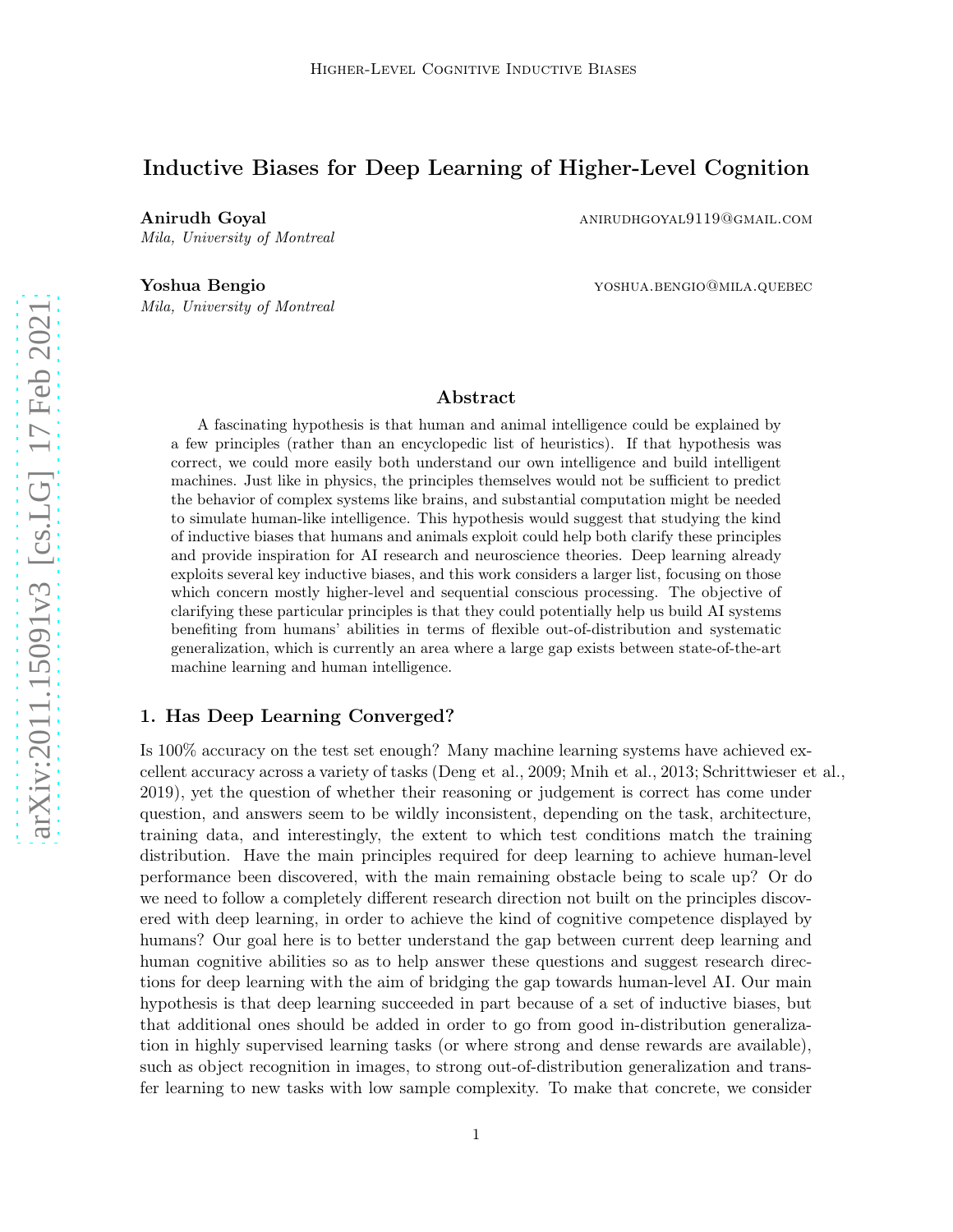some of the inductive biases humans may exploit for higher-level and highly sequential cognition operating at the level of conscious processing, and review some early work exploring these "high-level cognitive inductive priors" in deep learning. We argue that the progression from MLPs to convnets to transformers has in many ways been an (incomplete) progression towards the original goals of deep learning, i.e., to enable the discovery of a hierarchy of representations, with the most abstract ones, often associated with language, at the top. In other words our arguments suggest that deep learning brought remarkable progress but needs to be extended in qualitative and not just quantitative ways (larger datasets and more computing resources). We argue that having larger and more diverse datasets [\(Brown et al.,](#page-35-0) [2020\)](#page-35-0) is important but insufficient without good architectural inductive biases. At the same time, we make the case that evolutionary forces, the interactions between multiple agents, the non-stationary and competition systems put pressure on the learner to achieve the kind of flexibility, robustness and ability to adapt quickly which humans seem to have when they are faced with new environments [\(Bansal et al., 2017;](#page-34-0) [Liu et al., 2019](#page-38-0); [Baker et al., 2019;](#page-34-1) [Leibo et al.](#page-38-1), [2019\)](#page-38-1). In addition to thinking about the learning advantage, this paper focuses on knowledge representation in neural networks, with the idea that by decomposing knowledge in small pieces which can be recomposed dynamically as needed (to reason, imagine or explain at an explicit level), one may achieve the kind of systematic generalization which humans enjoy and is obvious in natural language [\(Marcus](#page-38-2), [1998,](#page-38-2) [2019](#page-38-3); [Lake and Baroni,](#page-38-4) [2017;](#page-38-4) [Bahdanau et al.](#page-34-2), [2018](#page-34-2)).

#### <span id="page-1-0"></span>1.1 Data, Statistical Models and Causality

Our current state-of-the-art machine learning systems sometimes achieve good performance on a specific and narrow task, using very large quantities of labeled data, either by supervised learning or reinforcement learning (RL) with strong and frequent rewards. Instead, humans are able to understand their environment in a more unified way (rather than with a separate set of parameters for each task) which allows them to quickly generalize (from few examples) on a new task, thanks to their ability to reuse previously acquired knowledge. Instead current systems are generally not robust to changes in distribution [\(Peters et al., 2017b](#page-39-1)), adversarial examples [\(Goodfellow et al., 2014](#page-36-1); [Kurakin et al.](#page-38-5), [2016\)](#page-38-5) etc.

One possibility studied in the machine learning literature is that we should train our models with multiple datasets, each providing a different view of the underlying model of the world shared by humans [\(Baxter](#page-34-3), [2000](#page-34-3)). Whereas multi-task learning usually just pools the different datasets [\(Caruana](#page-35-1), [1997](#page-35-1); [Collobert and Weston, 2008](#page-35-2); [Ruder, 2017\)](#page-40-1), we believe that there is something more to consider: we want our learner to perform well on a completely new task or distribution, either immediately (with zero-shot out-of-distributoin generalization), or with a few examples (i.e. with efficient transfer learning) [\(Ravi and Larochelle](#page-40-2), [2016;](#page-40-2) [Wang et al., 2016](#page-41-0); [Finn et al., 2017\)](#page-36-2).

This raises the question of changes in distribution or task. Whereas the traditional traintest scenario and learning theory assumes that test examples come from the same distribution as the training data, dropping that assumption means that we cannot say anything about generalization to a modified distribution. Hence new assumptions are required about how the different tasks or the different distributions encountered by a learning agent are related to each other.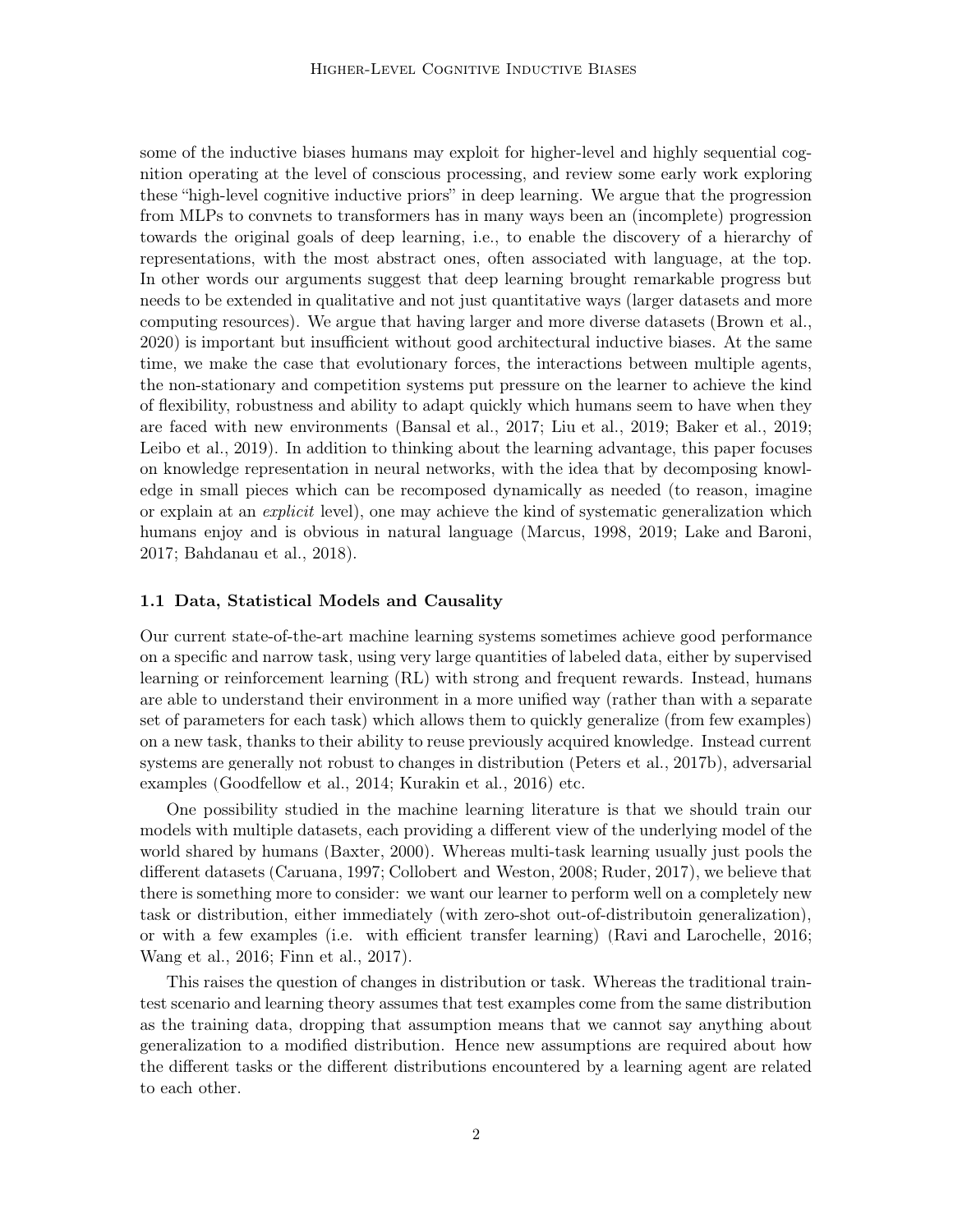We use the term *structural-mechanistic* [\(Schölkopf](#page-40-3), [2015\)](#page-40-3) to characterize models which follow an underlying mechanistic understanding of reality. They are closely related to the structural causal models used to capture causal structure [\(Pearl, 2009\)](#page-39-2). The key property of such models is that they will make correct predictions over a variety of data distributions which are drawn from the same underlying causal system, rather than being specific to a particular distribution. To give a concrete example, the equation  $E = MC^2$  relates mass and energy in a way which we expect to hold regardless of other properties in the world. On the other hand, an equation like  $GDP_t = 1.05GDP_{t-1}$  may be correct under a particular data distribution (for example a country with some growth pattern) but will fail to hold when some aspects of the world are changed, even in ways which did not happen or could not happen, i.e., in a counterfactual.

However, humans do not represent all of their knowledge in such a neat verbalizable way as Newton's equations. Most humans understand physics first of all at an *intuitive* level and in solving practical problems we typically combine such implicit knowledge with explicit verbalizable knowledge. We can name high-level variables like position and velocity but may find it difficult to explain intuitive inference mechanisms which relate them to each other, in everyday life (by opposition to a physicist running a simulation of Newton's equations). An important question for us is how knowledge can be represented in these two forms, the implicit – intuitive and difficult to verbalize – and the explicit – which allows humans to share part of their thinking process through natural language.

This suggests that one possible direction that deep learning need to incorporate is more notions about agency and causality, even when the application only involves single inputs like an image and not actually learning a policy. For this purpose we need to examine how to go beyond the statistical learning framework which has dominated deep learning and machine learning in recent decades. Instead of thinking of data as a set of examples drawn independently from the same distribution, we should probably reflect on the origin of the data through a real-world non-stationary process. This is after all the perspective which learning agents, such as babies or robots, need to have in order to succeed in the changing environment they face.

## <span id="page-2-0"></span>2. About Inductive Biases

The no-free-lunch theorem for machine learning [\(Wolpert et](#page-41-1) al., [1995;](#page-41-1) [Baxter](#page-34-3), [2000](#page-34-3)) basically says that some set of preferences (or inductive bias) over the space of all functions is necessary to obtain generalization, that there is no completely general-purpose learning algorithm, that any learning algorithm implicitly or explicitly will generalize better on some distributions and worse on others. Typically, given a particular dataset and loss function, there are many possible solutions (e.g. parameter assignments) to the learning problem that exhibit equally "good" performance on the training points. Given a finite training set, the only way to generalize to new input configurations is then to rely on some assumption about the solution we are looking for. The question for AI research aiming at human-level performance then is to identify inductive biases that are most relevant to the human perspective on the world around us. Inductive biases, broadly speaking, encourage the learning algorithm to prioritise solutions with certain properties. Table [1](#page-3-0) lists some of the inductive biases already used in various neural networks, and the corresponding properties.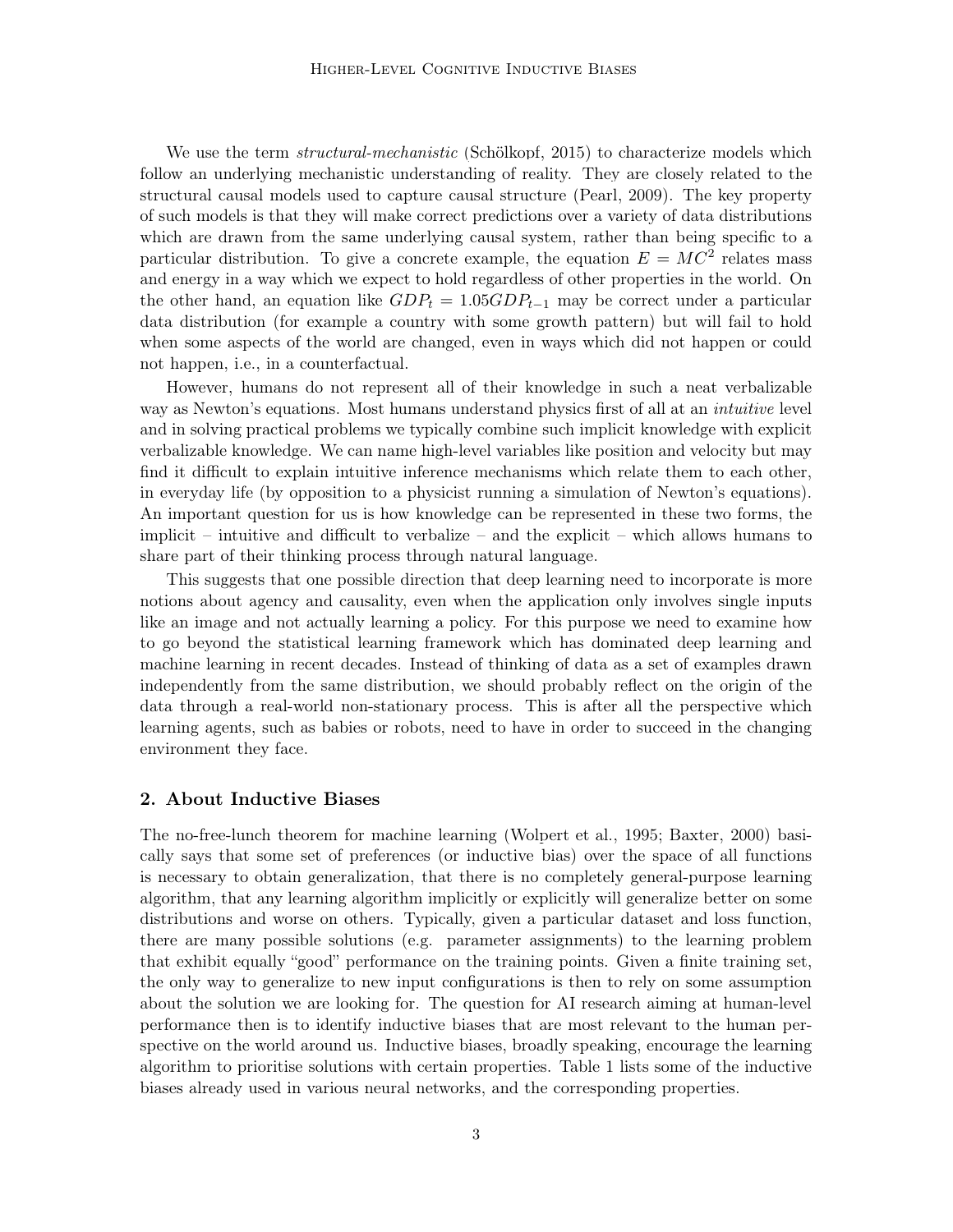<span id="page-3-0"></span>

| <b>Inductive Bias</b>       | Corresponding property                                  |
|-----------------------------|---------------------------------------------------------|
| Distributed representations | Patterns of features                                    |
| Convolution                 | group equivariance (usually over space)                 |
| Deep architectures          | $Complicated$ functions $=$ composition of simpler ones |
| Graph Neural Networks       | equivariance over entities and relations                |
| Recurrent Nets              | equivariance over time                                  |
| Soft attention              | equivariance over permutations                          |

Table 1: Examples of current inductive biases in deep learning

From Inductive Biases to Algorithms. There are many ways to encode such biases—e.g. explicit regularisation objectives [\(Bishop et al., 1995](#page-35-3); [Bishop, 1995](#page-35-4); [Srivastava et al.](#page-40-4), [2014;](#page-40-4) [Kukačka et al.](#page-38-6), [2017;](#page-38-6) [Zhang et al., 2017\)](#page-41-2), architectural constraints [\(Yu and Koltun,](#page-41-3) [2015;](#page-41-3) [Long et al.](#page-38-7), [2015](#page-38-7); [Dumoulin and Visin, 2016;](#page-36-3) [He et al., 2016](#page-37-0); [Huang et al.](#page-37-1), [2017](#page-37-1)), parameter sharing [\(Hochreiter and Schmidhuber](#page-37-2), [1997;](#page-37-2) [Pham et](#page-39-3) al., [2018\)](#page-39-3), implicit effects of the choice of the optimization method, or choices of prior distributions in a Bayesian model. For example, one can build translation invariance of a neural network output by replacing matrix multiplication by convolutions [\(LeCun et al.](#page-38-8), [1995\)](#page-38-8) and pooling[\(Krizhevsky et al.,](#page-38-9) [2012\)](#page-38-9), or by averaging the network predictions over transformations of the input (feature averaging) [\(Zhang et al.](#page-41-2), [2017](#page-41-2)), or by training on a dataset augmented with these transformations (data augmentation) [\(Krizhevsky et al., 2012\)](#page-38-9). Whereas some inductive biases can easily be encoded into the learning algorithm (e.g. with convolutions), the preference over functions is sometimes implicit and not intended by the designer of the learning system, and it is sometimes not obvious how to turn an inductive bias into a machine learning method, this often being the core contribution of machine learning papers.

Inductive Biases as Data. We can think of inductive biases or priors and built-in structure as "training data in disguise", and one can compensate lack of sufficiently powerful priors by more data [\(Welling](#page-41-4), [2019\)](#page-41-4). Interestingly, different inductive biases may be equivalent to more or less data (could be exponentially more data): we suspect that inductive biases based on a form of compositionality (like distributed representations [\(Pascanu et al.,](#page-39-4) [2013\)](#page-39-4), depth [\(Montufar et al., 2014](#page-39-5))and attention [\(Bahdanau](#page-34-4) et al., [2014;](#page-34-4) [Vaswani et al.,](#page-41-5) [2017\)](#page-41-5)) can potentially also provide a larger advantage (to the extent that they apply well to the function to be learned). On very large datasets, the advantage of inductive biases may be smaller, which suggests that transfer settings (where only few examples are available for the new distribution) are interesting to evaluate the advantage of inductive biases and of their implementation.

Inductive Biases and Ease of Learning. Interestingly, we observe a link between the advantage that an inductive bias brings in terms of generalization and the advantage it brings in terms of ease of optimization (e.g. attention, or residual connections). This makes sense if one thinks of the training process as a form of generalization inside the training set. With a strong inductive bias, the first half of the training set already strongly constrains what the learner should predict on the second half of the training set, which means that when we encounter these examples, their error is already low and training thus convergences faster.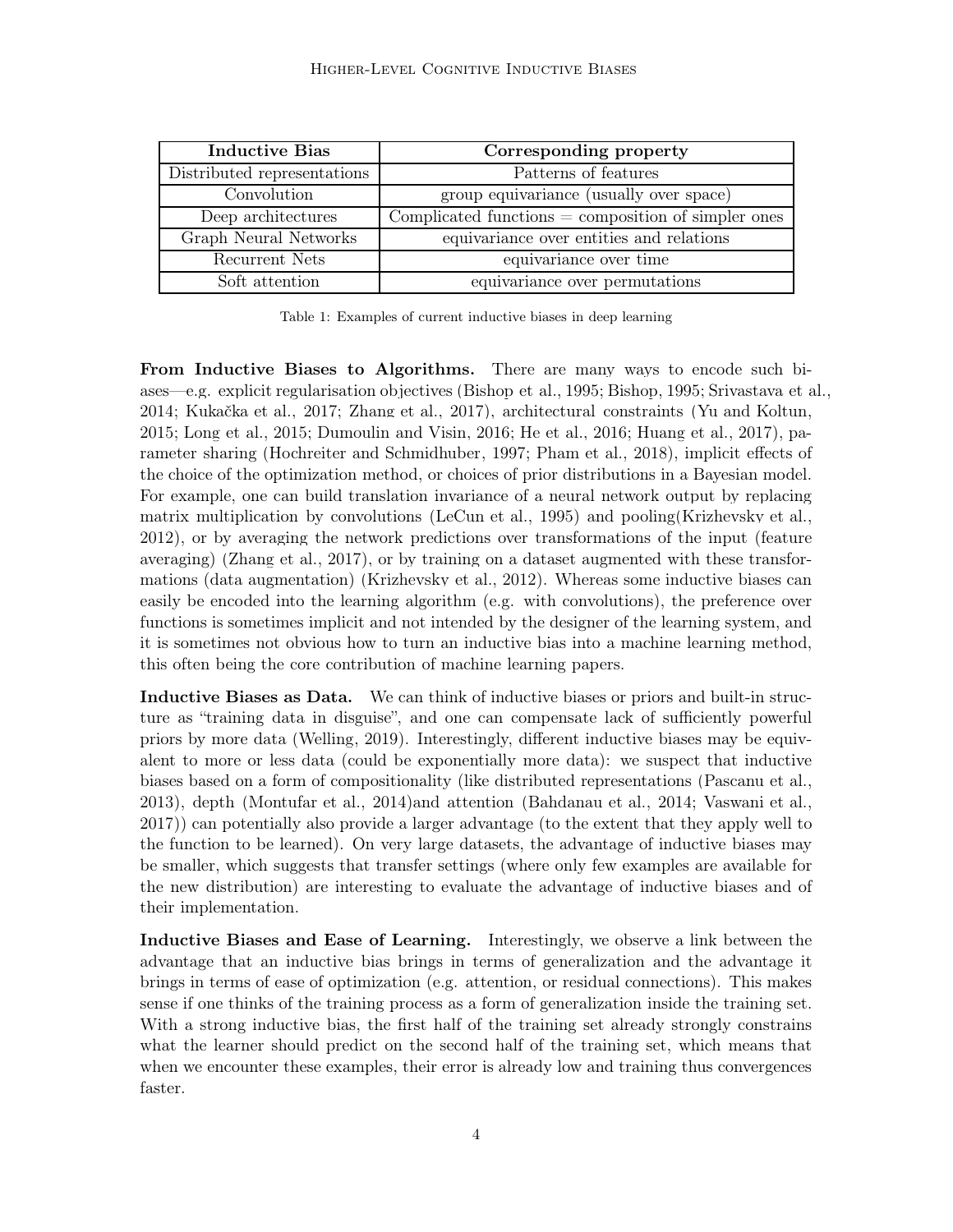Agency, Sequential Decision Making and Non-Stationary Data Streams. The classical framework for machine learning is based on the assumption of identically and independently distributed data (i.i.d.), i.e test data has the same distribution as the training data. This is a very important assumption, because if we did not have that assumption, then we would not be able to say anything about generalization to new examples from the same distribution. Unfortunately, this assumption is too strong, and reality is not like this, especially for agents taking decisions one at a time in an environment from which they also get observations. The distribution of observations seen by an agent may change for many reasons: the agent acts (intervenes) in the environment, other agents intervene in the environment, or simply our agent is learning and exploring, visiting different parts of the state-space as it does so, discovering new parts of it along the way, thus experiencing non-stationarities along the way. Although sequential decision-making is ubiquitous in real life, there are scenarios where thinking about these non-stationarities may seem unnecessary (like object recognition in static images). However, if we want to build learning systems which are robust to changes in distribution, it may be necessary to train them in settings where the distribution changes! And then of course there are applications of machine learning where the data is sequential and non-stationary (like historical records of anything) or even more so, where the learner is also an agent or is an agent interacting with other agents (like in robotics, autonomous driving or dialogue systems). That means we may need to go away from large curated datasets typical of supervised learning frameworks and instead construct non-stationary controllable environments as the training grounds and benchmarks for our learners. This complicates the task of evaluating and comparing learning algorithms but is necessary and we believe, feasible, e.g. see [Yu et al. \(2017](#page-41-6)); [Packer et al. \(2018\)](#page-39-6); [Chevalier-Boisvert et al.](#page-35-5) [\(2018](#page-35-5)); [Dulac-Arnold et al. \(2020](#page-36-4)); [Ahmed et al. \(2020](#page-34-5)).

Transfer Learning and Continual Learning. Instead of a fixed data distribution and searching for an inductive bias which works well with this distribution, we are thus interested in transfer learning [\(Pratt et al., 1991](#page-39-7); [Pratt,](#page-39-8) [1993\)](#page-39-8) and continual learning [\(Ring,](#page-40-5) [1998\)](#page-40-5) scenarios, with a potentially infinite stream of tasks, and where the learner must extract information from past experiences and tasks to improve its learning speed (i.e., sample complexity, which is different from asymptotic performance which is currently the standard) on future and yet unseen tasks. Suppose the learner faces a sequence of tasks, A, B, C and then we want the learner to perform well on a new task D. Short of any assumptions it is nearly impossible to expect the learner to perform well on D. However if there is some shared structure, between the transfer task (i.e task D) and source tasks (i.e tasks A, B and C), then it is possible to generalize or transfer knowledge from the source task to the target task. Hence, if we want to talk meaningfully about knowledge transfer, it is important to talk about the assumptions on the kind of data distribution that the learner is going to face, i.e., (a) what they may have in common, what is stable and stationary across the environments experienced and (b) how they differ or how changes occur from one to the next in case we consider a sequential decision-making scenario. This division should be reminiscent of the work on *meta-learning* [\(Bengio et al.](#page-35-6), [1990](#page-35-6); [Schmidhuber,](#page-40-6) [1987;](#page-40-6) [Finn et al.](#page-36-2), [2017](#page-36-2); [Ravi and Larochelle, 2016](#page-40-2)), which we can understand as dividing learning into slow learning (of stable and stationary aspects of the world) and fast learning (of task-specific aspects of the world). This involves two time scales of learning, with an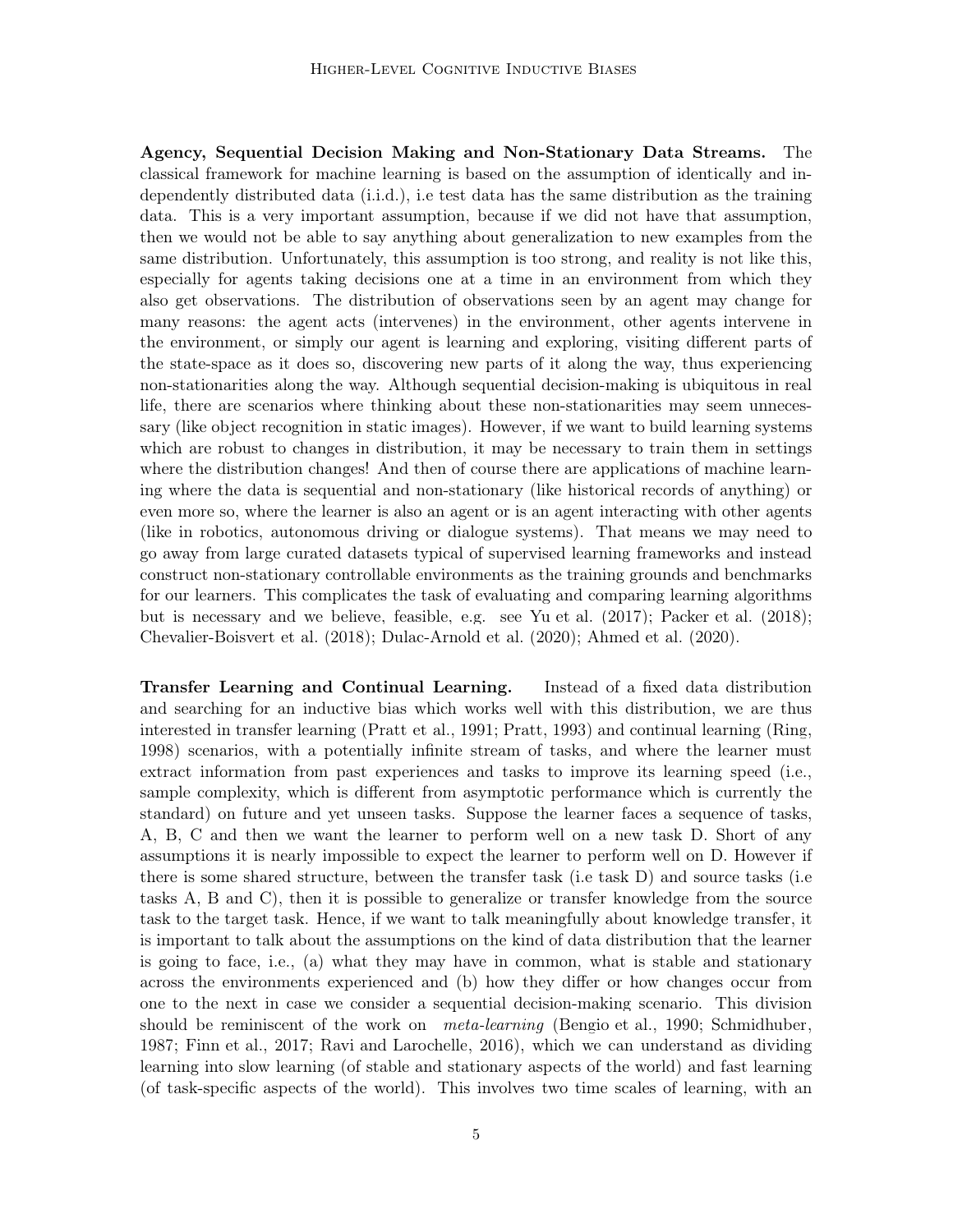outer loop for meta-learning of meta-parameters and an inner loop for regular learning of regular parameters. In fact we could have more than two time scales [\(Clune, 2019](#page-35-7)): think about the outer loop of evolution, the slightly faster loop of cultural learning [\(Bengio, 2014\)](#page-35-8) which is somewhat stable across generations, the faster learning of individual humans, the even faster learning of specific tasks and new environments within a lifetime, and the even faster inner loops of motor control and planning which adapt policies to the specifics of an immediate objective like reaching for a fruit. Ideally, we want to build an understanding of the world which shifts as much of the learning to the slower and more stable parts so that the inner learning loops can succeed faster, requiring less data for adaptation.

Systematic Generalization and Out-of-Distribution Generalization. In this paper, we focus on the objective of out-of-distribution (OOD) generalization, i.e., generalizing outside of the specific distribution(s) from which training observations were drawn. A more general way to conceive of OOD generalization is with the concept of sample complexity in the face of new tasks or changed distributions. One extreme is zero-shot OOD generalization while the more general case, often studied in meta-learning setups, involves k-shot generalization (from  $k$  examples of the new distribution).

Whereas the notions of OOD generalization and OOD sample complexity tell us what we want to achieve (and hint at how we might measure it) they say nothing about how to achieve it. This is where the notion of systematic generalization becomes interesting. Systematic generalization is a phenomenon which was first studied in linguistics [\(Lake and Baroni, 2017;](#page-38-4) [Bahdanau et al., 2018](#page-34-2)) because it is a core property of language, that meaning for a novel composition of existing concepts (e.g. words) can be derived systematically from the meaning of the composed concepts. This very clearly exists in language, but humans benefit from it in other settings, e.g., understanding a new object by combining properties of different parts which compose it. Systematic generalization even makes it possible to generalize to new combinations that have zero probability under the training distribution: it is not just that they did not occur in the training data, but that even if we had seen an infinite amount of training data from our training distribution, we would not have any sample showing this particular combination. For example, when you read a science fiction scenario for the first time, that scenario could be impossible in your life, or even in the aggregate experiences of billions of humans living today, but you can still imagine such a counterfactual and make sense of it (e.g., predict the end of the scenario from the beginning). Empirical studies of systematic generalization were performed by [Bahdanau et al.](#page-34-2) [\(2018,](#page-34-2) [2019](#page-34-6)), where particular forms of combinations of linguistic concepts were present in the training distribution but not in the test distribution, and current methods take a hit in performance, whereas humans would be able to answer such questions easily.

Humans use inductive biases providing forms of compositionality, making it possible to generalize from a finite set of combinations to a larger set of combinations of concepts. Deep learning already benefits from a form of compositional advantage with distributed representations [\(Hinton](#page-37-3), [1984](#page-37-3); [Bengio and Bengio, 2000;](#page-34-7) [Bengio et al., 2001\)](#page-35-9), which are at the heart of why neural networks work so well. There are theoretical arguments about why distributed representations can bring a potentially exponential advantage [\(Pascanu et al., 2013\)](#page-39-4), if this matches properties of the underlying data distribution. Another advantageous form of compositionality in deep nets arises from the depth itself, i.e., the composition of functions, again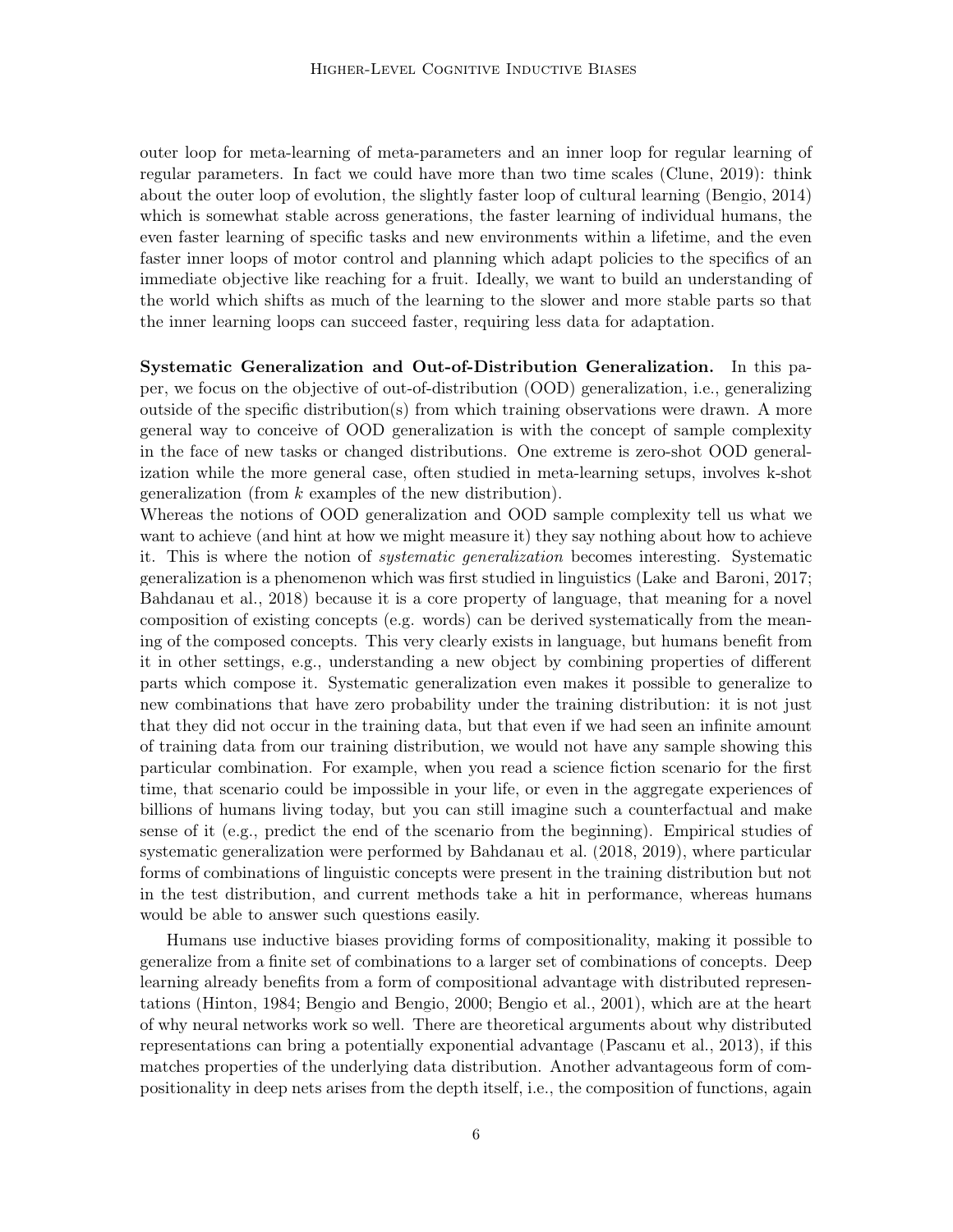with provable exponential advantages under the appropriate assumptions [\(Montufar et al.,](#page-39-5) [2014\)](#page-39-5). However, a form of compositionality which we propose here should be better incorporated in deep learning is the form called systematicity [\(Lake and Baroni](#page-38-10), [2018](#page-38-10)) defined by linguists, and more recently systematic generalization in machine learning papers [\(Bahdanau et al.](#page-34-2), [2018\)](#page-34-2).

Current deep learning methods tend to overfit the training distribution. This would not be visible by looking at a test set from the same distribution as the training set, so we need to change our ways of evaluating the success of learning because we would like our learning agents to generalize in a systematic way, out-of-distribution. This only makes sense if the new environment has enough shared components or structure with previously seen environments, which corresponds to certain assumptions on distributional changes, bringing back the need for appropriate inductive biases, about distributions (e.g., shared components) as well as about how they change (e.g., via agents' interventions).

# 3. Inductive biases based on higher-level cognition as a path towards systems that generalize OOD

This section starts by reviewing findings from cognitive neuroscience which may inspire us in hypothesizing a set of inductive biases for higher-level cognition.

### <span id="page-6-0"></span>3.1 Conscious vs Unconscious Processing in Brains

Imagine that you are driving a car from your office, back home. You do not need to pay lot of attention to the road and you can talk to you. Now imagine encountering a road block due to construction then you have to pay slightly more attention, you have to be on lookout for new information, if someone tries talking to you, then you may have to tell the person, "please let me drive". It is interesting to consider that when humans are confronted with a new situation, very commonly they require their conscious attention. For example in the driving example, when there is a road block you need to pay attention in order to think what to do next, and you probably don't want to be disturbed, because your conscious attention can only focus on one thing at a time.

There is something in the way humans process information which seems to be different – both functionally and in terms of neural signature in the brain – when we deal with conscious processing and novel situations (changes in the distribution) which require our conscious attention, compared to our habitual routines. In those situations, we generally have to *think, focus* and *attend* to specific elements of our perception, actions or memory and sometimes inhibit our reactions based on context (e.g., facing new traffic rules or a road block). Why would humans have evolved to deal with such an ability with changes in distribution? Maybe simply because life experience is highly non-stationary.

Cognitive scientists distinguish [\(Botvinick et al.](#page-35-10), [2001](#page-35-10)) habitual versus controlled processing, where the former corresponding to default behaviors, whereas the latter require attention and mental effort. Daniel Kahneman introduced the framework of fast and slow thinking [\(Kahneman, 2011](#page-37-4)), and the *system 1* and *system 2* styles of processing in our brain. Some tasks can be achieved using only system 1 abilities whereas others also require system 2 and conscious processing. There are also notions of explicit (verbalizable) knowl-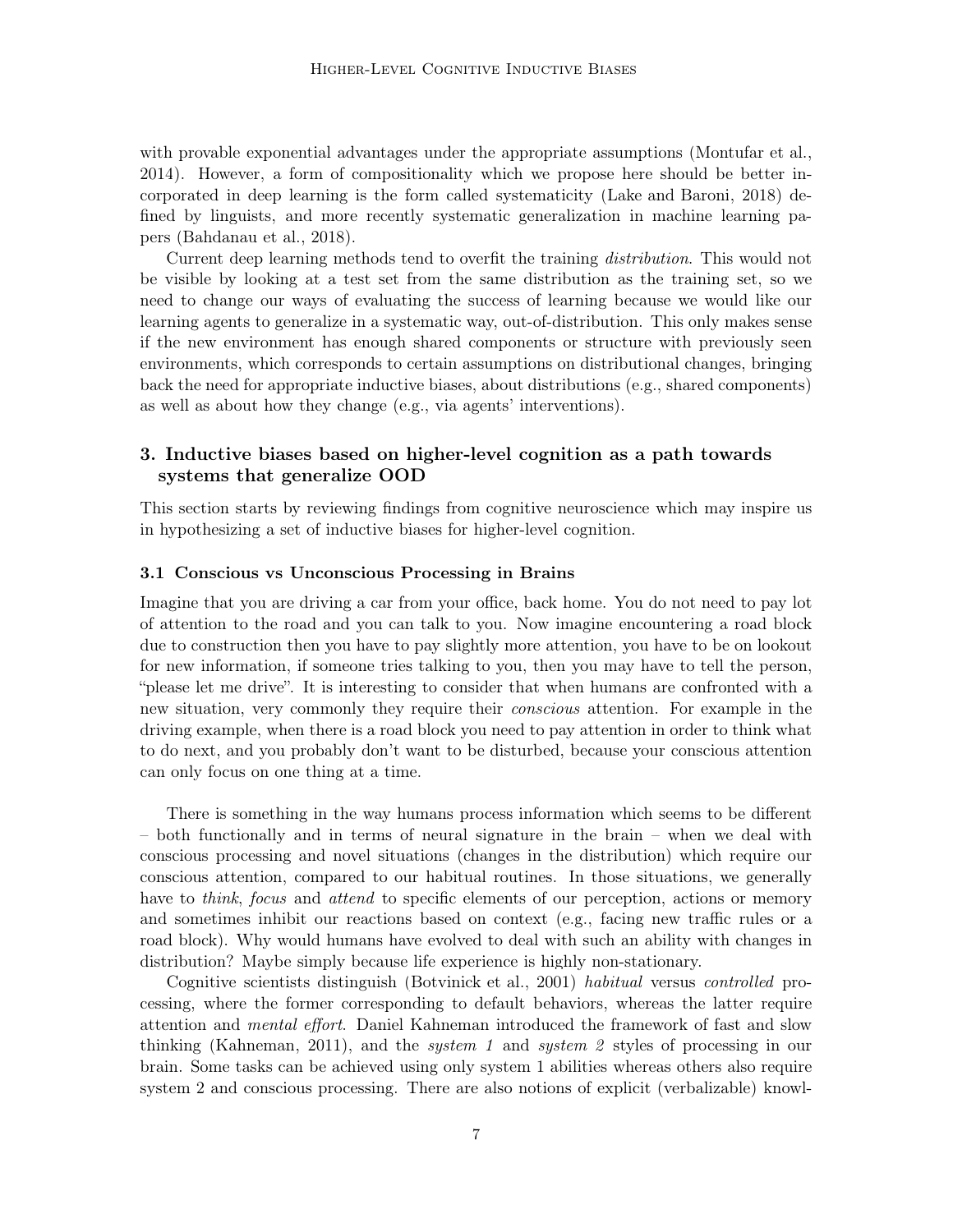edge and explicit processing (which roughly correspond to system 2) and implicit (intuitive) knowledge and corresponding neural computations. The default (or unconscious) processing of system 1 can take place very rapidly (as fast as about 100ms) and mobilize many areas of the brain in parallel. On the other hand, controlled (or conscious) processing involves a sequence of thoughts, usually verbalizable, typically requiring seconds to achieve. Whereas we can act in fast and precise habitual ways without having to think consciously, the reverse is not true: controlled processing (i.e., system 2 cognition) generally requires unconscious processing to perform much of its work. It is as if the conscious part of the computation was just the top-level program and the tip of the iceberg. Yet, it seems to be a very powerful one, which makes it possible for us to solve new problems creatively by recombining old pieces of knowledge, to reason, to imagine explanations and future outcomes, to plan and to apply or discover causal dependencies. It is also at that level that we interface with other humans through natural language. And when a word refers to a complex concept for which we do not have a clear verbalizable and precise explanation (like how we manage to drive our bike), we can still talk about it, reason with it, etc. Even imagination and planning (which are hallmarks of system 2 abilities) require system 1 computations to sample candidate solutions to a problem (from a possibly astronomical number, which we never have to explicitly examine).

Our brain seems to thus harbour two very different types of knowledge: the kind we can explicitly reason about and communicate verbally (system 2 knowledge) and the kind that is intuitive and implicit (system 1 knowledge). When we learn something new, it typically starts being represented explicitly, and then as we practice it more, it may migrate to a different, implicit form. When you learn the grammar of a new language, you may be given some set of rules, which you try to apply on the fly, but that requires a lot of effort and is done painfully slowly. As you practice this skill, it can gradually migrate to a habitual form, you make less mistakes (for the common cases), you can read / translate / write more fluently, and you may even eventually forget the original rules. When a new rule is introduced, you may have to move back some of that processing to system 2 computation to avoid inconsistencies. It looks as if one of the key roles of conscious processing is to integrate different sources of knowledge (from perception and memory) in a coherent way. This is at the heart of the Global Workspace Theory (or GWT) from [Baars](#page-34-8) [\(1993\)](#page-34-8) and its extension, the Global Neuronal Workspace model [\(Shanahan, 2006](#page-40-7), [2010,](#page-40-8) [2012;](#page-40-9) [Dehaene et al., 2017](#page-36-5)). The GWT theory posits that conscious processing revolves around a communication bottleneck between selected parts of the brain which are called upon when addressing a current task. There is threshold of relevance beyond which information which was previously handled unconsciously gains access to this bottleneck, instantiated in a working memory. When that happens, that information is broadcast to the whole brain, allowing the different relevant parts of it to synchronize and choose more configurations and interpretations of their piece of the action which are more globally coherent with the configurations chosen in other parts of the brain.

It looks like current deep learning systems are fairly good at perception and system 1 tasks. They can rapidly produce an answer (if you have parallel computing like that of GPUs) through a complex calculation which is difficult (or impossible) to dissect into the application of a few simple verbalizable operations. They require a lot of practice to learn and can become razor sharp good at the kinds of data they are trained on. On the other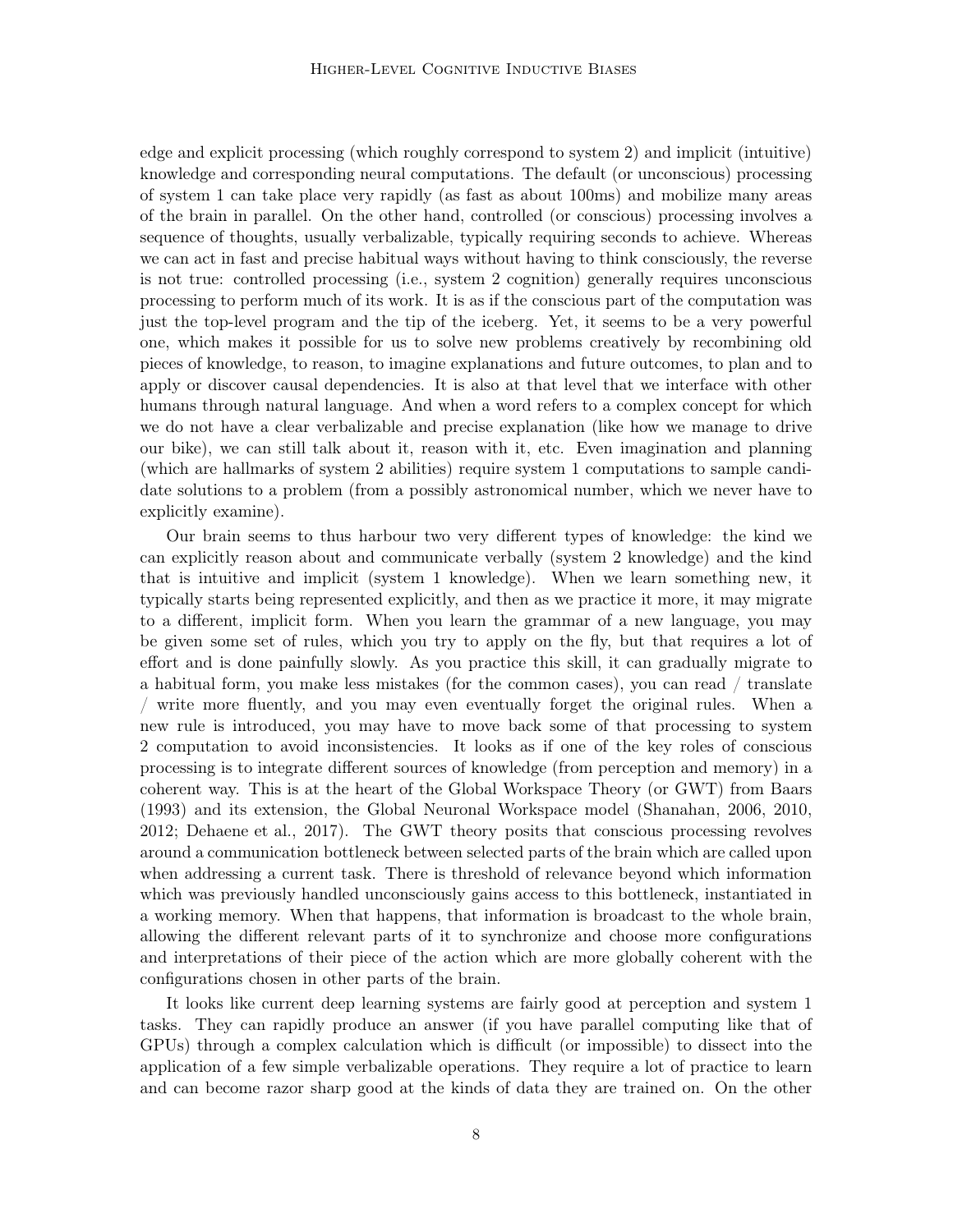hand, humans enjoy system 2 abilities which permit fast learning (I can tell you a new rule in one sentence and you do not have to practice it in order to be able to apply it, albeit awkwardly and slowly) and systematic generalization, both of which should be important characteristics of the next generation of deep learning systems. For this purpose, we are proposing to take inspiration from cognition and build machines which integrate two very different kinds of representations and computations corresponding to the system 1 / implicit / unconscious vs system  $2 /$  explicit / conscious divide. This paper is about inductive biases not yet integrated in state-of-the-art deep learning systems but which could help us achieve these system 2 abilities. In the next subsection, we summarize some of these system 2 inductive biases.

## <span id="page-8-0"></span>3.2 High-level Representations Describe Verbalizable Concepts as Semantic Variables

We know that a way to define conscious processing for humans is that it is the part of our mental activity which can be verbally reported (possibly not always perfectly, though). What follows is maybe the most influential inductive bias we want to consider in this paper: that high-level variables (manipulated consciously) are generally verbalizable. To put it in simple terms, we can imagine the high-level semantic variables captured at this top level of a representation to be associated with single words. In practice, the notion of word is not always the same across different languages, and the same semantic concept may be represented by a single word or by a phrase. There may also be more subtlety in the mental representations (such as accounting for uncertainty or continuous-valued properties) which is not always or not easily well reflected in their verbal rendering.

Because we know a lot about natural language, this inductive bias may give rise to many more inductive biases derived from it and from properties of natural language, as we will see in the rest of this section. Keep in mind that these inductive biases do not need to cover all the aspects of our internal model of the world (they couldn't), only those aspects of our knowledge which we are able to communicate with language. The rest would have to be represented in pure system 1 (non system 2) machinery, such as in an encoderdecoder that could relate low-level actions and low-level perception to high-level variables. If there is some set of properties that apply well to some aspects of the world, then it would be advantageous for a learner to have a subsystem that takes advantage of these properties (the inductive priors described here) and a subsystem which models the other aspects. These inductive priors then allow faster learning and potentially other advantages like systematic generalization, at least concerning these aspects of the world which are consistent with these assumptions (system 2 knowledge, in our case).

The assumption we are making is thus that there is a simple lossy mapping from highlevel semantic representations to natural language expressions of them in natural language. This is an inductive bias which could be exploited in grounded language learning scenarios [\(Winograd, 1972](#page-41-7); [Hermann et al., 2017;](#page-37-5) [Chevalier-Boisvert et al., 2018](#page-35-5)) where we couple language data with observations and actions by an agent. We can constrain the learner's architecture so that there would be a simple transformation from the high-level representation to sentences. To encourage modularity (discussed below), we can make that transformation use attention mechanisms so that few of the quantities in the representation mostly suffice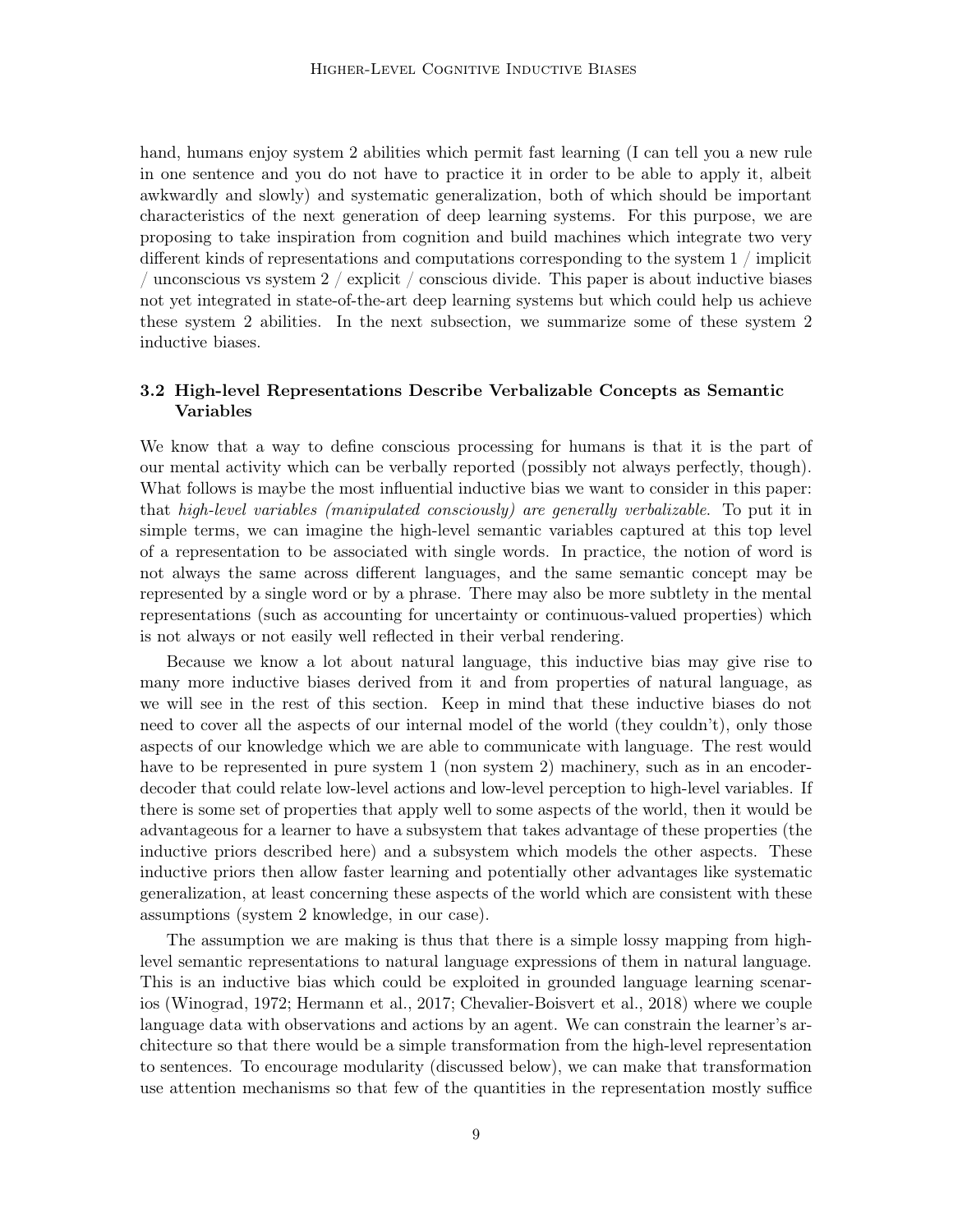to produce a single word or phrase (some representation of context is always going to be also necessary, though, since we know that language is context-dependent and that there are grammatical constraints in the sequence of words generated). Grounded language learning would thus put pressure on the top-level representation so that it captures the kinds of concepts expressed with language. One can view this as a form of weak supervision, where we don't force the top-level representations to be human-specified labels, only that there is a simple relationship between these representations and utterances which humans would often associate with the corresponding meaning.

# <span id="page-9-0"></span>3.3 Semantic Variables Play a Causal Role and Knowledge about them is Modular

In natural environments, biological systems achieve sophisticated and scalable group behavior among vast numbers of independent organisms using simple control strategies, e.g. bird flocks, fish schools, and multi-cellular organisms. Such biological phenomena have inspired the design of several distributed multi-agent systems, for example, swarm robotic systems, sensor networks, and modular robots. Despite this, most machine learning models employ the opposite inductive bias, i.e., with all elements (e.g., artificial neurons) interacting all the time. The GWT [\(Baars](#page-34-9), [1997](#page-34-9); [Dehaene](#page-36-6), [2020](#page-36-6)) also posits that the brain is composed in a modular way, with a set of expert modules which need to communicate but only do so sparingly and via a bottleneck through which only a few elements can squeeze at any time. If we believe that theory, these elements are the concepts present to our mind at any moment, and a few of them are called upon and joined in working memory in order to reconcile the interpretations made by different modular experts across the brain. The decomposition of knowledge into recomposable pieces also makes sense as a requirement for obtaining systematic generalization: conscious attention would then select which expert and which concepts (which we can think of as variables with different attributes and values) interact with which pieces of knowledge (which could be verbalizable rules or non-verbalizable intuitive knowledge about these variables) stored in the modular experts. On the other hand, the modules which are not brought to bear in this conscious processing may continue working in the background in a form of default or habitual computation (which would be the form of most of perception). For example, consider the task of predicting from the pixel-level information the motion of balls sometimes colliding against each other as well as the walls. It is interesting to note that all the balls follow their default dynamics, and only when balls collide do we need to intersect information from several bouncing balls in order to make an inference about their future states. Saying that the brain modularizes knowledge is not sufficient, since there could be a huge number of ways of factorizing knowledge in a modular way. We need to think about the desired properties of modular decompositions of the acquired knowledge, and we propose here to take inspiration from the causal perspective on understanding how the world works, to help us define both the right set of variables and their relationship.

We are calling these variables manipulated consciously semantic variables because they can be verbalized. We hypothesize that semantic variables are also causal variables. Words in natural language often refer to agents (subjects, which cause things to happen), objects (which are controlled by agents), actions (often through verbs) and modalities or properties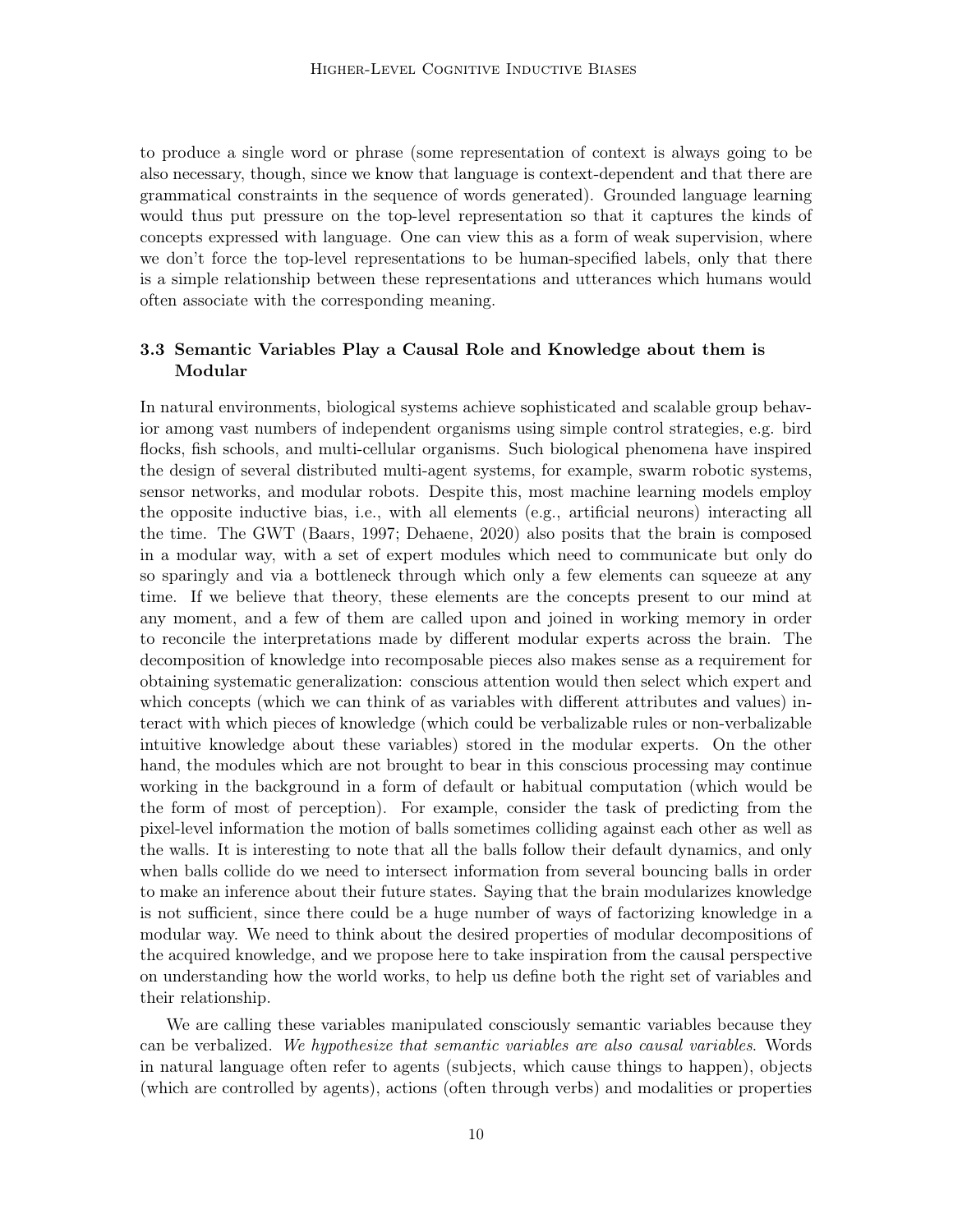of agents, objects and actions (for example we can talk about future actions, as intentions, or we can talk about time and space where events happen, or properties of objects). It is thus plausible to assume that causal reasoning of the kind we can verbalize involves as variables of interest those high-level semantic variables which may sit at the top of a processing hierarchy in the brain, at a place where signals from all modalities join, such as pre-frontal cortex [\(Cohen et al., 2000](#page-35-11)).

The connection between causal representations and modularity is profound: an assumption which is commonly associated with structural causal models is that it should break down the knowledge about the causal influences into *independent mechanisms* [\(Peters et al.,](#page-39-1) [2017b\)](#page-39-1). As explained in Section [4.1,](#page-18-0) each such mechanism relates direct causes to one or more effect variables and knowledge of one such mechanism should not tell us anything about another mechanism (otherwise we should restructure our representations and decomposition of knowledge to satisfy this information-theoretic independence property). This is not about independence of the corresponding random variables but about the algorithmic mutual information between the descriptions of these mechanisms. What it means practically and importantly for out-of-distribution adaptation is that if a mechanism changes (e.g. because of an intervention), the representation of that mechanism (e.g. the parameters used to capture a corresponding conditional distribution) needs to be adapted but that of the others do not need to be changed to account for that change.

These mechanisms may be organized in the form of an acyclic causal schema which scientists attempts to identify. The sparsity of the change in the joint distribution between the semantic variables (discussed more in Section [3.4\)](#page-10-0) is different but related to a property of such high-level structural causal model: the sparsity of the graph capturing the joint distribution itself (discussed in Section [3.6\)](#page-12-0). In addition, the causal structure, the causal mechanisms and the definition of the high-level causal variables tend to be stable across changes in distribution, as discussed in Section [3.5.](#page-11-0)

#### <span id="page-10-0"></span>3.4 Local Changes in Distribution in Semantic Space

Consider a learning agent (like a learning robot or a learning child). What are the sources of non-stationarity for the distribution of observations seen by such an agent, assuming the environment is in some (generally unobserved) state at any particular moment? Two main sources are (1) the non-stationarity due to the environmental dynamics (including the learner's actions and policy) not having converged to an equilibrium distribution (or equivalently the mixing time of the environment's stochastic dynamics is much longer than the lifetime of the learning agent) and (2) causal interventions by agents (either the learner of interest or some other agents). The first type of change includes for example the case of a person moving to a different country, or a videogame player playing a new game or a never-seen level of an existing game. That first type also includes the non-stationarity due to changes in the agent's policy arising from learning. The second case includes the effect of actions such as locking some doors in a labyrinth (which may have a drastic effect on the optimal policy). The two types can intersect, as the actions of agents (including those of the learner, like moving from one place to another) contribute to the first type of non-stationarity.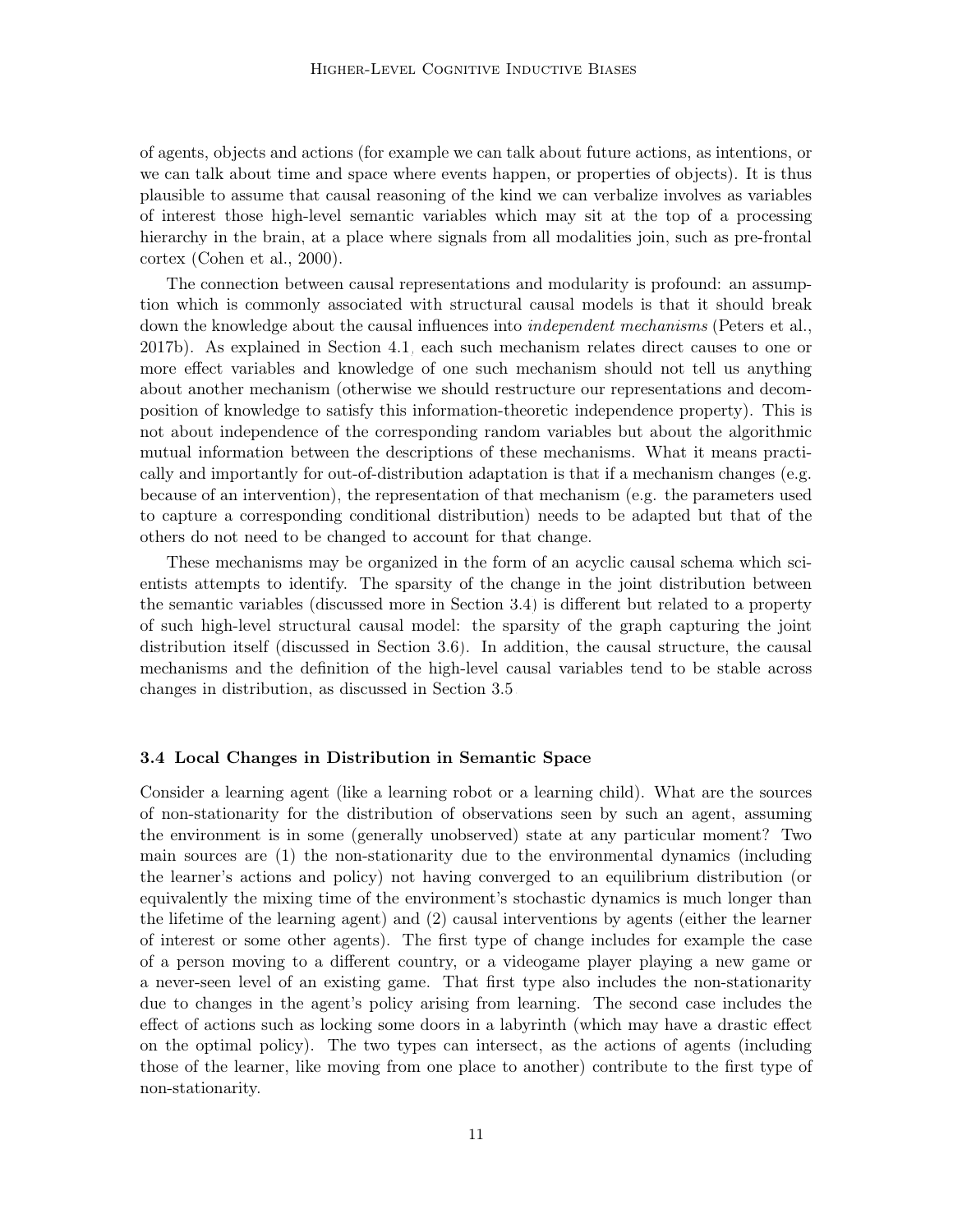Let us consider how humans describe these changes with language. For many of these changes, they are able to explain the change with a few words (a single sentence, often). This is a very strong clue for our proposal to include as an inductive bias the assumption that most changes in distribution are localized in the appropriate semantic space: only one or a few variables or mechanisms need to be modified to account for the change. Note how humans will even create new words when they are not able to explain a change with a few words, with the new words corresponding to new latent variables, which when introduced, make the changes explainable "easily" (assuming one understand the definition of these variables and of the mechanisms relating them to other variables).

For type-2 changes (due to interventions), we automatically get locality, since by virtue of being localized in time and space, actions can only affect very few variables, with most other effects being consequences of the initial intervention. This sparsity of change is a strong assumption which can put pressure on the learning process to discover high-level representations which have that property. Here, we are assuming that the learner has to jointly discover these high-level representations (i.e. how they relate to low-level observations and low-level actions) as well as how the high-level variables relate to each other via causal mechanisms.

## <span id="page-11-0"></span>3.5 Stable Properties of the World

Above, we have talked about changes in distribution due to non-stationarities, but there are aspects of the world that are stationary, which means that learning about them eventually converges. In an ideal scenario, our learner has an infinite lifetime and the chance to learn everything about the world (a world where there are no other agents) and build a perfect model of it, at which point nothing is new and all of the above sources of non-stationarity are gone. In practice, only a small part of the world will be understood by the learning agent, and interactions between agents (especially if they are learning) will perpetually keep the world out of equilibrium. If we divide the knowledge about the world captured by the agent into the stationary aspects (which should converge) and the non-stationary aspects (which would generally keep changing), we would like to have as much knowledge as possible in the stationary category. The stationary part of the model might require many observations for it to converge, which is fine because learning these parts can be amortized over the whole lifetime (or even multiple lifetimes in the case of multiple cooperating cultural agents, e.g., in human societies). On the other hand, the learner should be able to quickly learn the non-stationary parts (or those the learner has not yet realized can be incorporated in the stationary parts), ideally because very few of these parts need to change, if knowledge is well structured. Hence we see the need for at least two speeds of learning, similar to the division found in meta-learning of learnable coefficients into meta-parameters on one hand (for the stable, slowly learned aspects) and parameters on the other hand (for the non-stationary, fast to learn aspects), as already discussed above in Section [2.](#page-2-0) The proposed inductive bias (which now involves the whole system, not just system 2), is that there should be several speeds of learning, with more stable aspects learned more slowly and more non-stationary or novel ones learned faster, and pressure to discover stable aspects among the quickly changing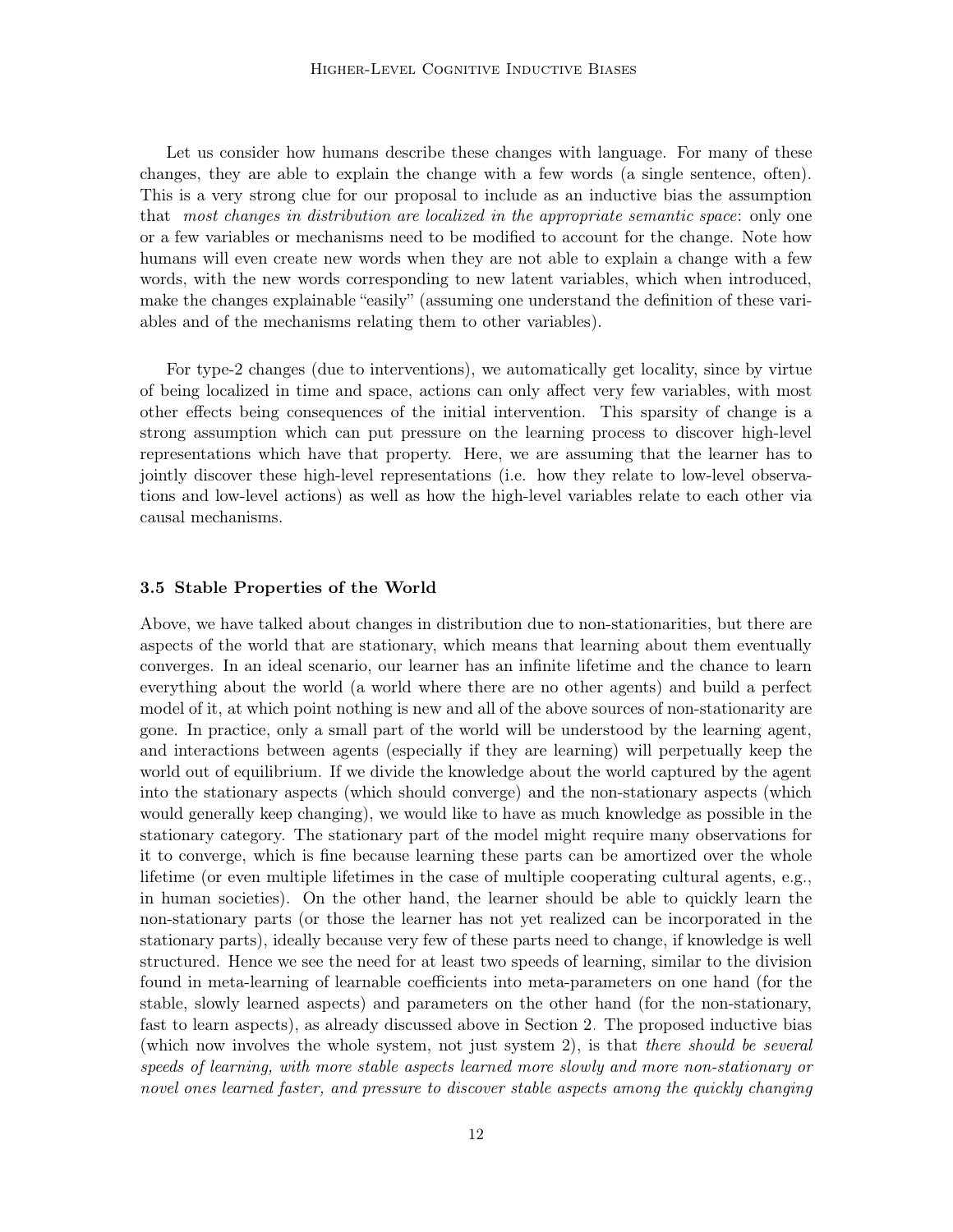ones. This pressure would mean that more aspects of the agent's represented knowledge of the world become stable and thus less needs to be adapted when there are changes in distribution.

For example, consider scientific laws, which are most powerful when they are universal. At another level, consider the mapping between the perceptual input, low level actions, and the high-level semantic variables. The encoder that implements this mapping should ideally be highly stable, or else downstream computations would need to track those changes (and indeed the low-level visual cortex seems to compute features that are very stable across life, contrary to high-level concepts like new visual categories). Causal interventions are taking place at a higher level than the encoder, changing the value of an unobserved high-level variables or changing one of the mechanisms. If a new concept is needed, it can be added without having to disturb the rest of it, especially if it can be represented as a composition of existing high-level features and concepts. We know from observing humans and their brain that new concepts which are not obtained from a combination of old concepts (like a new skill or a completely new object category not obtained by composing existing features) take more time to learn, while new high-level concepts which can be readily defined from other high-level concepts can be learned very quickly (as fast as with a single example / definition).

Another example arising from the analysis of causal systems is that causal interventions (which are in the non-stationary, quickly inferred or quickly learned category) may temporarily modify the causal graph structure (which variable is a direct cause of which) by breaking causal links (when we set a variable we break the causal link from its direct causes) but that most of the causal graph is a stable property of the environment. Hence, we need neural architectures which make it easy to quickly adapt the relationship between existing concepts, or to define new concepts from existing ones.

#### <span id="page-12-0"></span>3.6 Sparse Factor Graph in the Space of Semantic Variables

Our next inductive bias for high-level variables can be stated simply: the joint distribution between high-level concepts can be represented by a sparse factor graph. Any joint distribution can be expressed as a factor graph, but we claim that the ones which can be conveniently described with natural language have the property that they should be sparse. A factor graph is a particular factorization of the joint distribution. A factor graph is bipartite, with variable nodes on one hand and factor nodes on the other. Factor nodes represent dependencies between the variables to which they are connected. To illustrate the sparsity of verbalizable knowledge, consider knowledge graphs and other relational systems, in which relations between variables often involve only two arguments (i.e., two variables). In practice, we may want factors with more than two arguments, but probably not a lot more. We understand each factor to capture a causal mechanism between its argument variables, and thus we should an additional semantic element to these factor graphs: each argument of a factor should either play the role of cause or of effect, making the bipartite graph directed.

It is easy to see that linguistically expressed knowledge satisfies this property by noting that statements about the world can be expressed with a sentence and each sentence typically has only a few words, and thus relates very few concepts. When we write "If I drop the ball, it will fall on the ground", the sentence clearly involves very few variables, and yet it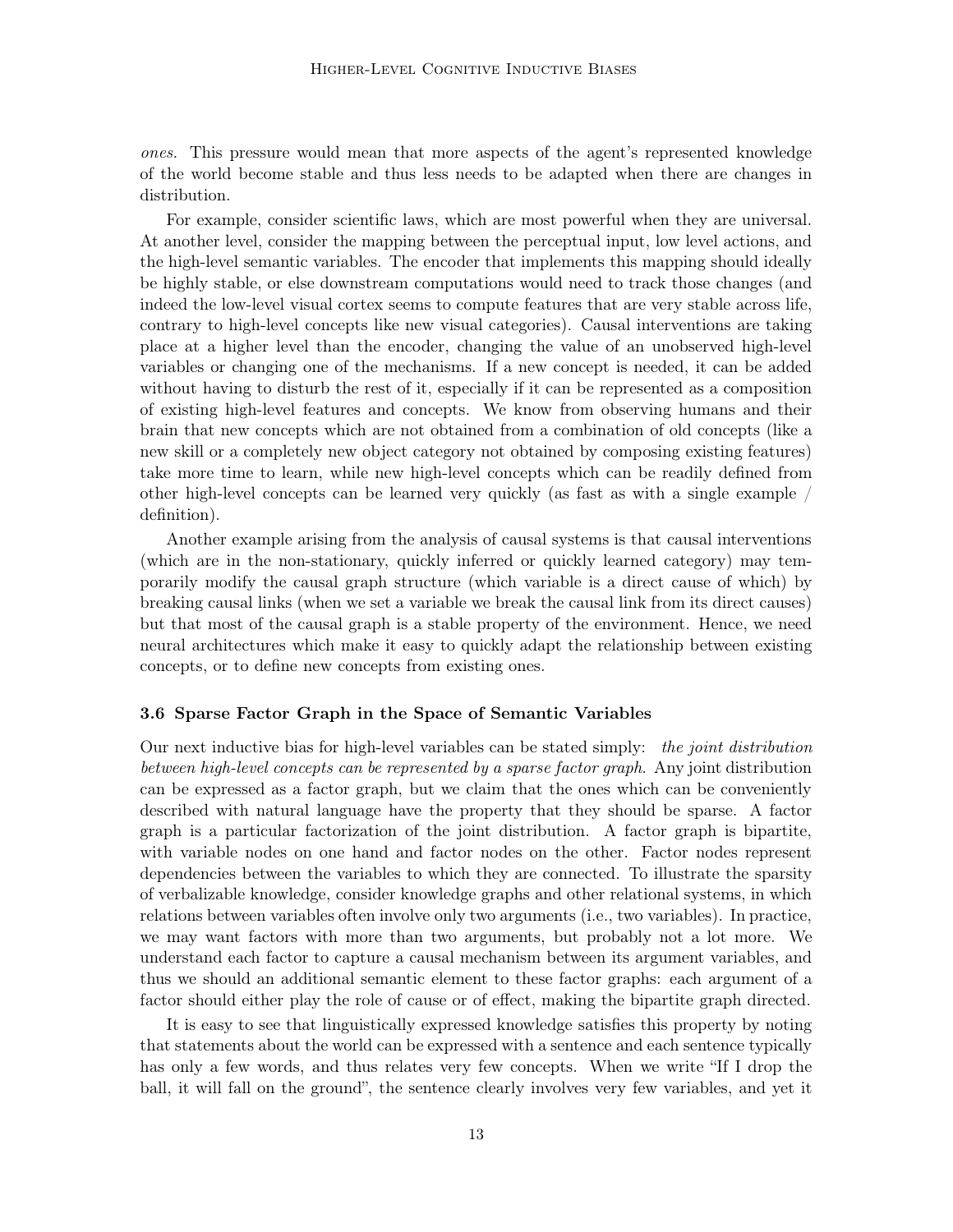can make very strong prediction about the position of the ball. A factor in a factor graph involving a subset  $S$  of variables is simply stating a probabilistic constraint among these variables. It allows one to predict the value of one variable given the others (if we ignore other constraints or factors), or more generally it allows to describe a preference for some set of values for a subset of  $S$ , given the rest of  $S$ . The fact that natural language allows us to make such strong predictions conditioned on so few variables should be seen as surprising: it only works because the variables are semantic ones. If we consider the space of pixel values in images, it is very difficult to find such strongly predictive rules to say predict the value of one pixel given the value of three other pixels. What this means is that pixel space does not satisfy the sparsity prior associated with the proposed inductive bias.

The proposed inductive bias is closely related to the bottleneck of the GWT of conscious processing (see more details in Section [5.4\)](#page-25-0), and one can also make links with the original von Neumann architecture of computers. In both the GWT and the von Neumann architecture, we have a communication bottleneck with in the former the working memory and in the latter the CPU registers where operations are performed. The communication bottleneck only allows a few variables to be brought to the nexus (working memory in brains, registers in the CPU) . In addition, the operations on these variables are extremely sparse, in the sense that they take very few variables at a time as arguments (no more than the handful in working memory, in the case of brains, and generally no more than two or three in typical assembly languages). This sparsity constraint is consistent with a decomposition of computation in small chunks, each involving only a few elements. In the case of the sparse factor graph assumption we only consider that sparsity constraint for declarative knowledge ("how the world works", its dynamics and statistical or causal structure), but a similar constraint may make sense for the computations taking place at the top level of the representation hierarchy (those we can describe verbally), which may capture inference mechanisms ("how to interpret some observations", "what to do next").

This assumption about the joint distribution between the high-level variables at the top of our deep learning hierarchy is different from the assumption commonly found in many papers on disentangling factors of variation [\(Higgins](#page-37-6) et al., [2016](#page-37-6); [Burgess et al.](#page-35-12), [2018;](#page-35-12) [Chen et al.](#page-35-13), [2018;](#page-35-13) [Kim and Mnih](#page-38-11), [2018;](#page-38-11) [Locatello et al.](#page-38-12), [2019\)](#page-38-12), where the high-level variables are assumed to be marginally independent of each other, i.e., their joint distribution factorizes into independent marginals. We think this deviates from the original goals of deep learning to learn abstract high-level representations which capture the underlying explanations for the data. Note that one can easily transform one representation (with a factorized joint) into another (with a non-factorized joint) by some transformation (think about the independent noise variables in a structural causal model, Section [4\)](#page-18-1). However, we would then lose the properties introduced up to now (that each variable is causal and corresponds to a word or phrase, that the factor graph is sparse, and that changes in distribution can be originated to one or very few variables or factors).

Instead of thinking about the high-level variables as completely independent, we propose to see them as having a very structured joint distribution, with a sparse factor graph and other characteristics (such as dependencies which can be instantiated on particular variables from generic schemas or rules, described above). We argue that if these high-level variables has to capture semantic variables expressible with natural language, then the joint distribution of these high-level semantic variables must have sparse dependencies rather than being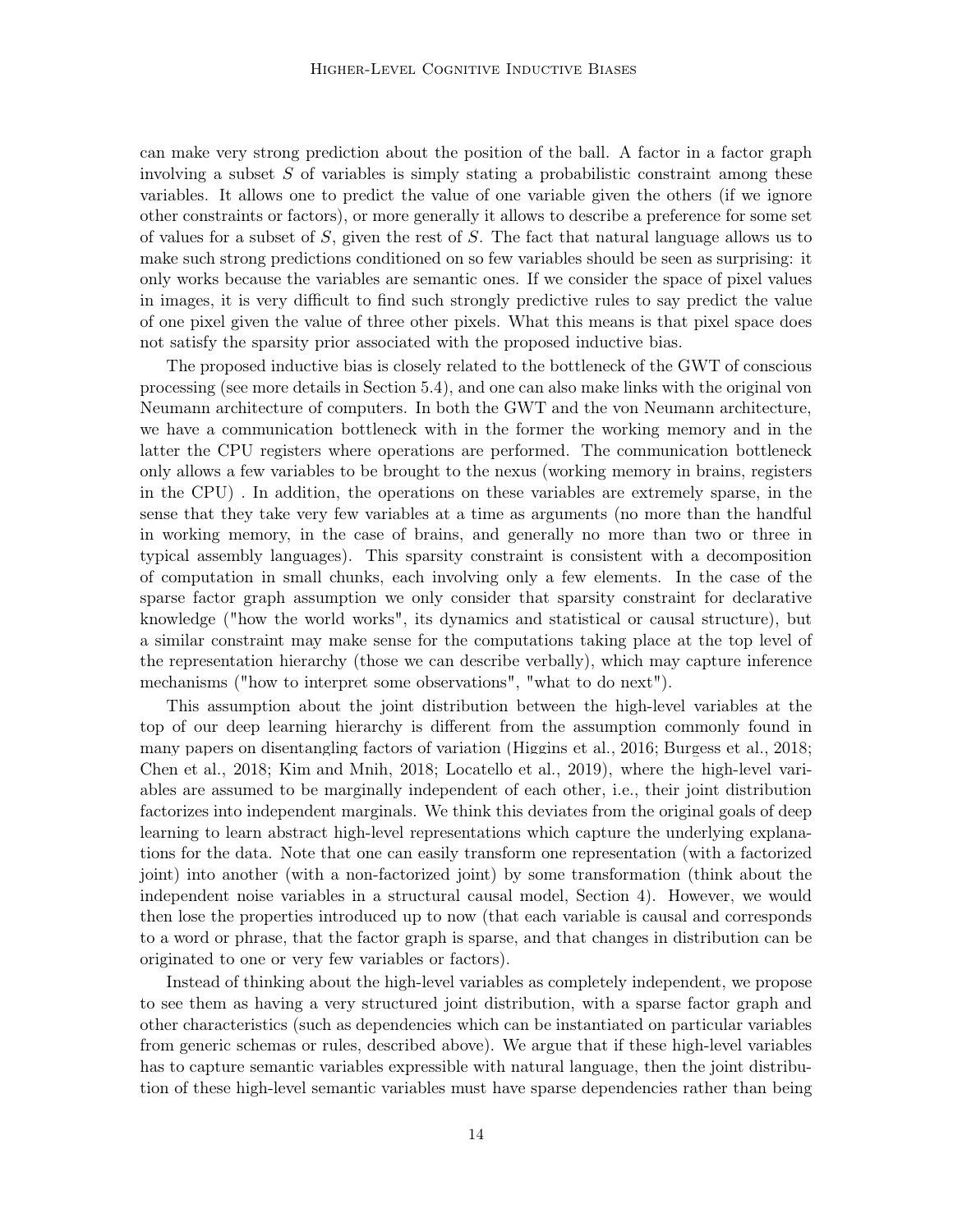independent. For example, high-level concepts such as "table" and "chair" are not statistically independent, instead they come in very powerful and strong but sparse relationships. Instead of imposing a very strong prior of complete independence at the highest level of representation, we can have this slightly weaker but very structured prior, that the joint is represented by a sparse factor graph. Interestingly, recent studies confirm that the top-level variables in generative adversarial networks (GANs), which are independent by construction, generally do not have a semantic interpretation (as a word or short phrase), whereas many units in slightly lower layers do have a semantic interpretation [\(Bau et al.](#page-34-10), [2018\)](#page-34-10).

Why not represent the causal structure with a directed graphical model? In these models, which are the basis of standard representations of causal structure (e.g., in structural causal models, described below), knowledge to be learned is stored in the conditional distribution of each variable (given its direct causal parents). However, it is not clear that this is consistent with the requirements of independent mechanisms. For example, typical verbally expressed rules have the property that many rules could apply to the same variable. Insisting that the units of knowledge are conditionals would then necessarily lump the corresponding factors in the same conditional. This issue becomes even more severe if we think of the rules as generic pieces of knowledge which can be reused to be applied to many different tuples of instances, as elaborated in the next subsection.

#### <span id="page-14-0"></span>3.7 Variables, Instances and Reusable Knowledge Pieces

A standard graphical model is static, with a separate set of parameters for each conditional (in a directed acyclic graph) or factor (in a factor graph). There are extensions which allow parameter sharing, e.g. through time with dynamic Bayes nets, or in undirected graphical models such as Markov Networks [\(Kok and Domingos,](#page-38-13) [2005](#page-38-13)) which allow one to "instantiate" general "patterns" into multiple factors of the factor graph. Markov Networks can for example implement forms of recursively applied probabilistic rules. But they do not take advantage of distributed representations and other inductive biases of deep learning.

The idea we are presenting here, is that instead of separately defining specific factors in the factor graph (maybe each with a piece of neural network), each having its separate set of parameters, we would define "generic factors", "factor-rules", "schemas" or "factor templates" or "factor factories" or "relations". A schema, or generic factor, is a probabilistic analogue of a logical rule with quantifiers, i.e., with variables or arguments which can be bound. A static rule is a thing like 'if John is hungry then he looks for food'. Instead, a more general rule is a thing like, 'for all X, if X is a human and X is hungry, then X looks for food' (with some probability). X can be bound to specific instances (or to other variables which may involve more constraints on the acceptable set). In classical AI, we have unification mechanisms to match together variables, instances or expressions involving variables and instances, and thus keep track of how variables can ultimately be 'bound' to instances (or to variables with more constraints on their attributes), when exploring whether some schema can be applied to some objects (instances or more generic objects) with properties (constituting a database of entities).

The proposed inductive bias is also inspired by the presence of such a structure in the semantics of natural language and the way we tend to organize knowledge according to relations, e.g., in knowledge graphs [\(Sowa](#page-40-10), [1987\)](#page-40-10). Natural language allows to state rules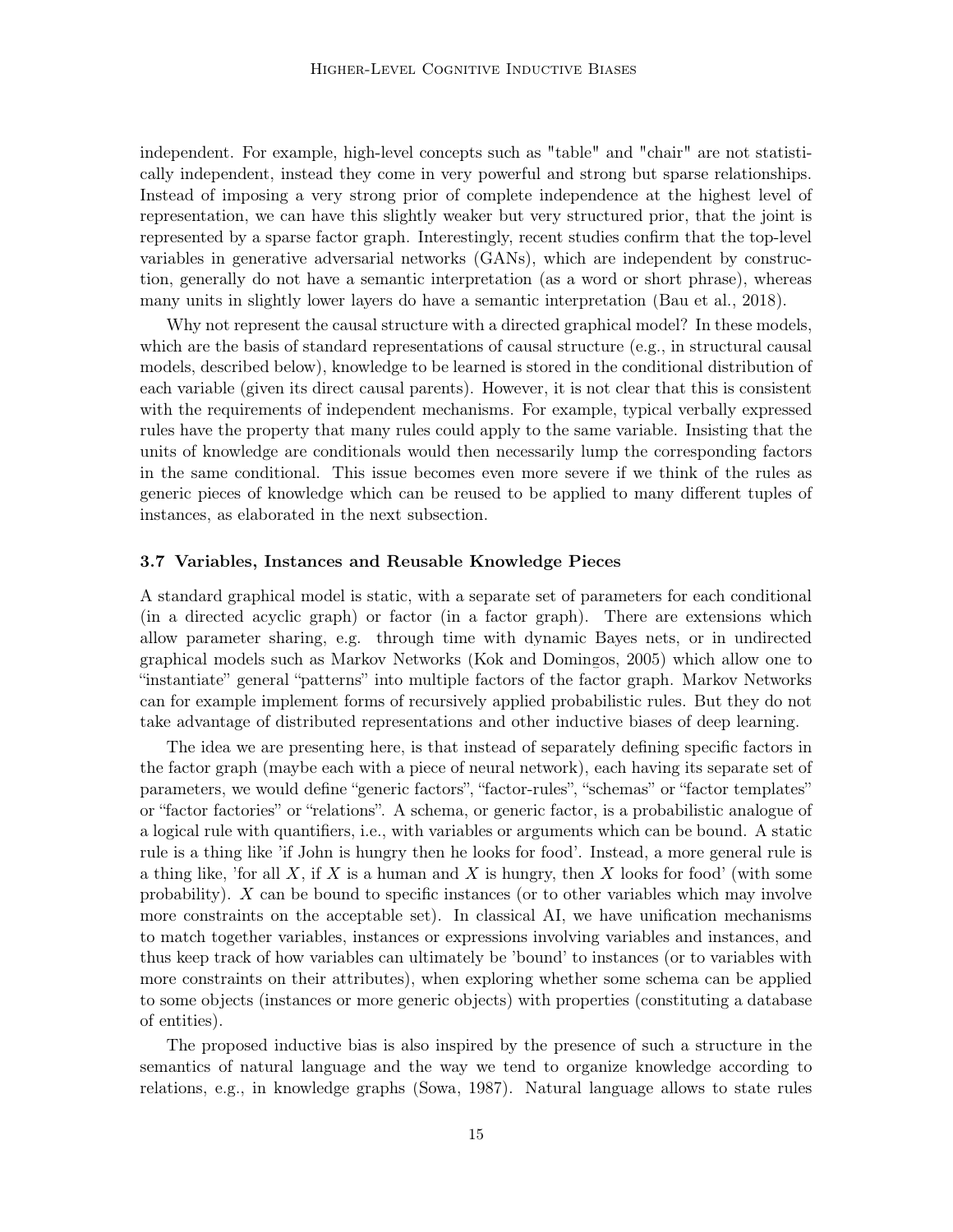involving variables and is not limited to making statements about specific instances. The assumption is that the independent mechanisms (with separate parameters) which specify dependencies between variables are generic, i.e., they can be instantiated in many possible ways to specific sets of arguments with the appropriate types or constraints.

What this means in practice is that we never hold in memory the full instantiated graph of with all possible instances and all possible mechanisms relating them. Instead, we generate the needed pieces of the graph and even perform reasoning (i.e. deduction) at an abstract level where nodes in the graph (random variables) stand not for instances but for sets of instances belonging to some category or satisfying some constraints. Whereas one can unfold a recurrent neural network or a Bayesian network to obtain the fully instantiated graph, in the case we are talking about, similarly to Markov network, it is generally not feasible to do that. It means that inference procedures always look at a small piece of the (partially) unfolded graph at a time or even reasons about how to combine these generic schemas without having to fully instantiate them with concrete instances or concrete objects in the world. One way to think about this inspired by how we do programming is that we have functions with generic and possibly typed variables as arguments and we have instances on which a program is going to be applied. At any time (as you would have in Prolog), an inference engine must match the rules with the current instances (so the types and other constraints between arguments are respected) as well as other elements (such as what we are trying to achieve with this computation) in order to combine the appropriate computations. It would make sense to think of such a computation controller, based on attention mechanisms, to select which pieces of knowledge and which pieces of the shortterm (and occasionally long-term memory) need to be combined in order to push new values in working memory.

An interesting outcome of such a representation is that one can apply the same knowledge (i.e knowledge specified by a schema which links multiple abstract entitites together) to different instances (i.e different object files). For example, you can apply the same laws of physics to two different balls that are visually different (and maybe have different colors and masses). This is also related to notions of arguments and indirection in programming. The power of such relational reasoning resides in its capacity to generate inferences and generalizations that are constrained by the roles that elements play, and the roles they can play may depend on the properties of these elements, but these schemas specifiy how entities can be related to each other in systematic (and possibly novel) ways. In the limit, relational reasoning yields universal inductive generalization from a finite and often very small set of observed cases to a potentially infinite set of novel instances, so long as those instances can be described by attributes (specifying types) allowing to bound them to appropriate schemas.

### <span id="page-15-0"></span>3.8 Relevant causal chains (for learning or inference) tend to be very short

Our brains seem to segment streams of sensory input into meaningful representations of episodes and events. Event segmentation allows functional representations that support temporal reasoning, an ability that arguably relies on mechanisms to encode and retrieve information to and from memory [\(Zacks et al., 2007](#page-41-8); [Radvansky and Zacks, 2017](#page-39-9)). Indeed, faced with a task, our brains appear to easily and *selectively* pluck context-relevant past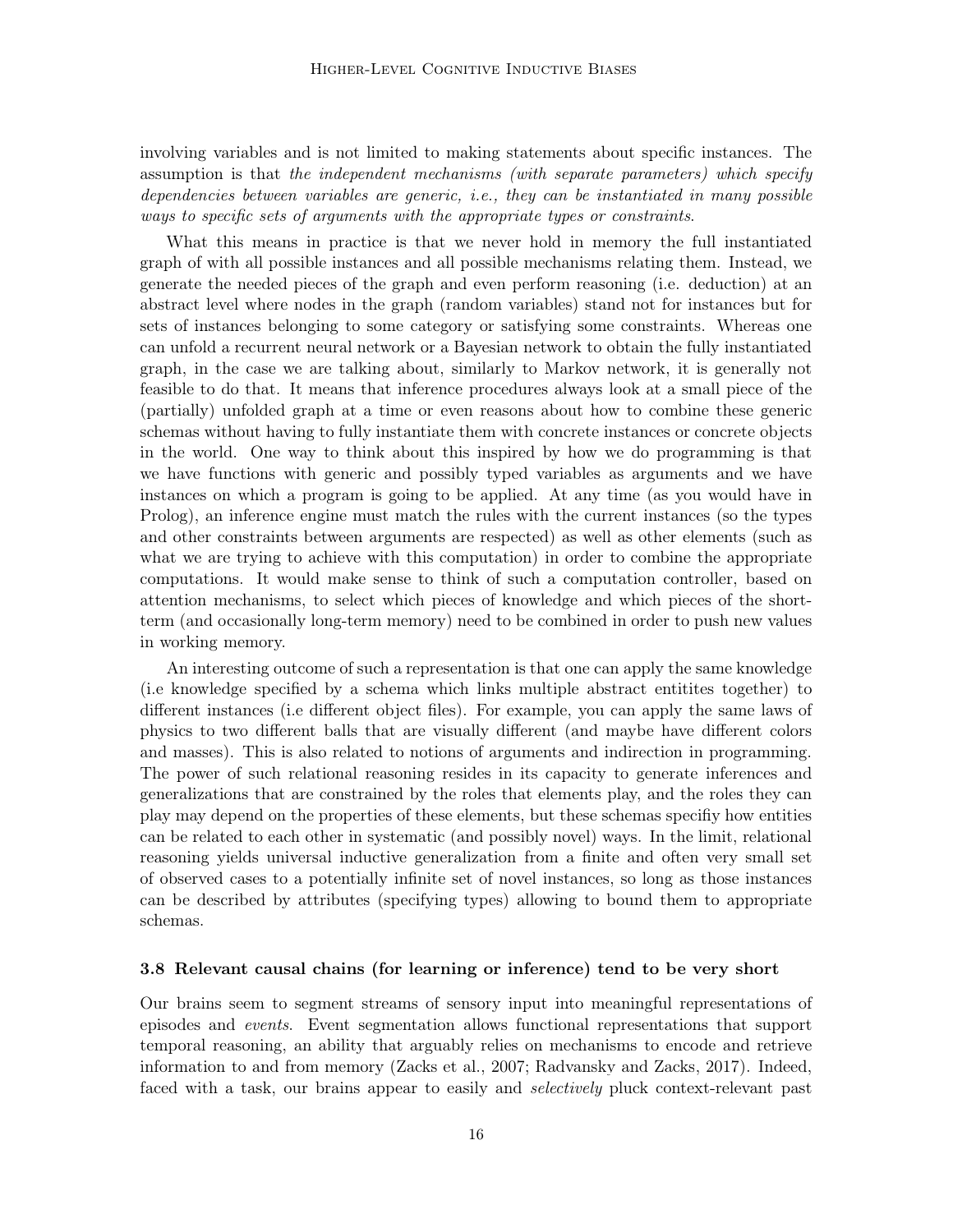information from memory, enabling both powerful multi-scale associations as well as flexible computations to relate temporally distant events. As we argue here, the ability of the brain to efficiently segment sensory input into events, and the ability to selectively recall information from the distant past based on the current context helps to efficiently propagate information (such as credit assignment or causal dependencies) over long time spans. Both at the cognitive and at the physiological levels, there is evidence of information "routing" mechanisms that enable this efficient propagation of information, although they are far from being understood.

Our next inductive bias is almost a consequence of the biases on causal variables and the bias on the sparsity of the factor graph for the joint distribution between high-level variables. It states that causal chains used to perform learning (to propagate and assign credit) or inference (to obtain explanations or plans for achieving some goal) are broken down into short causal chains of events which may be far in time but linked by the top-level factor graph over semantic variables.

## <span id="page-16-0"></span>3.9 Context-dependent processing involving goals, top-down influence, and bottom-up competition

Successful perception in humans clearly relies on both top-down and bottom-up signals. Top-down information encode relevant context, priors and preconceptions about the current scene: for example, what we might expect to see when we enter a familiar place. Bottom-up signals consist of what is literally observed through sensation. The best way to combine topdown and bottom-up signals remains an open question, but it is clear that these signals need to be combined in a way which is dynamic and depends on context - in particular top-down signals are especially important when stimuli are noisy or hard to interpret by themselves (for example walking into a dark room). Additionally, which top-down signals are relevant also changes depending on the context. It is possible that combining specific top-down and bottom-up signals that can be weighted dynamically (for example using attention) could improve robustness to distractions and noisy data.

In addition to the general requirement of dynamically combining top-down and bottomup signals, it makes sense to do so at every level of processing hierarchy to make the best use of both sources of information at every stage of that computation, as is observed in the visual cortex (with very rich top-down signals influencing the activity at every level). This can be summarized by stating an inductive bias in favour of architectures in which top-down contextual information is dynamically combined with bottom-up sensory signals at every level of the hierarchy of computations relating low-level and high-level representations.

### 3.10 Inspiration from Computer Programming

A central question for this research program is where we can find better inductive biases. Up to now we have mostly taken inspiration from human cognition, but an indirect mark of human cognitive biases can be found in the field of programming languages, already hinted at in subsections above.

Programming languages provide high-level tools and constructs for controlling computers. Computer programs have a number of interesting properties. They are concrete and literal, as they always reduce to machine instructions. At the same time, they provide effi-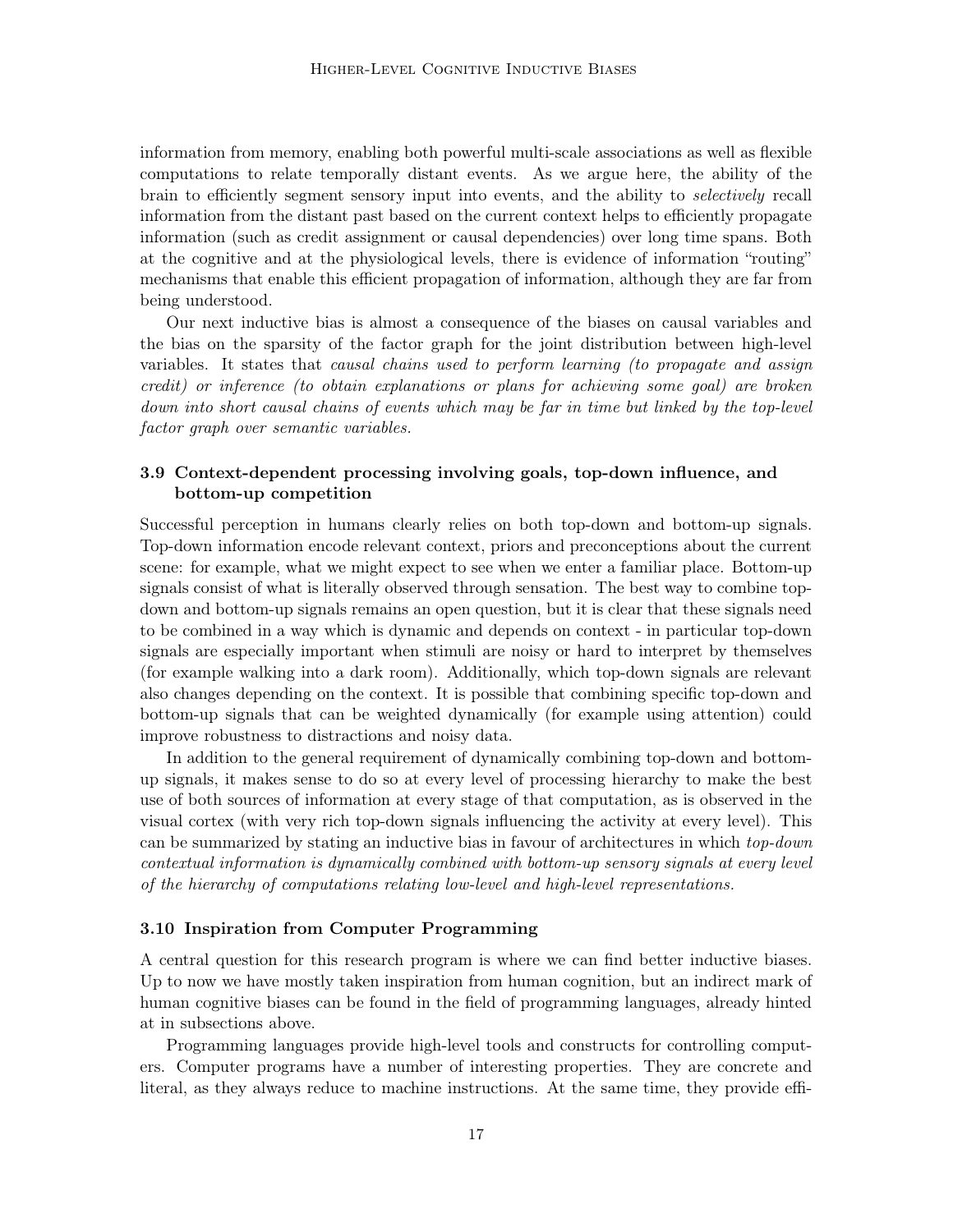cient abstractions for writing complicated programs with a small amount of reusable code (even within the same program, a piece of code can be instantiated and executed many times). They have also seen a significant amount of human effort and design, which has led to a number of different frameworks and concepts.

Some of the goals of a programming language are shared with the goals of higher-level cognition. High-level conscious processing manipulates a small number of high-level variables at a time (those which are present to our mind at that moment), and abstract tasks are decomposed into more specific sub-tasks. With programming languages, a programmer wishes to express a simple high-level specification of a family of computations and to translate it into low-level machine code. For these reasons, many of the structures present in programming languages could also serve as inspiration for system 2 deep learning.

Classes and Objects: Exploration has started of a recurrent neural net in which modules with distinct states dynamically learn when and how to share parameters [\(Goyal et al.,](#page-36-7) [2020\)](#page-36-7). This was directly inspired by the idea from object-oriented programming in which a single class, which has a set of methods, can be used to create many objects which have their own distinct states (called properties in programming languages).

Recursion: Functions which can call themselves can be surprisingly dynamic and adaptable. For example trees and search routines are often most simply written with recursive functions. Recursion requires calling the same function many times (in principle an unlimited number of times) and ideally in a consistent way. Despite the importance of this capability, many machine learning models don't have an easy route towards learning to handle recursive functions. For example, feed-forward networks (including MLPs, convnets, and transformers) typically have no parameter sharing between layers, making exact recursion require very precise correspondence between parameter values.

Functions with named and typed arguments: There is an intriguing connection between key-value attention mechanisms used in deep learning [\(Bahdanau et al., 2014\)](#page-34-11) and variables with typed arguments in programming languages or the use of names in programming so that the same instance is used as argument on different calls to possibly different functions: a query can be used to select a key which has an associated value appropriate for the use linked with the query. The keys and queries in deep learning attention mechanisms can be seen as a soft variant of the hard name-based selection which is used in programming languages. With typed languages, the type of the provided argument matches (in the desired dimensions) the expected type, we know that the function can be applied to the provided argument. Queries and keys can also be seen as representing types (the expected type of an argument and the actual type of an object instance, respectively), and this double meaning as both a type and a name is consistent with the name being a distributed (and thus rich and unique) representation of the type, with type matching not necessarily requiring a perfect match but sometimes only a match on some dimensions. If the individual modules in such a system 2 neural network can represent functions with typed arguments, then they can bind them to a currently available input which matches the role or type expected for this function, thus enabling a crucial form of systematic generalization. with this perspective, there are several other ideas from programming languages which are not captured well by current deep learning. For example, programming languages allow for nested variables, whose value can contain references to other variables, with arbitrarily many levels of nesting.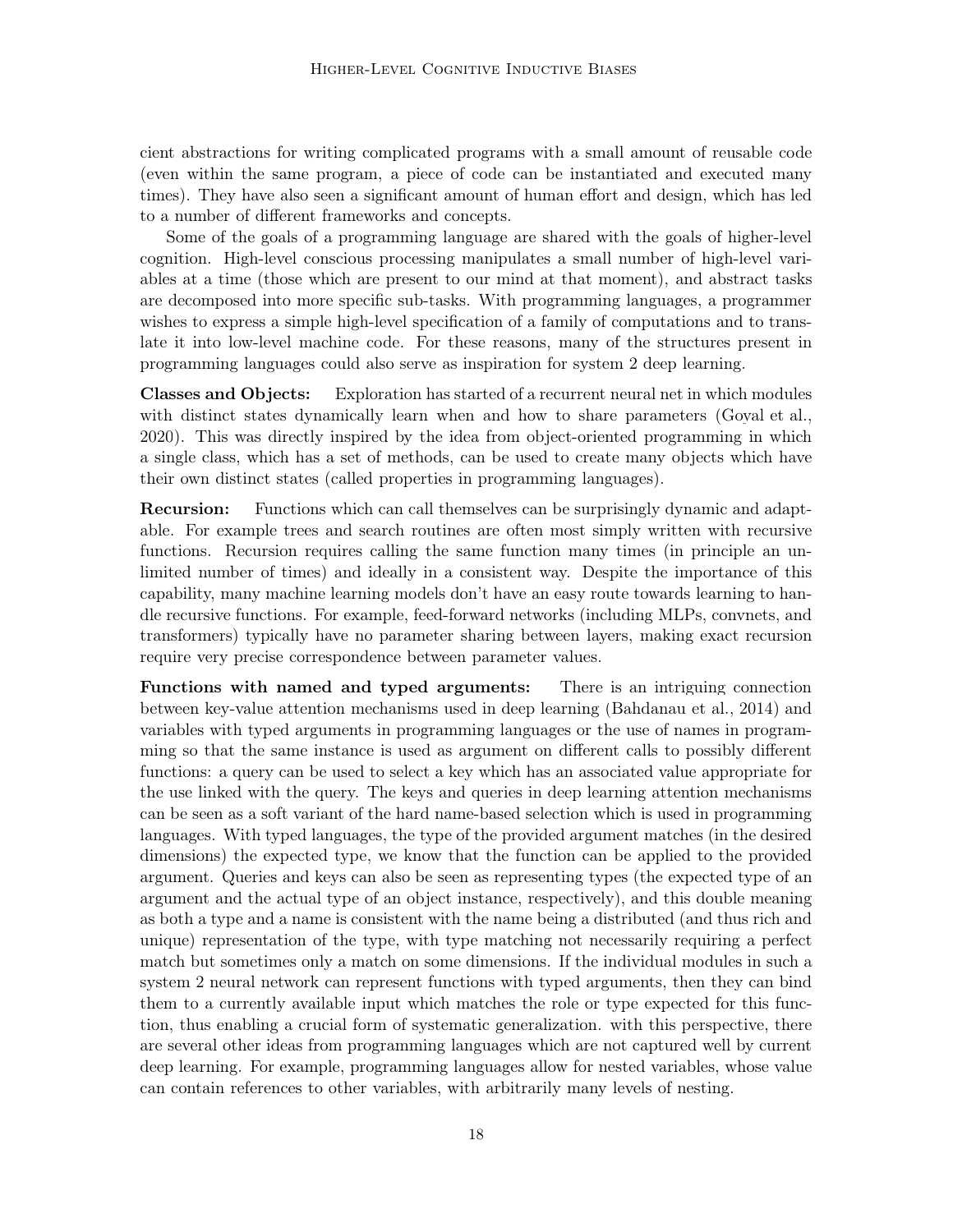## <span id="page-18-1"></span>4. Declarative Knowledge of Causal Dependencies

Whereas a statistical model captures a single joint distribution, a causal model captures a large family of joint distributions, each corresponding to a different intervention (or set of interventions), which modifies the (unperturbed) distribution (e.g., by removing parents of a node and setting a value for that node). Whereas the joint distribution  $P(A, B)$  can be factored either as  $P(A)P(B|A)$  or  $P(B)P(A|B)$  (where in general both graph structures can fit the data equally well), only one of the graphs corresponds to the correct causal structure and can thus consistently predict the effect of interventions. The asymmetry is best illustrated by an example: if A is altitude and B is average temperature, we can see that intervening on A will change B but not vice-versa.

**Preliminaries** Given a set of random variables  $X_i$ , a bayesian network is commonly used to describe the dependency structure of both probabilistic and causal models via a Directed Acyclic Graph (DAG). In this graph structure, a variable (represented by a particular node) is independent of all the other variables, given all the direct neighbors of a variable. The edge direction identify a specific factorization of the joint distribution of the graph's variables:

<span id="page-18-2"></span>
$$
p(X_1, \dots, X_n) = \prod_{i=1}^m p(X_i \mid \mathbf{PA}_i).
$$
 (1)

Structural causal models (SCMs). A Structural Causal Model (SCM) [\(Peters et al.,](#page-39-1) [2017b\)](#page-39-1) over a finite number M of random variables  $X_i$  given a set of *observables*  $X_1, \ldots, X_M$ (modelled as random variables) associated with the vertices of a DAG  $G$ , is a set of structural assignments

<span id="page-18-3"></span>
$$
X_i := f_i(X_{pa(i,C)}, N_i), \quad \forall i \in \{1, \dots, M\}
$$
\n
$$
(2)
$$

where  $f_i$  is a deterministic function, the set of noises  $N_1, \ldots, N_m$  are assumed to be jointly independent, and  $pa(i, C)$  is the set of parents (direct causes) of variable i under configuration C of the SCM directed acyclic graph, i.e.,  $C \in \{0,1\}^{M \times M}$ , with  $c_{ij} = 1$  if node *i* has node j as a parent (equivalently,  $X_j \in X_{pa(i,C)}$ ; i.e.  $X_j$  is a direct cause of  $X_i$ ). Causal structure learning is the recovery of the ground-truth  $C$  from observational and interventional studies.

Interventions. Without experiments, or interventions i.e., in a purely-observational setting, it is known that causal graphs can be distinguished only up to a Markov equivalence class, i.e., the set of graphs compatible with the observed dependencies. In order to identify the true causal graph, the learner needs to perform interventions or experiments i.e., interventional data is needed [\(Eberhardt et al., 2012](#page-36-8)).

#### <span id="page-18-0"></span>4.1 Independent Causal Mechanisms.

A powerful assumption about how the world works which arises from research in causality[\(Peters et al.](#page-39-1), [2017b\)](#page-39-1) and briefly introduced earlier is that the causal structure of the world can be described via the composition of independent causal mechanisms.

Independent Causal Mechanisms (ICM) Principle. A complex generative model, temporal or not, can be thought of as composed of independent mechanisms that do not inform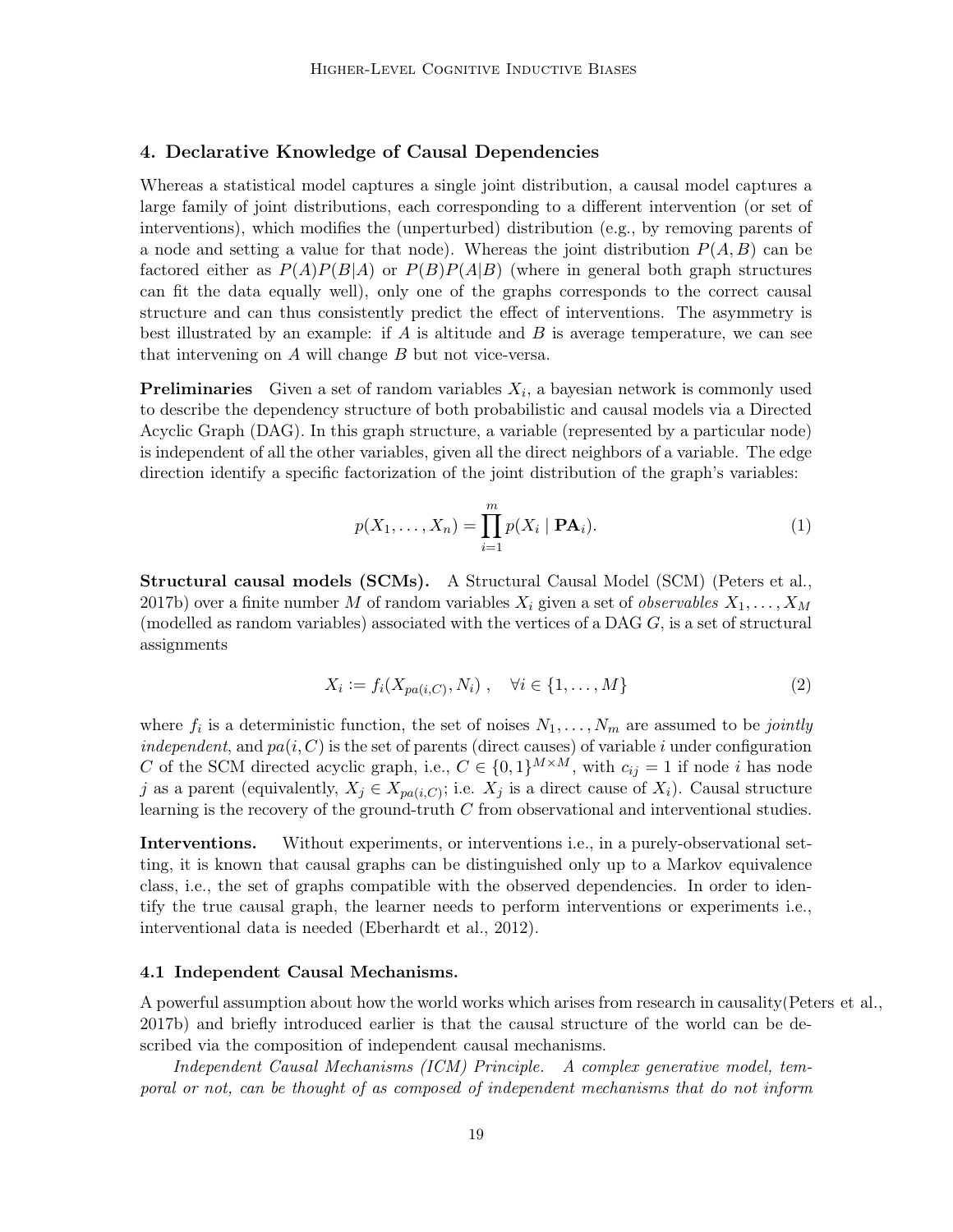or influence each other. In the probabilistic case, this means a particular mechanism should not inform (in information sense) or influence the other mechanisms.

This principle subsumes several notions important to causality, including separate intervenability of causal variables, modularity and autonomy of subsystems, and invariance [\(Pearl, 2009](#page-39-2); [Peters et al., 2017a\)](#page-39-10).

This principle applied to the factorization in [\(1\)](#page-18-2), tells us that the different factors should be independent in the sense that (a) performing an intervention on one of the mechanisms  $p(X_i | \mathbf{PA}_i)$  does not change any of the other mechanisms  $p(X_j | \mathbf{PA}_j)$   $(i \neq j)$ , (b) knowing some other mechanisms  $p(X_i|\mathbf{PA}_i)$   $(i \neq j)$  does not give us information about any another mechanism  $p(X_i | \mathbf{PA}_i)$ .

Causal Factor Graphs. We propose that the formalism of directed graphical models, even extended to that of structural causal models (Eq. [2\)](#page-18-3), may not be consistent with the idea of independent causal mechanisms, and that parametrizing the causal structure with a particular form of factor graph (with directed edges to represent causal direction) could be more appropriate. See Section [3.6](#page-12-0) for an introduction to factor graphs. Our argument is the following. If we force the conditionals  $P(X_i|X_{pa(i,C)})$  (equivalently the parametrization of  $f_i$  in Eq. [2\)](#page-18-3) to be the independent units of parametrization, then we cannot represent other decomposition's that better factor out the independent knowledge pieces. For example, consider two independent causal 'rules' (not necessarily logical and discrete), rule  $R_1$  which tells us how  $X_3$  is affected by  $X_1$  and rule  $R_2$  which tells us how  $X_3$  is affected by  $X_2$ . They can of course be encapsulated in a single conditional  $P(X_3|X_1, X_2)$  but we then lose the ability to localize an intervention which would affect only one of these two rules. If only the first rule is modified by an intervention, we still have to adapt the whole conditional to cope with that intervention. To make things even worse, imagine that  $R_1$  is a generic rule, which can be applied across many different random variables, i.e., its parameters are shared across many parts of the structural causal model. It is difficult to capture that sharing if  $R_1$  is hidden inside the black box of  $P(X_3|X_1, X_2)$  and the other conditionals in which it appears. A proper factorization of knowledge into its independent pieces thus needs more flexibility in the parametrization of the causal dependencies, and this is one which factor graphs can offer. However, factor graphs are missing the information about causal direction which is why we suggest to extend them by associated with each argument of each factor's potential function a binary indicator to specify whether the argument acts as a cause or as an effect. Seeing the factor graph as bipartite (with nodes for variables and nodes for factors), the bipartite graph now has directed edges, as well as a sharing structure (so that the same underlying 'rule' can be instantiated on different factor nodes of the graph).

#### 4.2 Exploit changes in distribution due to causal interventions

Nature doesn't shuffle examples. Real data arrives to us in a form which is not iid, and so in practice what many practitioners of data science or researchers do when they collect data is to shuffle it to make it iid. "Nature doesn't shuffle data, and we should not" [Bottou](#page-35-14) [\(2019\)](#page-35-14). When we shuffle the data, we destroy useful information about those changes in distribution that are inherent in the data we collect and contain information about causal structure. Instead of destroying that information about non-stationarities, we should use it, in order to learn how the world changes.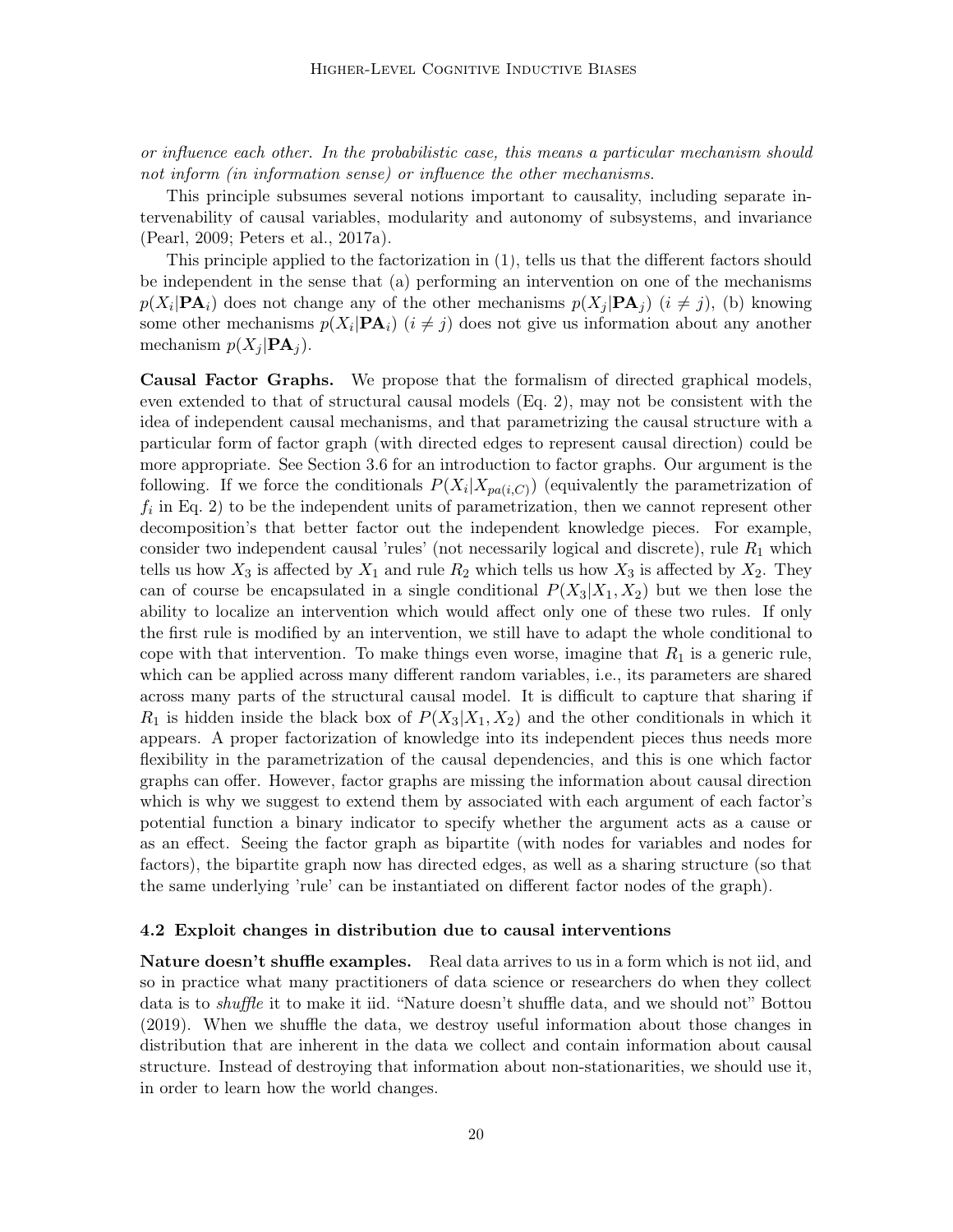#### 4.3 Challenges for Deep Learning

Inducing causal relationships from observations is a classic problem in machine learning. Most work in causality starts from the premise that the causal variables themselves have known semantics or are observed. However, for AI agents such as robots trying to make sense of their environment, the only observables are low-level variables like pixels in images or low-level motor actions. To generalize well, an agent must induce high-level variables, particularly those which are causal (i.e., can play the role of cause or effect). A central goal for AI and causality research is thus the joint discovery of abstract high-level representations (how they relate to low-level observations and low-level actions) at the same time as of causal structure at the high level. This objective also dovetails with the goals of the representation learning and structure learning communities.

## <span id="page-20-0"></span>4.4 Relation between meta-learning, causality, OOD generalization and fast transfer learning

To illustrate the link between meta-learning, causality, OOD generalization and fast transfer learning, consider the example from [Bengio et al. \(2019\)](#page-35-15). We consider two discrete random variables A and B, each taking N possible values. We assume that A and B are correlated, without any hidden confounder. The goal is to determine whether the underlying causal graph is  $A \to B$  (A causes B), or  $B \to A$ . Note that this underlying causal graph cannot be identified from observational data from a single (training) distribution p only, since both graphs are Markov equivalent for  $p$ . In order to disambiguate between these two hypotheses, they use samples from some transfer distribution  $\tilde{p}$  in addition to our original samples from the training distribution p.

Without loss of generality, they fix the true causal graph to be  $A \to B$ , which is unknown to the learner. Moreover, to make the case stronger, they consider a setting called *covariate* shift, where they assume that the change (again, whose nature is unknown to the learner) between the training and transfer distributions occurs after an intervention on the cause A. In other words, the marginal of A changes, while the conditional  $p(B \mid A)$  does not, i.e.  $p(B \mid A) = \tilde{p}(B \mid A)$ . Changes on the cause will be most informative, since they will have direct effects on B. [Bengio et al.](#page-35-15) [\(2019](#page-35-15)) find experimentally that this is sufficient to identify the causal graph, while [Priol et al.](#page-39-11) [\(2020](#page-39-11)) justify this with theoretical arguments in the case where the intervention is on the cause.

In order to demonstrate the advantage of choosing the causal model  $A \rightarrow B$  over the anti-causal  $B \to A$ , [Bengio et al. \(2019](#page-35-15)) compare how fast the two models can adapt to samples from the transfer distribution  $\tilde{p}$ . They quantify the speed of adaptation as the loglikelihood after multiple steps of fine-tuning via (stochastic) gradient ascent, starting with both models trained on a large amount of data from the training distribution. They show via simulations that the model corresponding to the underlying causal model adapts faster. Moreover, the difference between the quality of the predictions made by the causal and anti-causal models as they see more post-intervention examples is more significant when adapting on a small amount of data, of the order of 10 to 30 samples from the transfer distribution. Indeed, asymptotically, both models recover from the intervention perfectly and are not distinguishable. This is interesting because it shows that generalization from few examples (after a change in distribution) actually contains more signal about the causal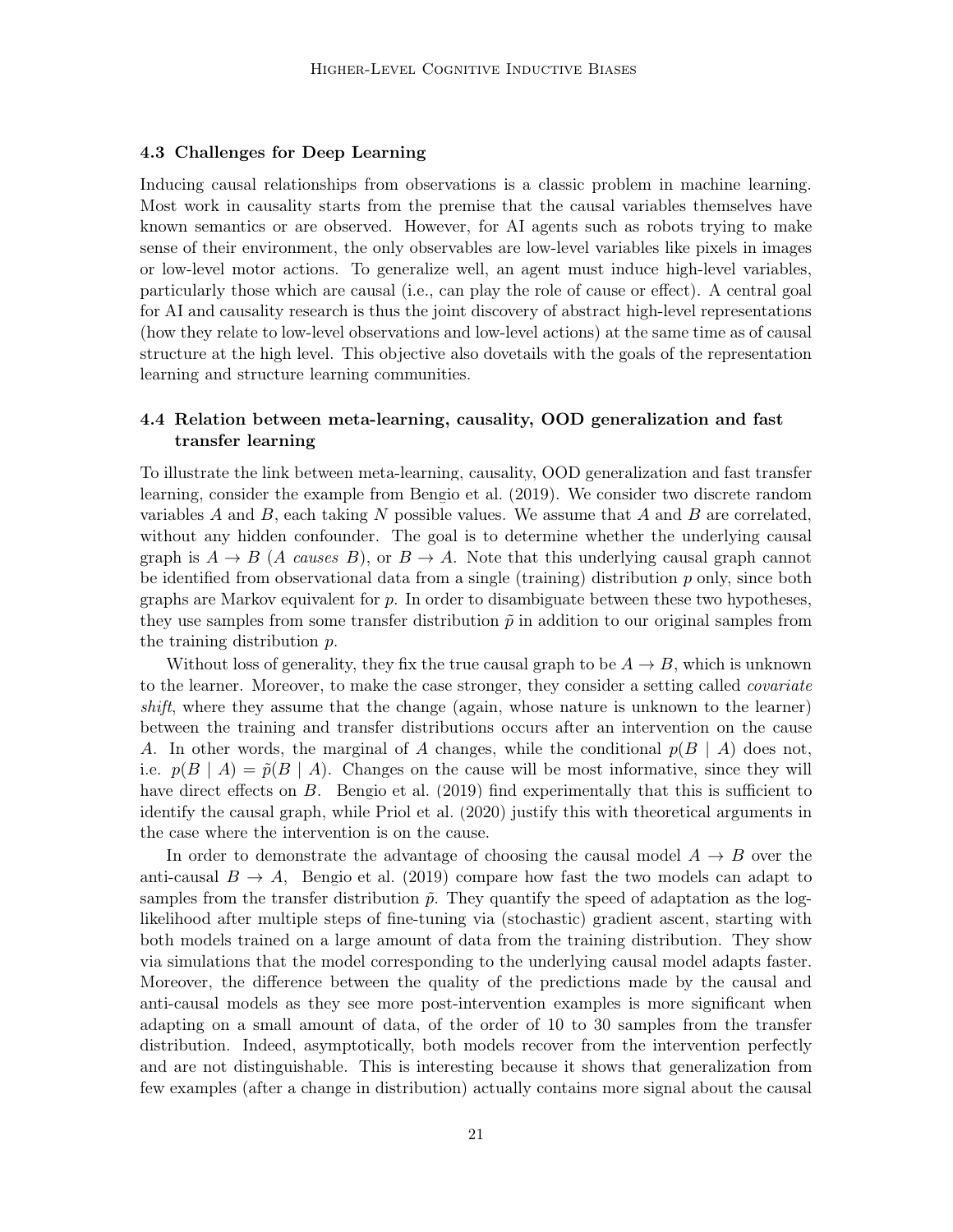structure than generalization from a lot of examples (whereas in machine learning we tend to think that more data is always better). [Bengio et al. \(2019](#page-35-15)) make use of this property (the difference in performance between the two models) as a noisy signal to infer the direction of causality, which here is equivalent to choosing how to modularize the joint distribution. The connection to meta-learning is that in the inner loop of meta-learning we adapt to changes in the distribution, whereas in the outer loop we slowly converge towards a good model of the causal structure. Here the meta-parameters capture the belief about the causal graph structure and the default (unperturbed) conditional dependencies, while the parameters are those which capture the effect of the intervention.

[\(Ke et al.](#page-37-7), [2019](#page-37-7)) further expanded this idea to deal with more than two variables. To model causal relations and out-of-distribution generalization we view real-world distributions as a product of causal mechanisms. Any change in such a distribution (e.g., when moving from one setting/domain to a related one) will always be due to changes in at least one of those mechanisms [\(Goyal et al.](#page-36-9), [2019](#page-36-9); [Bengio et al., 2019;](#page-35-15) [Ke et al.](#page-37-7), [2019](#page-37-7)). An intelligent agent should be able to recognize and make sense of these sparse changes and quickly adapt their pre-existing knowledge to this new domain. A current hypothesis is that a causal graphical model defined on the appropriate causal variables would be more efficiently learned than one defined on the wrong representation. Preliminary work based on meta-learning [\(Ke et al.](#page-37-7), [2019](#page-37-7); [Dasgupta et al.](#page-36-10), [2019](#page-36-10); [Bengio et al.](#page-35-15), [2019](#page-35-15)) suggests that, parameterizing the correct variables and causal structures, the parameters of the graphical model capturing the (joint) observational distribution can be adapted faster to changes in distribution due to interventions. This comes as a consequence of the fact that fewer parameters need to be adapted as only few variables were affected by the intervention [\(Priol et al.](#page-39-11), [2020](#page-39-11)). In this sense, learning causal representations may bring immediate benefits to machine learning models.

#### 4.5 Actions and affordances as part of the causal model

Understanding causes and effects is a crucial component of the human cognitive experience. Humans are agents and their actions change the world (sometimes only in little ways), and those actions can inform them about the causal structure in the world. Understanding that causal structure is important in order to plan further actions in order to achieve desired consequences, or to attribute credit to one's or others' actions, i.e., to understand and cope with changes in distribution occuring in the world. However, in realistic settings such as those experienced by a child or a robot, the agent typically does not have full knowledge of what abstract action was performed and needs to perform inference over that too: in addition to discovering the causal variables (from the low-level observations) and how they are related to each other, the agent needs to learn how high-level intentions and actions are linked with low-level observations and with interventions on the high-level causal variables.

A human-centric version of this viewpoint is the psychological theory of affordances [\(Gibson](#page-36-11), [1977\)](#page-36-11) that can be linked to predictive state representations in reinforcement learning: what can we do with an object? What are the consequences of these actions? Learning affordances as representations of how agents can cause changes in their environment by controlling objects and influencing other agents is more powerful than learning a data distribution. It would not only allow to predict the consequences of actions we may not have observed at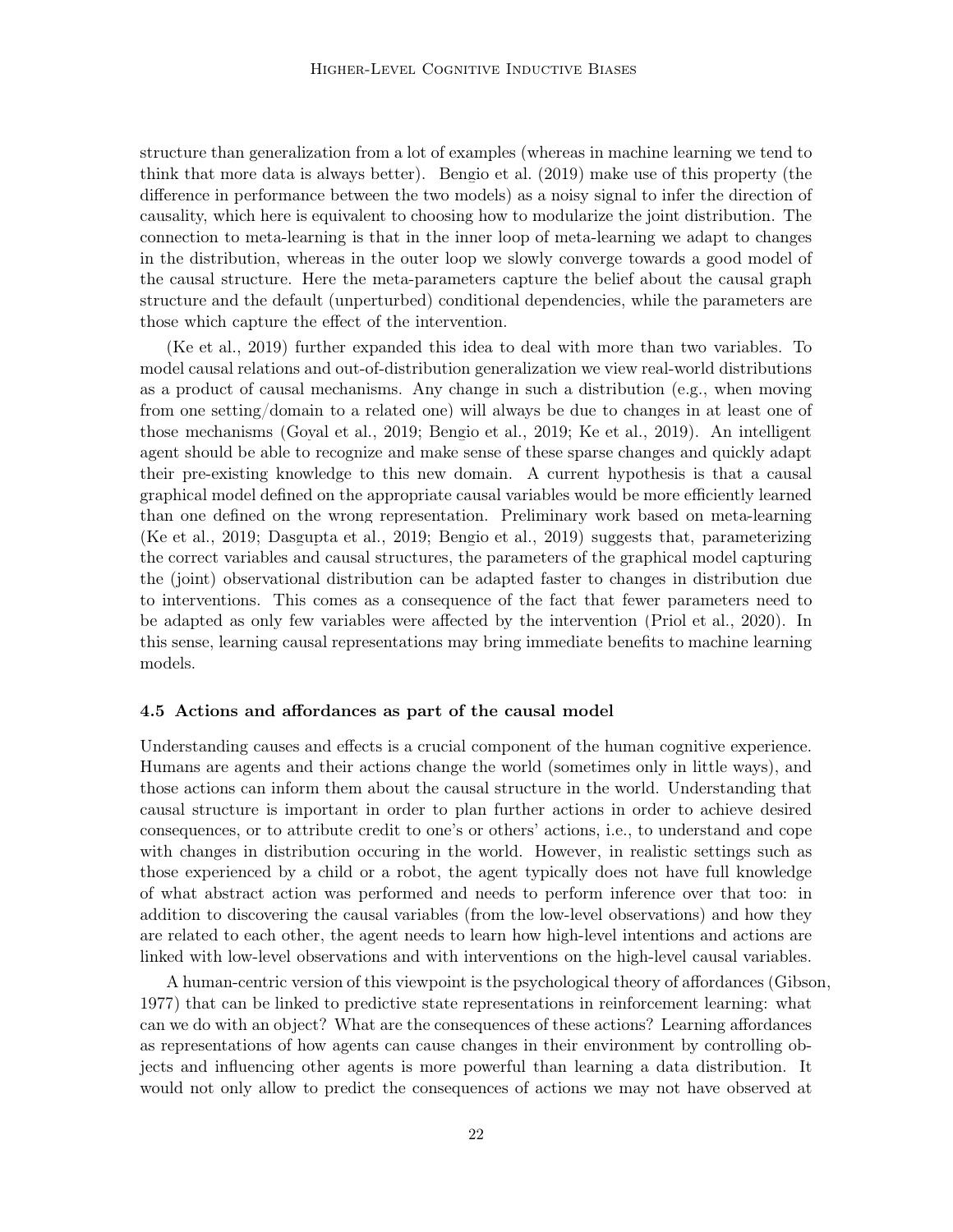all, but it also allows us to envision which potentialities would result from a different mix of interacting objects and agents. This line of thinking is directly related to the work in machine learning and reinforcement learning on controllability of aspects of the environment (Bengio et al., 2017; [Thomas et al.](#page-40-11), [2017\)](#page-40-11). A clue about a good way to define causal variables is precisely that there exist actions which can control one causal variable while not directly influencing the others (i.e., except via the causal variable which is being controlled). A learner thus needs to discover what actions give rise to interventions and how, but this can also help the learner figure out a good representation space for causal variables.

Right now, for most of the representation learning methods in deep reinforcement learning, the perceptual subsystem first collects sensory information to build an internal descriptive representation of environment, and then this information is used along with representations of memories of past experience to decide upon a course of action. But continuous interaction with the world often does not allow the agent to stop to think or to collect information and build a complete knowledge of one's surroundings. To adapt in an environment, an agent should be ready to adapt on short notice, executing actions which are only partially prepared. Hence one strategy could be for agents to process sensory information in an action-dependent manner, to build representations of the potential high-level actions which the environment currently affords. In order words, the perception of a given natural setting may involve not only representations which capture information about the environment, but also representations which specify the parameters of possible actions that can be taken in this context.

In essence, it is possible that we as humans address the questions of specification ("how to do it") before deciding "what to do". To summarize, sensory information arriving from the world is continuously used to identify several currently available potential actions, while other kinds of information are collected to select from among these one that will be executed at a given moment. The complete action plans do not need to be prepared for all of the possible actions that one might take at a given moment. First, only the actions which are currently afforded by the environment would be evaluated in this manner. Second, many possible actions may be eliminated by selective attention mechanisms which limit the sensory information that is transformed into representations of action.

### 5. Biological Inspiration and Characterization of High-Level Cognition

Whereas the last section delved deeper into causality, this one reviews biological and cognitive inspiration for inductive biases relevant for higher-level cognition.

#### 5.1 Synergy between AI research and cognitive neuroscience

Our aim is to take inspiration from (and further develop) research into the cognitive science of conscious processing, to deliver greatly enhanced AI, with abilities observed in humans thanks to high-level reasoning leading among other things to greater abilities to face unusual or novel situations by reasoning, reusing existing knowledge and being able to communicate about that high-level semantic knowledge. At the same time, new AI models could drive new insights into the neural mechanisms underlying conscious processing, instantiating a virtuous circle. Machine learning procedures have the advantage that they can be tested for their effective learning abilities, and in our case in terms of out-of-distribution abilities or in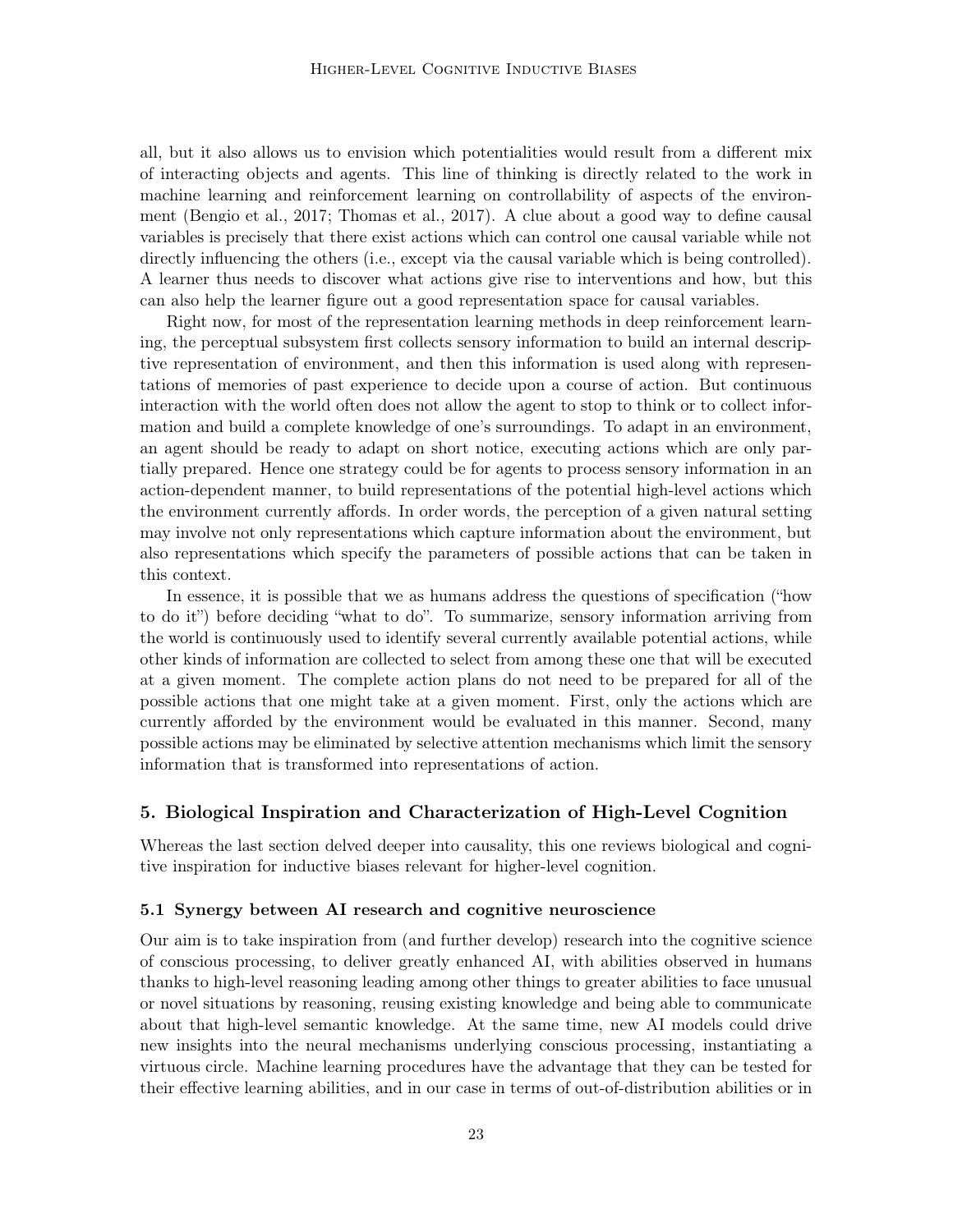the context of causal environments changing due to interventions, e.g., as in [Ahmed et al.](#page-34-5) [\(2020\)](#page-34-5). Because they have to be very formal, they can also suggest hypotheses for how brains might implement an equivalent strategy with neural machinery. Testing these hypotheses could in turn provide more understanding about how brains solve the same problems and help to refine the deep learning systems.

#### 5.2 Attention

Attention is about sequentially selecting what computation to perform on what quantities. Let us consider a machine translation task from English to French. To obtain a good translation, we normally focus especially on the "right" few words in the English sentence that may be relevant to do the translation. This is the motivation that stimulated our work on content-based soft attention [\(Bahdanau et al.](#page-34-11), [2014\)](#page-34-11) but may also be at the heart of conscious processing in humans as well as in future deep learning systems with both system 1 and system 2 abilities.

Content Based Soft attention: soft attention forms a soft selection of one element (or multiple elements) from a previous level of computations, i.e we are taking a convex combination of the values of the elements at the previous level. These convex weights are coming from a softmax that is conditioned on how each of the elements' key vector matches some query vector. In a way, attention is parallel, because computing these attention weights considers all the possible elements in some set, yielding a score for each of them, to decide which of them are going to receive the most attention. Content-based attention also introduces a non-local inductive bias into neural network processing, allowing it to infer long-range dependencies that might be difficult to discern if computations are biased by local proximity. Attention is at the heart of the current state-of-the art NLP systems (Devlin et al., 2018; [Brown et al.](#page-35-0), [2020\)](#page-35-0) and is the standard tool for memory-augmented neural networks [\(Graves et al.](#page-36-12), [2014](#page-36-12); [Sukhbaatar et al.](#page-40-12), [2015](#page-40-12); [Gulcehre et al.](#page-37-8), [2016](#page-37-8); [Santoro et al., 2018\)](#page-40-13). Attention and memory can also help address the problem of credit assignment through longterm dependencies [\(Ke et al., 2018;](#page-37-9) [Kerg et al.](#page-37-10), [2020](#page-37-10)) by creating dynamic skip connections through time (i.e., a memory access) which unlock the problem of vanishing gradients. Attention also transforms neural networks from machines that are processing vectors (e.g., each layer of a deep net), to machines that are processing sets, more particularly sets of key/value pairs, as with Transformers [\(Vaswani et al.](#page-41-5), [2017](#page-41-5); [Santoro et al.](#page-40-13), [2018](#page-40-13)). Soft attention uses the product of a *query* (or *read key*) represented as a matrix Q of dimensionality  $N_r \times d$ , with d the dimension of each key, with a set of  $N<sub>o</sub>$  objects each associated with a key (or *write-key*) as a row in matrix  $K^T$  ( $N_o \times d$ ), and after normalization with a softmax yields outputs in the convex hull of the values (or write-values)  $V_i$  (row i of matrix V). The result is

$$
Attention(Q, K, V) = softmax\left(\frac{QK^{T}}{\sqrt{d}}\right)V,
$$

where the softmax is applied to each row of its argument matrix, yielding a set of convex weights. As a result, one obtains a convex combination of the values in the rows of  $V$ . If the attention is focused on one element for a particular row (i.e., the softmax is saturated), this simply selects one of the objects and copies its value to row  $j$  of the result. Note that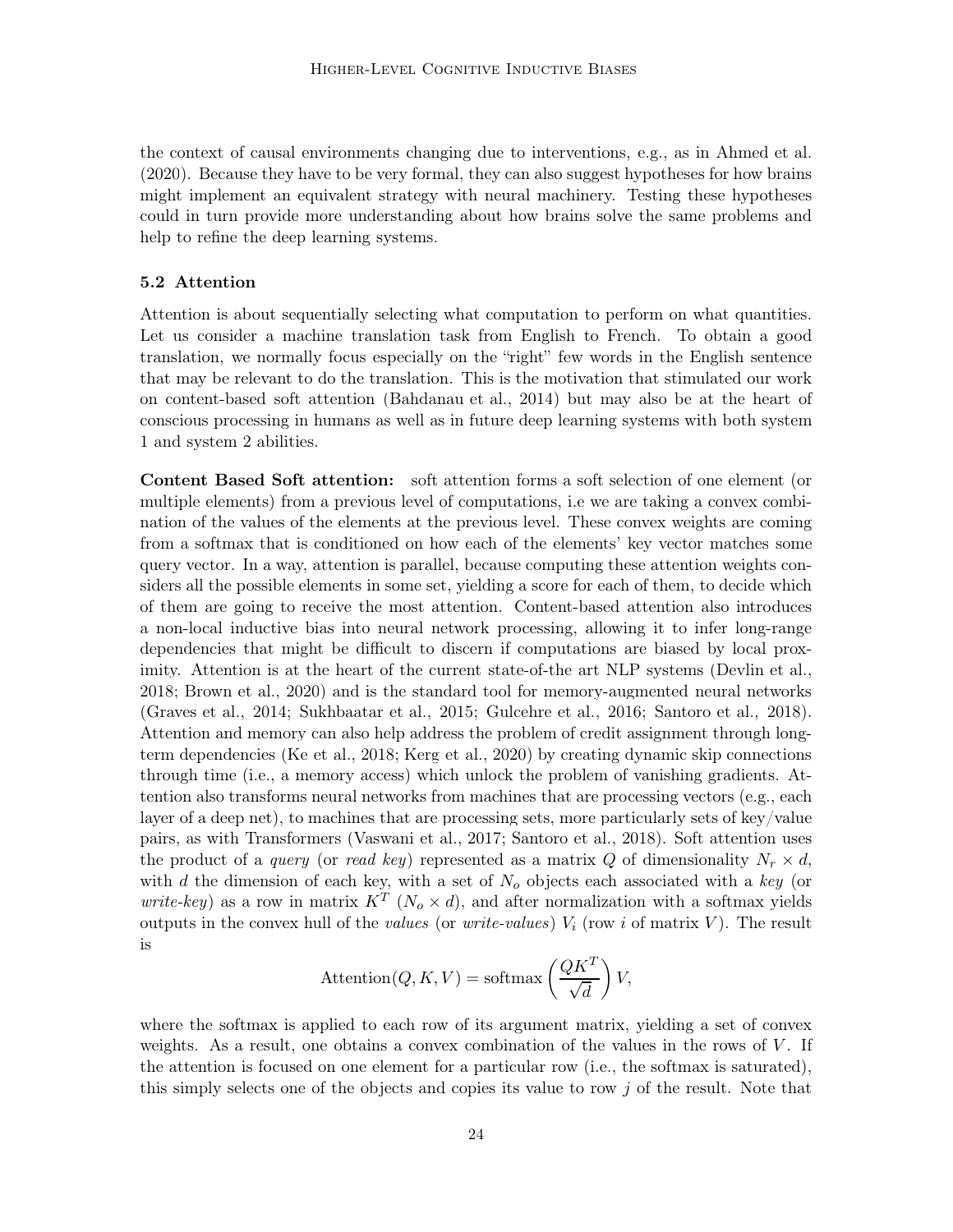the d dimensions in the key can be split into heads which then have their attention matrix and write values computed separately.

Attention as dynamic connections: We can think of attention as a way to create a dynamic connection between different blocks of computation, whereas in the traditional neural net setting, connections are fixed. On the receiving end (downstream module) of an attention-selected input, it is difficult to tell from the selected value vector from where it comes (among the selected upstream modules which competed for attention). To resolve this, it would make sense that the information being propagated along with the selected value includes a notion of key or type or name, i.e., of where the information comes from, hence creating a form of indirection (a reference to where the information came from, which can be passed to downstream computations).

Attention implements variable binding When the inputs and outputs of each of the factor are a set of objects or entities (each associated with a key and value vector), we have a generic object-processing machinery which can operate on "variables" in a sense analogous to variables in a programming language: as interchangeable arguments of functions. Because each object has a key embedding (which one can understand both as a name and as a type), the same computation can be applied to any variable which fits an expected "distributed type" (specified by a query vector). Each attention head then corresponds to a typed argument of the function computed by the factor. When the key of an object matches the query of head  $k$ , it can be used as the  $k$ -th input vector argument for the desired computation. Whereas in regular neural networks (without attention) neurons operate on fixed input variables (the neurons which are feeding them from the previous layer), the key-value attention mechanisms make it possible to select on the fly which variable instance (i.e. which entity or object) is going to be used as input for each of the arguments of some computation, with a different set of query embeddings for each argument. The computations performed on the selected inputs can be seen as *functions with typed arguments*, and attention is used to bind their formal argument to the selected input.

### 5.3 Modularity in the brain and in neural networks

An important goal for machine learning, perhaps its most important goal, is to learn to understand and interact with the world in a way that is inherently flexible. There are a lot of regularities in the real world and on each time interval not all elements of the observable environment change. A lot of the elements remain static or changing in uninteresting ways. Thus it may be wasteful to model each and every aspect of the world's dynamics at each step of an imagined trajectory. The standard approach in machine learning represent the world at a point in time with a single hidden state which attempts to describe the full state of the world. However, not all aspects may matter to a particular plan or goal, and nearly independent systems may only occasionally interact. For example, imagine two different rooms in a house separated by a wall. For a model which represents transition dynamics with a single hidden state, it can be difficult to keep these two processes separate, and thus we would expect to have long-term interference which is not justified by the true dynamics of the world.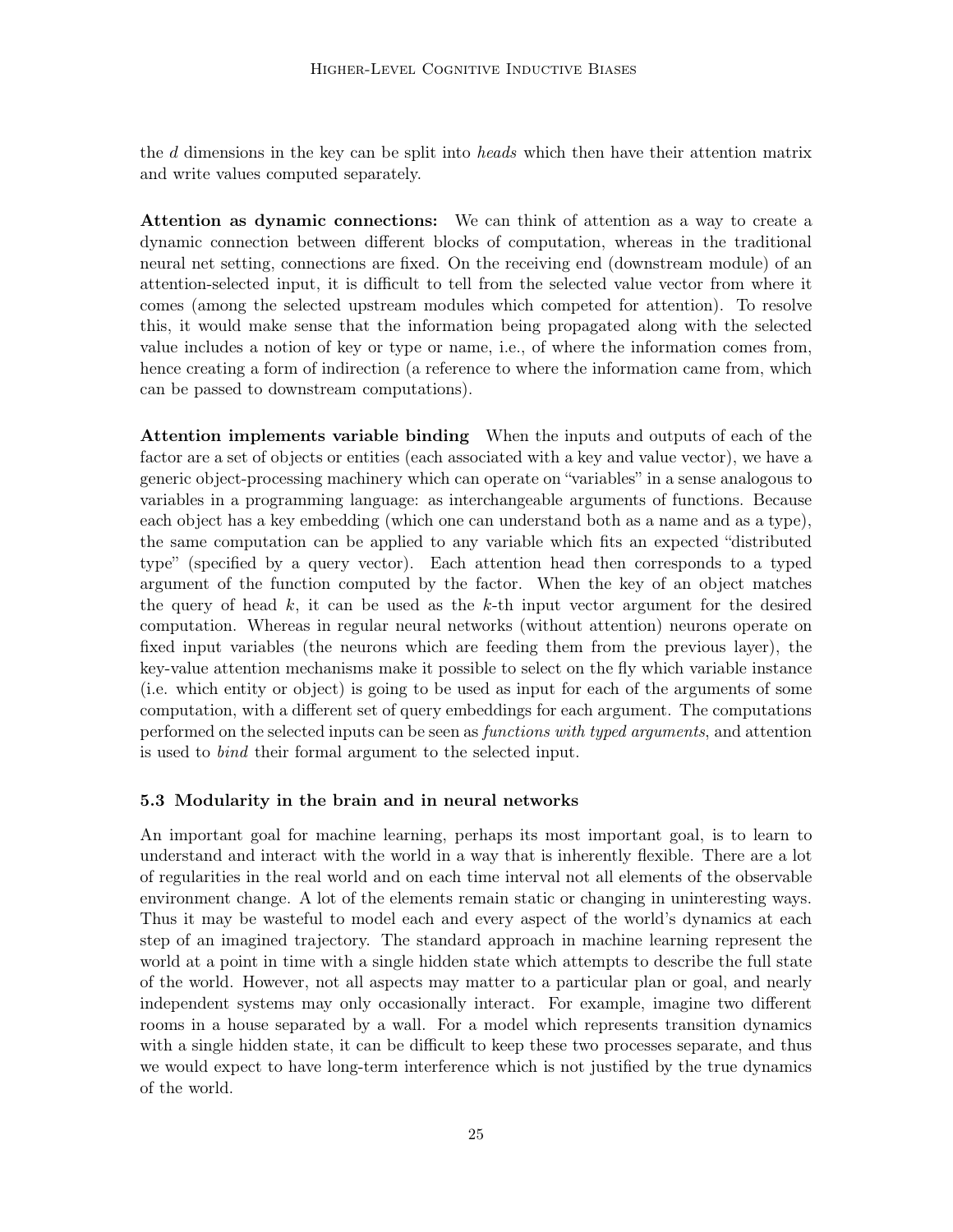Implications for AI: The existence of modularity in the brain and of the theories of conscious processing such the GWT described below suggests an interesting connection: dynamically selecting modules for solving a task seems appropriate for obtaining systematic generalization. Each module captures a piece of knowledge and conscious processing selects on-the-fly just the ones which are currently relevant and need to be coherently combined. This would enable a compositional advantage aligned with the needs of systematic generalization out-of-distribution. In addition, only the selected modules would be under pressure to adapt when the result of the combination needs to be tuned, leading to selective adaptation similar to that explored by [Bengio et al.](#page-35-15) [\(2019](#page-35-15)) (see Section [4.4](#page-20-0) above) where just a few relevant modules need to adapt to a change in distribution.

### <span id="page-25-0"></span>5.4 Global workspace theory

The global workspace theory (GWT) was introduced by [Baars \(1993,](#page-34-8) [1997](#page-34-9)) and refined by [Dehaene and Changeux](#page-36-13) [\(2011](#page-36-13)); [Dehaene et al. \(2017](#page-36-5)); [Dehaene \(2020](#page-36-6)) and others. Many of its ingredients motivate the inductive biases discussed in this paper.

Coherence through a shared workspace. In cognitive science, the Global Workspace Theory (GWT) [\(Baars, 1993](#page-34-8)) suggests an architecture allowing specialist components to interact. As developed in Section [5.4,](#page-25-0) the key claim of GWT is the existence of a shared representation—sometimes called a blackboard, sometimes a workspace—that can be modified by any selected specialist and that is broadcast to all specialists. The GWT suggests a fleeting memory capacity in which only one consistent content can be dominant at any given moment. Our interpretation of this restriction on write access by a very small number of specialists selected on-the-fly by an attention mechanism is that it stems from an assumption on the form of the joint distribution between high-level variables whose values are broadcast. If the joint distribution factor graph is sparse, then only a few variables (those involved in one factor or a few connected factors) need to be synchronized at each step of an inference process. By constraining the size of the working memory, we enforce the sparsity of the factor graph, thus implementing the inductive bias discussed earlier (Section [3.6\)](#page-12-0). GWT also makes a claim that the workspace is associated with the conscious contents of cognition, which can be reported verbally. The basic idea of deep learning frameworks inspired by the GWT is to explore a similar communication and coordination scheme for a neural net comprising of distinct modules.

Serial and Parallel Computations: From a computational perspective, one hypothesis about the dynamics of communication between different modules is that different modules generally act in parallel, but when they do need to communicate information with another arbitrary module, the information has to go through a routing bottleneck. Among the results of computations performed by different parts of the brain, some elements get selected and broadcast to the rest of the brain, influencing the rest of the brain. The contents which have thus been selected are essentially the only ones which can be committed to memory, starting with short-term memory. Working memory refers to the ability of the brain to operate on a few recently accessed elements (i.e., those in short-term memory). These elements can be remembered and have a heavy influence on the next thought, action or perception, as well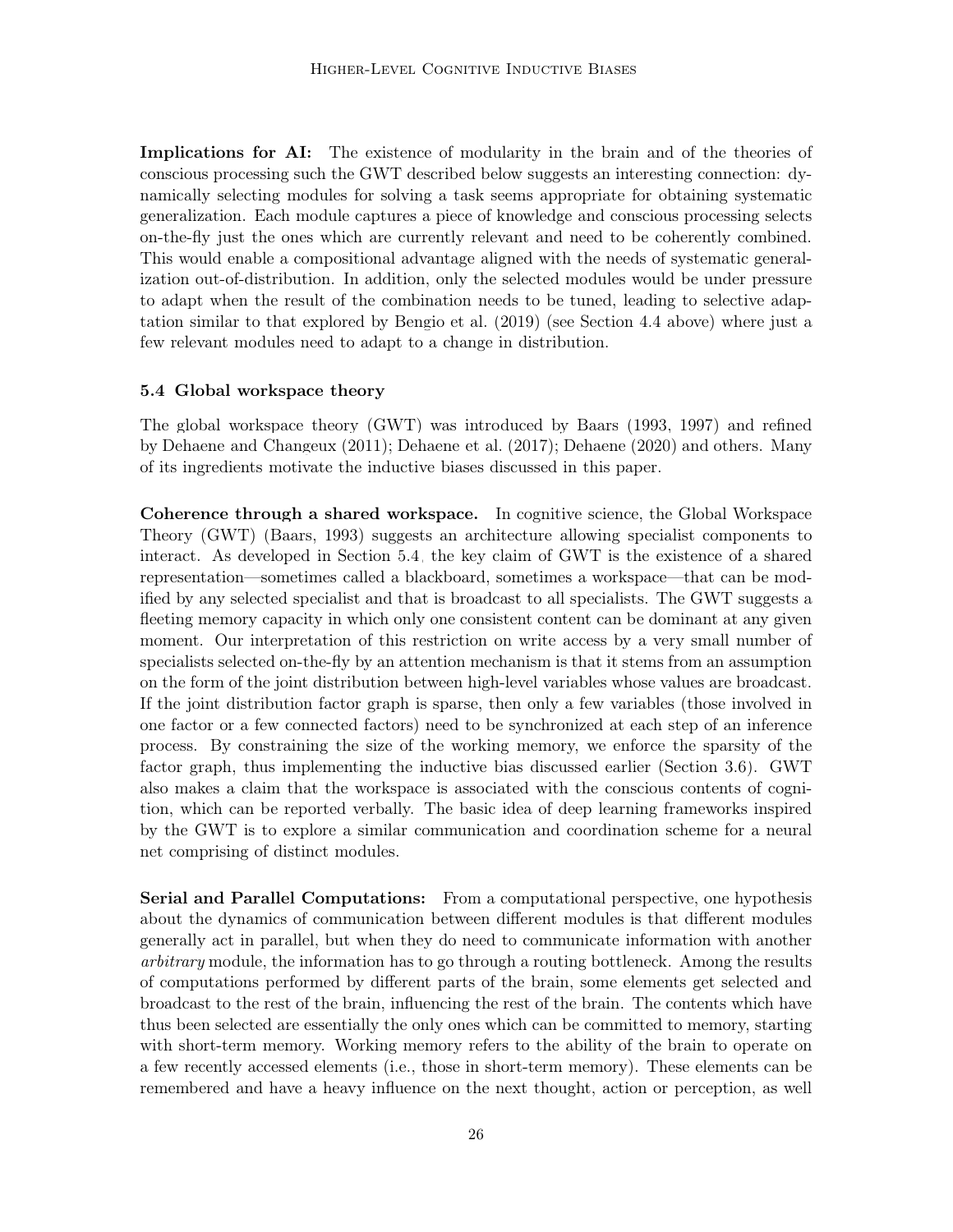as on what learning focuses on, possibly playing a role similar to desired outputs, goals or targets in supervised learning for system 1 computations.

One way to think about this is when an agent uses their imagination, different modules can actually participate, but for the imagined scenario to make sense, the different pieces of knowledge from different modules need to be coordinated and form a coherent configuration. This would be the role of the GWT bottleneck, as part of an inference process which selects and uses existing pieces of knowlege to form coherent interpretations of selected aspects of the world, at each moment. Because so few elements can be put in coherence at each step, this inference process generally requires several such steps, leading to the highly sequential nature of system 2 computation (compared with the highly parallel nature of system 1 computation).

## 5.5 Verbal Reporting and Grounded Language Learning

Conscious content is revealed by reporting it, often with language. This suggests that highlevel variables manipulated consciously are closely related with their verbal forms (like words and phrases), as discussed in Section [3.2,](#page-8-0) and this is why we call them semantic variables. However, much of what our brains knows cannot be easily translated in natural language and forms the content of system 1 knowledge, as discussed in Sections [1.1](#page-1-0) and [3.1.](#page-6-0) This means that system 2 (verbalizable) knowledge is incomplete: words are mostly pointers to semantic content which belongs to system 1 and thus in great part not consciously accessible, e.g., capturing what instances of the "door" category look like or the kind of motor control schemes that allow one to open a door. This suggests that training an AI system using only text corpora, even huge ones, will not be sufficient to build systems which understand the meaning of sentences in a way comparable to even a young child. It will be necessary for natural language understanding systems to be trained in a way that couples natural language with what it refers to. This is the idea of *grounded language learning*, but the discussion in this paper should also suggest that passively observing for example videos and verbal explanations of them may be insufficient: in order to capture the causal structure understood by humans, it may be necessary for learning agents to be embedded in an environment in which they can act and thus discover its causal structure. Studying this kind of setup was the motivation for our work on the Baby AI environment [\(Chevalier-Boisvert et al.](#page-35-5), [2018\)](#page-35-5).

#### 5.6 Slow processing and out-of-distribution problem solving

As an agent, a human being is facing frequent changes because of their actions or the actions of other agents in the environment. Most of the time, humans follow their habitual policy, but tend to use system 2 cognition when having to deal with unfamiliar settings. It allows humans to generalize out-of-distribution in suprisingly powerful ways, and understanding this style of processing would help us build these abilities in AI as well. This is illustrated with our early example of driving in an area with different traffic regulations, which requires full conscious attention (Section [3.1\)](#page-6-0). This observation suggests that system 2 cognition is crucial in order to achieve the kind of flexibility and robustness to changes in distribution required in the natural world.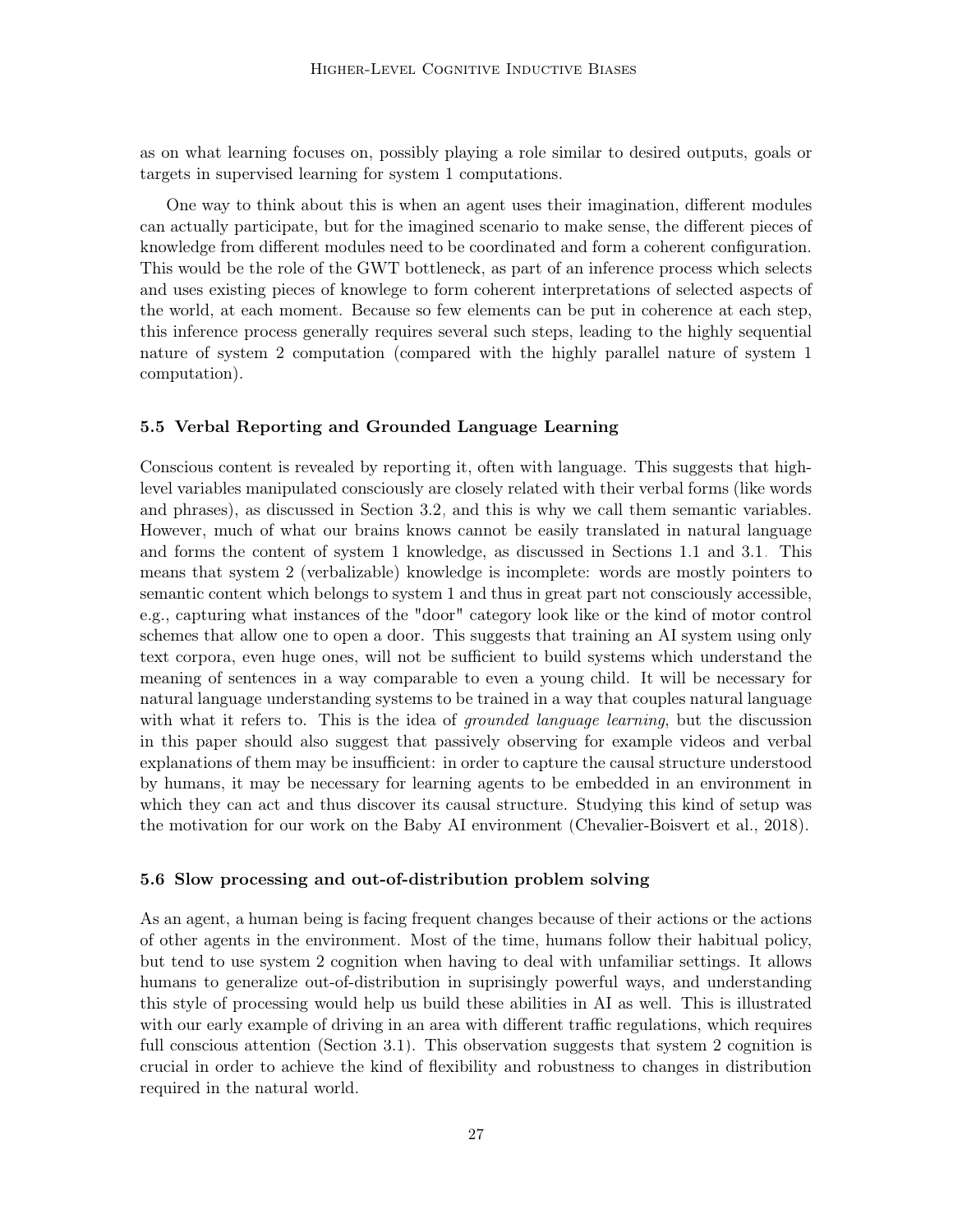### 5.7 Between-Modules Interlingua and Communication Topology

If the brain is composed of different modules, it is interesting to think about what code or lingua franca is used to communicate between them, such that it can lead to interchangeable pieces of knowledge being dynamically selected and combined to solve a new problem. The GWT bottleneck may thus also play a role in forcing the emergence of such a lingua franca [\(Baars, 1997\)](#page-34-9): the same information received by module A (e.g. "there is a fire") can come from any other module (say B, which detected a fire by smell, or C which detected a fire by sight). Hence B and C need to use a compatible representation which is broadcast via the GWT bottleneck for A's use. Again, we see the crucial importance of attention mechanisms to force the emergence of shared representations and indirect references exchanged between the modules via the conscious bottleneck.

However, the GWT bottleneck is by far not the only way for modules to communicate with each other. Regarding the topology of the communication channels between modules, it is known that modules in the brain satisfy some spatial topology such that the computation is not all-to-all between all the modules. It is plausible that the brain uses both fixed local or spatially nearby connections as well as the global broadcasting system with top-down influence. We also know that there are hierarchical communication routes in the visual cortex (on the path from pixels to object recogntion), and we know how successful that has been in computer vision with convnets. Combining these different kinds of inter-module communication modalities in deep network thus seems well advised as well: (1) Modules which are near each other in the brain layout can probably communicate directly without the need to clog the global broadcast channel (and this would not be reportable consciously). (2) Modules which are arbitrarily far from each other in the spatial layout of the brain can exchange information via the global workspace, following the theatre analogy of Baar's. The other advantage of this communication route is of course the exchangeability of the sources of information being broadcast, which we hypothesize leads to better systematic generalization.

However, the role of working memory in the GWT is not just as a communication buffer. It also serves as a blackboard (or analogously the "registers" in CPUs) where operations can be done locally to improve coherence. The objective of such a coherence-seeking mechanism is that the different modules (especially the active ones) should adopt a configuration of their internal variables (and especially the more abstract entities they communicate to other modules) which is consistent with what other active modules "believe". It is possible, that a large part of the functional role of conscious processing is for that purpose, which is consistent with the view of the working memory as a central element of the inference mechanism seeking to obtain coherent configurations of the variables interacting according to some piece of knowledge (a factor of the factor graph, a causal dependency).

#### <span id="page-27-0"></span>5.8 Inference versus declarative knowledge

There are two forms of knowledge representation we have discussed: declarative knowledge (in particular of causal dependencies and environment dynamics, with an explicit causal graph structure), and inference mechanisms (in particular with modules which communicate with each other to solve problems, answer questions, imagine solutions). Standard graphical models only represent the declarative knowledge and typically require expensive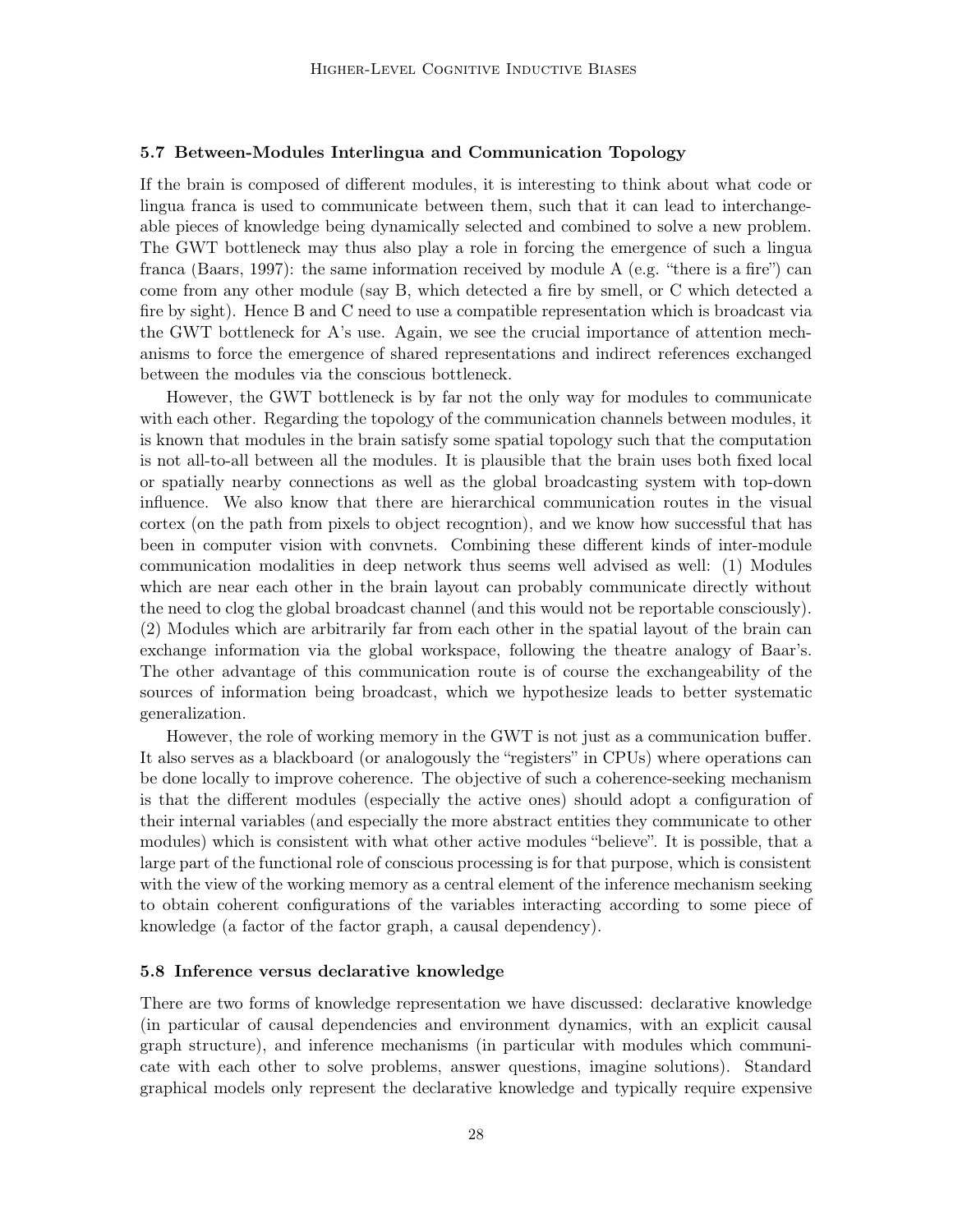iterative computations (such as Monte-Carlo Markov chains) to perform approximate inference. However, brains need fast inference mechanisms, and most of the advances made with deep learning concern such learned fast inference computations. Doing inference using only the declarative knowledge (the graphical model) is very flexible (any question of the form "predict some variables given other variables or imagined interventions" can be answered) but also very slow. We also know that after system 2 has been called upon to deal with novel situations repeatedly, the brain tends to bake these patterns of response in habitual system 1 circuits which can do the job faster and more accurately but have lost some flexibility. When a new rule is introduced, the system 2 is flexible enough to handle it and slow inference needs to be called upon again. Neuroscientists have also accumulated evidence that the hippocampus is involved in replaying sequences (from memory or imagination) for consolidation into cortex [\(Alvarez and Squire](#page-34-12), [1994](#page-34-12)) so that they can be presumably committed to cortical long-term memory and fast inference mechanisms.

In general, searching for a good configuration of the values of top-level variables which is consistent with the conditions being given is computationally intractable. However, different approximations can be made which trade-off computational cost for quality of the solutions found. This difference could also be an important ingredient of the difference between system 1 (fast and parallel approximate and inflexible inference) and system 2 (slower and sequential but more flexible inference).

### 5.9 Reasoning through Sequences of Relevant Events

Temporal information-processing tasks generally require that the continuous stream of time be segmented into distinct intervals or a sequence of selected events. In a *clock-based seg*mentation, the boundaries are spaced equally in time, resulting in fixed-duration intervals. In an *event-based segmentation*, the boundaries depend on the state of the environment, resulting in variable-duration intervals. Models of temporal information processing in cognitive science and artificial intelligence generally rely on clock-based segmentation. However, event-based segmentation can greatly simplify temporal information-processing tasks. An agent interacting with the world is faced with visual data from the environment and does not have the capacity to consciously process all that information in real time. Some form of orienting mechanism could alert the agent when a relevant stimulus appears, allowing the agent to process and respond to the stimulus. The orienting mechanism does not need to know how to respond to the stimulus, but only that the stimulus is relevant and must be dealt with. The orienting mechanism achieves a form of event-based segmentation. Its detection of a relevant event in the temporal stream triggers information processing of the event. The psychological reality of event-based segmentation can be illustrated through a familiar phenomenon. Consider the experience of traveling from one location to another, such as from home to office. If the route is unfamiliar, as when one first starts a new job, the trip is confusing and lengthy, but as one gains more experience following the route, one has the sense that the trip becomes shorter. One explanation for this phenomenon is as follows. On an unfamiliar route, the orienting mechanism constantly detects novel events, and a large number of such events will accumulate over the course of the trip. In contrast, few novel events occur on a familiar route. If our perception of time is event based, meaning that higher centers of cognition count the number of events occurring in a temporal window,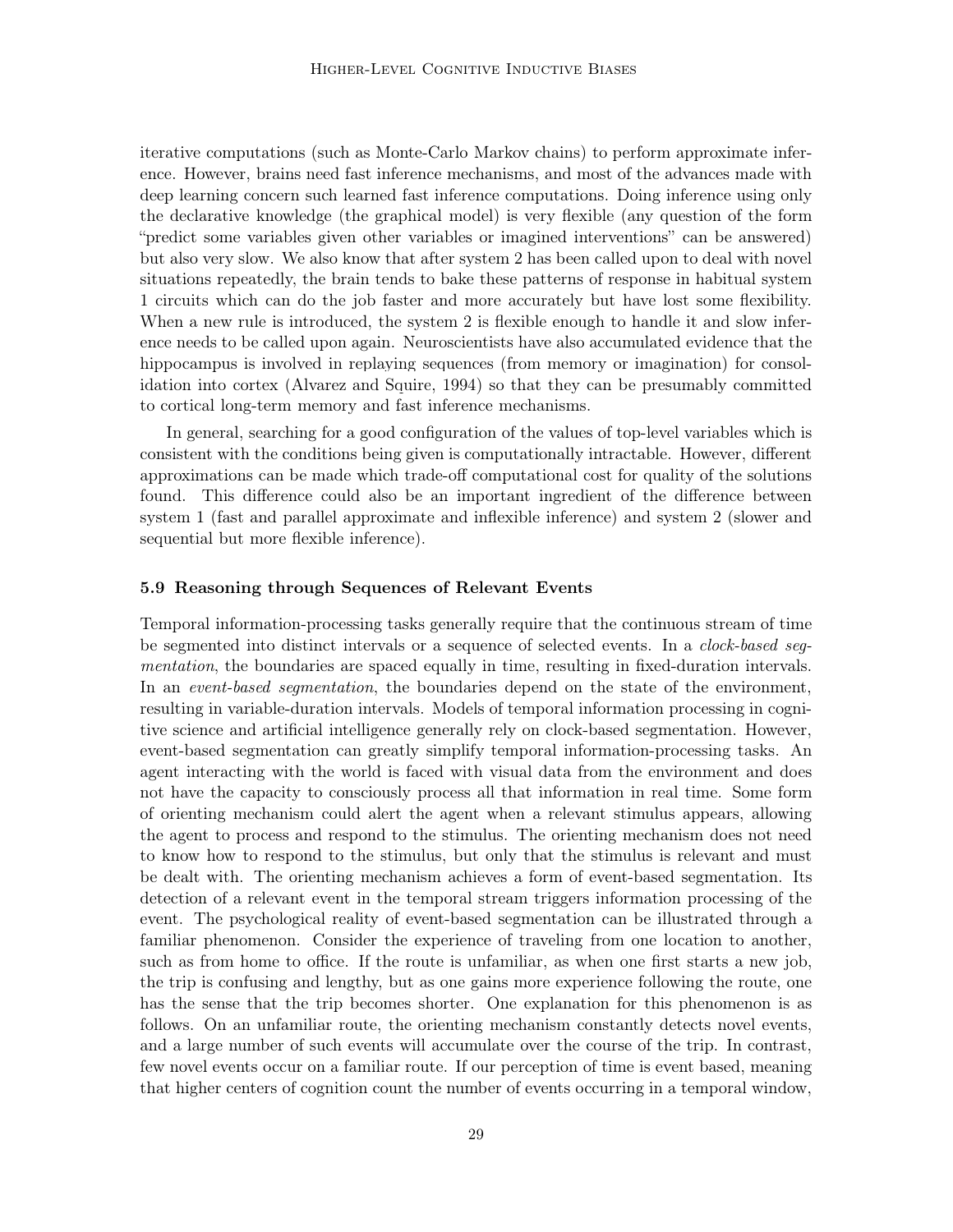not the number of milliseconds, then one will have the sense that a familiar trip is shorter than an unfamiliar trip. Experimental evidence from cognitive science clearly supports the notion that the event stream influences the perception of duration [\(Zacks et al.](#page-41-8), [2007\)](#page-41-8), although the relationship between novelty and the perception of duration is complicated due to interacting variables such as sequence complexity and attention. At least at a conscious level, humans are not able to reason about many such events at a time, due to the limitations on short-term memory and the bottleneck of conscious processing [Baars \(1997](#page-34-9)). Hence it is plausible that humans would exploit an assumption on temporal dependencies in the data: that the most relevant ones only involve short dependency chains, or a small-depth graph of direct dependencies. Depth here refers to the longest path in the relevant graph of dependencies between events. What we showed earlier [\(Ke et al.](#page-37-9), [2018](#page-37-9); [Kerg et al., 2020\)](#page-37-10) is that this prior assumption is the strongest ingredient to bound the degree of vanishing of gradients.

## 6. Recent and Ongoing Work

The inductive biases discussed in this paper have been behind our recent or current research summarized below.

### 6.1 Recurrent Independent Mechanisms [\(Goyal et al., 2019\)](#page-36-9)

RIMs are inspired by the decomposition of knowledge in small exchangeable pieces implied jointly by the sparse factor graph assumption (Section [3.6\)](#page-12-0) and the inductive bias to favour modularity of causal knowledge (Section [3.3\)](#page-9-0).

# 6.2 Learning to combine top-down and bottom-up information. [\(Mittal et al.](#page-39-12), [2020](#page-39-12))

We explore deep recurrent neural net architectures in which bottom-up and top-down signals are dynamically combined using attention. The RIM-based modularity of the architecture and use of attention to control exchange of information further restricts the sharing and communication of information. Together, attention and modularity direct bottom-up vs top-down information flow, which leads to reliable performance improvements in perceptual and language tasks, and in particular improves robustness to distractions and noisy data. This work is based on the same inductive biases as RIMs but adds the inductive bias about the need for combining top-down and bottom-up information flows discussed in Section [3.9.](#page-16-0)

## 6.3 Object Files and Schemata [\(Goyal et al.](#page-36-7), [2020\)](#page-36-7)

In addition to the inductive biases already exploited in RIMs, this architecture includes the inductive bias on generic knowledge (rules, schemata) which can be instantiated on different objects, with multiple versions of the generic knowledge applicable to different objects (Section [3.7\)](#page-14-0).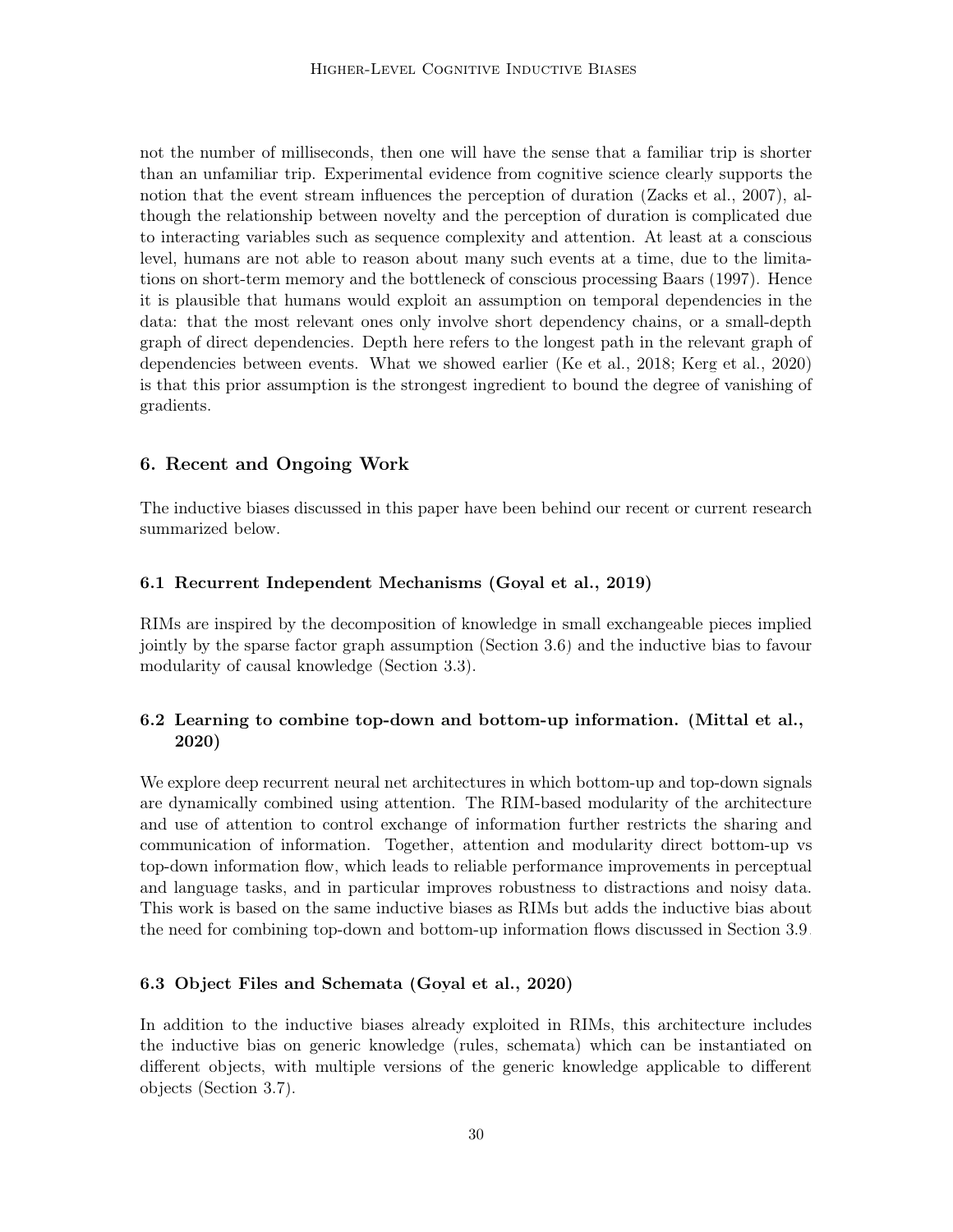## 6.4 Sparse Attentive Backtracking [\(Ke et al., 2018](#page-37-9))

Humans make limited and focused uses of memory during cognitive processing (at least in terms of conscious access). In parallel, inference in architectures like SAB [\(Ke et al.,](#page-37-9) [2018\)](#page-37-9) involves examining the whole memory of past states and selecting a finite subset of them. Ideally, the attention mechanism should only select a few of these possibly relevant memories. One way to do so is to only attend the top- $\kappa$  relevant memories, according to some appropriately learned attention score.

This work exploits the inductive bias on the shortness of relevant causal chains (Section [3.8\)](#page-15-0), even though it does not explicitly handles causality and uses a form of backpropagation for credit assignment. Future work should investigate how to apply these ideas in a reinforcement learning setting, in a manner which could also be related to the recent work on hindsight credit assignment [\(Harutyunyan et al., 2019\)](#page-37-11).

## 6.5 A meta-transfer objective for learning to disentangle causal mechanisms [\(Bengio et al.](#page-35-15), [2019\)](#page-35-15)

In this paper we examine the inductive bias about changes in distribution derived from research in causality, introduced in Section [3.4.](#page-10-0) Causal models specify how the joint distribution of interest could change under interventions [\(Pearl](#page-39-13), [1988\)](#page-39-13), or more generally actions [\(Sutton and Barto, 2018\)](#page-40-14). A consequence of this causal view is that changes of distribution are captured by the change in a single random variable (which can itself influence many others directly or indirectly). This suggests as an inductive bias that changes in distribution have such a locality in the appropriate representation space [\(Goyal et al., 2019;](#page-36-9) [Bengio et al.](#page-35-15), [2019\)](#page-35-15), and our work, both theoretically and through simulations, suggests that such an assumption indeed helps to adapt faster after an intervention [Bengio et al.](#page-35-15) [\(2019\)](#page-35-15). The parameter which controls which causal graph is believed to be the correct one is meta-learned in the outer-loop of training, whereas the inner loop modifies the parameters of the conditionals and marginals so as to adapt them to the modified distribution (after an intervention).

## 6.6 Learning neural causal models from unknown interventions [\(Ke et al.,](#page-37-7) [2019](#page-37-7))

This paper extends the previous one by extending the application of the same inductive bias from a generative model with two causal variables to one with an arbitrary number of causal variables. To avoid the exponential growth in the number of possible causal graphs, the paper proposes to factorize the belief distribution over graphs (which is gradually adapted), with one free parameter per directed edge. In addition, the paper finds that making an inference about which variable was the victim of the intervention helps convergence of training, and it proposes a way to combine prior knowledge about some edges (which are supposed known) with learning of the missing edges (whether they should be present or not). It also exploits a prior (as a regularizer) about the absence of cycles in the graph and uses an efficient parametrization of the all the possible conditionals (with the same neural network used for all possible choices of direct causal parents, the only difference being that the corresponding inputs may be masked or not).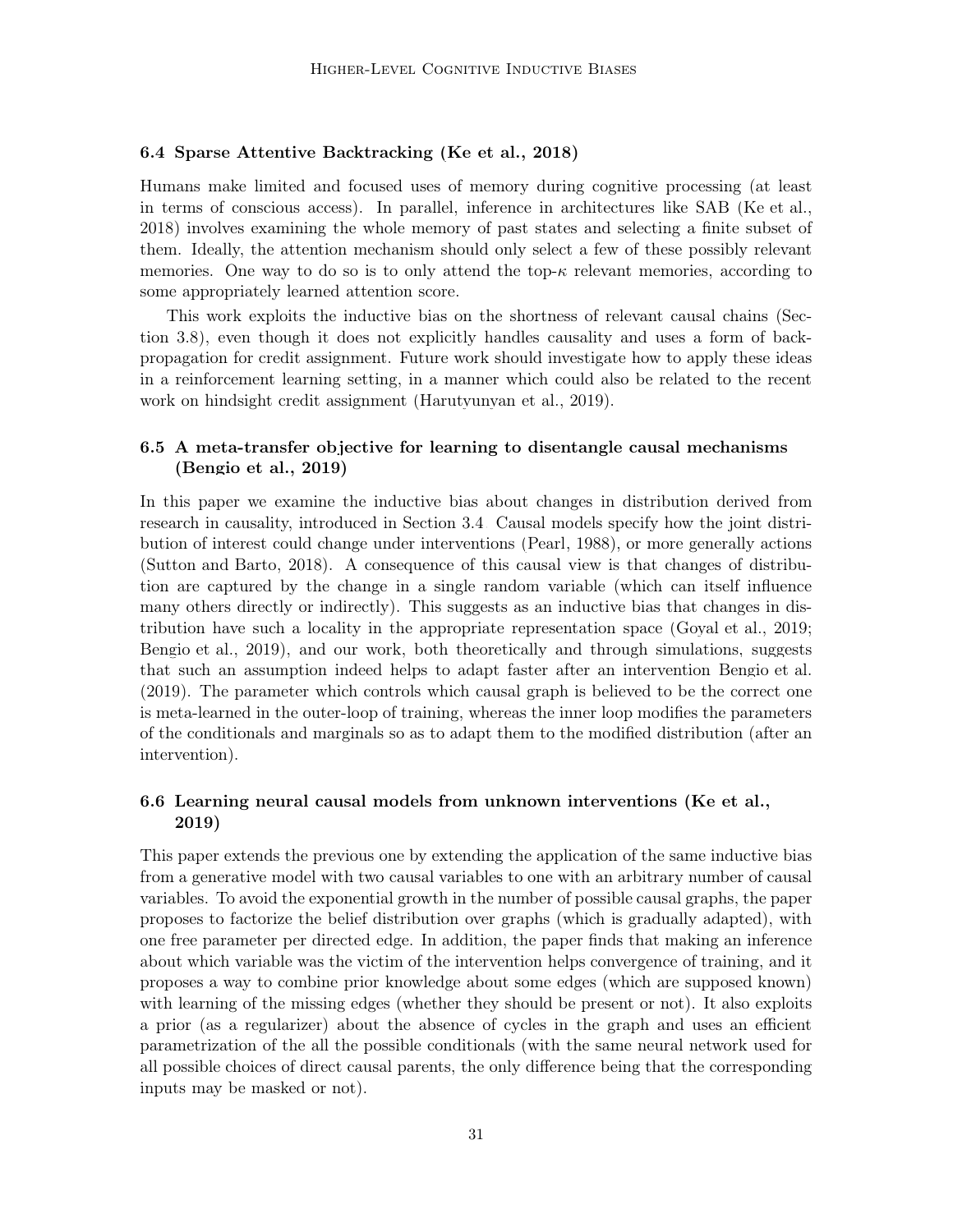# 7. Projects Looking Forward

The ideas presented in this paper are still in early stages of maturation, with only a few papers beginning the necessary work of ironing out the devil in the detail. Many open questions and paths remain and we highlight a few here.

- One of the big remaining challenges in line with the ideas discussed here remains to jointly learn a large-scale encoder (mapping low-level pixels to high-level causal variables) and a large-scale causal model of these high-level variables. An ideal scenario for this would be that of model-based reinforcement learning, where the causal model would learn the stochastic system dynamics. We have done this [\(Bengio et al.](#page-35-15), [2019\)](#page-35-15) only at a small scale (with two causal variables) and using an encoder guaranteed to not have singular values 1 for its Jacobian, which avoids a potential collapse of the encoder. In order to avoid collapse, one possibility is to use a contrastive loss at the high level (e.g. as in Deep Infomax [\(Hjelm et al., 2018](#page-37-12)) for example).
- Another major challenge is to unify in a single architecture both the declarative knowledge representation (like a structural causal model) and the inference mechanism (maybe implemented with attention and modularity, like with RIMs and their variants). There is a lot of data from human cognition about the consolidation of rulebased behavior into fast habitual skills which could serve as inspiration, e.g., maybe using replay from the hippocampus to train cortical modules to be consistent with the declarative knowledge. Existing work on variational auto-encoders can serve as inspiration as well (with the encoder being the inference machine and the decoder being the causal model, in that case). See Section [5.8](#page-27-0) for a relevant discussion.
- Most current deep learning models use fixed parameter sharing and fixed regular memory access patterns which are well tailored to modern computing hardware (such as GPUs and TPUs) relying on SIMD parallelism. However, the form of attention-driven computation described in this paper may require dynamic, irregular and sparse memory access and parameter sharing which does not fit well with GPUs and makes it difficult to parallelize computation across examples of a minibatch. Tackling this may require innovation in neural architectures, low-level programming and hardware design. In terms of model-induced parallelism, the SCOFF approach [\(Goyal et al.](#page-36-7), [2020\)](#page-36-7) shows some promise in this direction, where most of the computation is decentralized in each of the experts, and the conscious processing is just the tip of the iceberg in terms of computational cost.
- The way humans plan is very different from the approach currently used in modelbased RL (or hybrids such as AlphaZero based on MCTS and value functions). Humans seem to exploit the inductive bias about the sparsity of the causal factor graph and the fact that reasoning sequences in the abstract space can be very short. It means that when humans plan, they do not build trajectories of the full state but instead partial state trajectories where only some aspects (variables) of the state are considered. In addition, they do not unfold future trajectories for every discrete time step but directly learn how to relate temporally distant events, similar to how credit assignment is considered by [Ke et al. \(2018\)](#page-37-9). It would be interesting to explore these inductive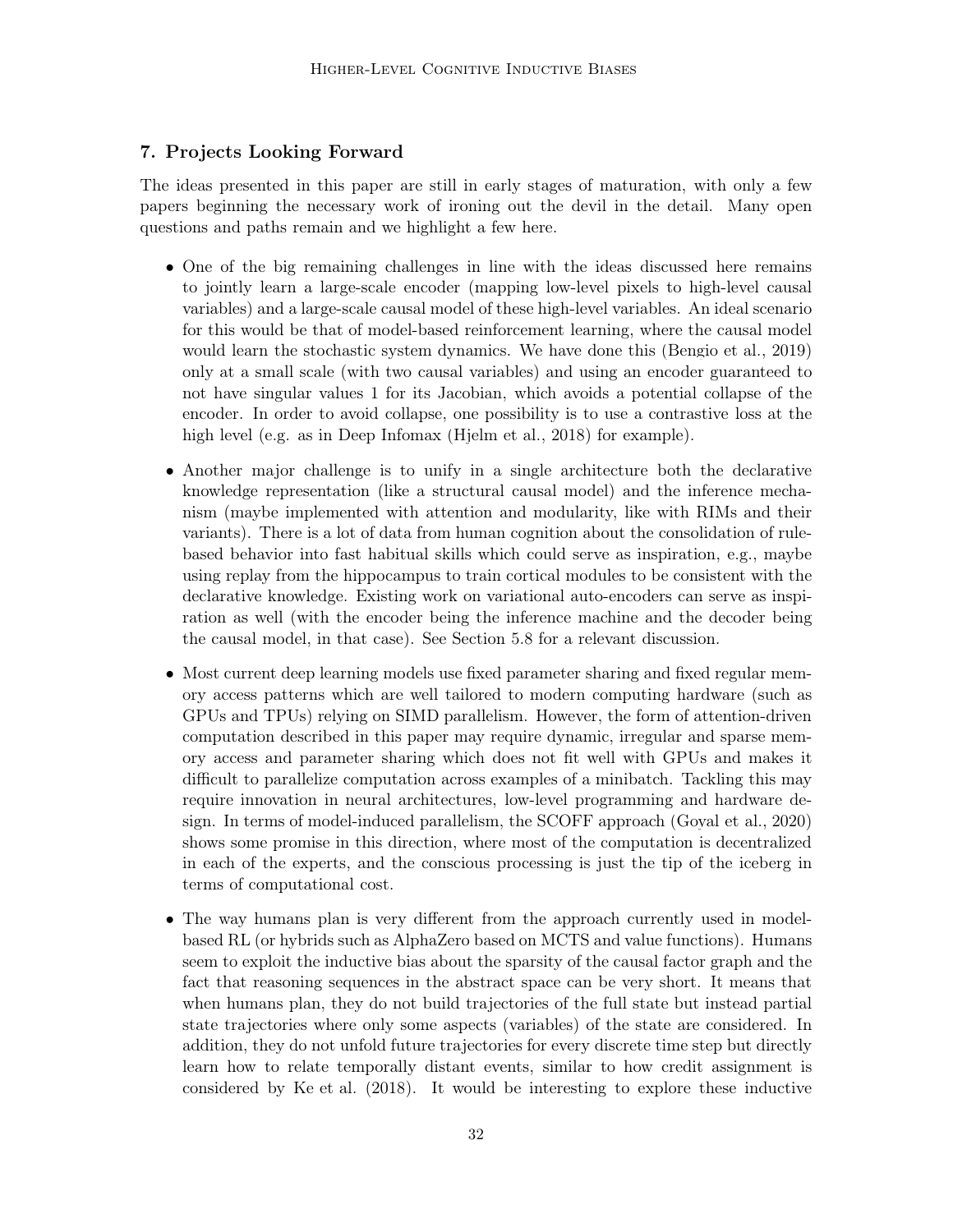biases in novel planning methods, which might be much more efficient than standard ones. When we plan, we can consider the possibility of novel situations, and if a model misses important aspects of the causal structure, it may not generalize well to these novel changes, and the plans may radically overestimate or underestimate some novel possibilities.

- We really want to have sparsity in the computation over modules and over data points. This is again difficult to handle with mini-batches, which are necessary for taking full advantage of GPUs. Efficiently optimizing these computations is challenging but could greatly help move the research forward.
- Scaling to large number of modules: the brain is probably composed of a very large number of independent modules, whereas most of the current work in modular deep learning deals with much smaller numbers of modules, like 20. It would be interesting to consider new algorithms, architectures that can help in extending to a very large number of modules.
- Macro and Micro Modules: the kinds of modules that are usually considered in GWT are pretty high-level, e.g., face recognition, gait recognition, object recognition, visual routines, auditory speech perception, auditory object recognition, tactile object recognition. These are macro-modules rather than modules that carve up the visual input into single objects i.e micro-modules. Most of the work we have done focuses on micromodules. How should a modular hierarchy be structured which accounts for both these large-scale and fine-scale ways of modularizing knowledge and computation?

# 8. Looking Backward: Relation to Good Old-Fashioned Symbolic AI

How are the approaches proposed here for system 2 computation different from and related to classical symbolic AI (GOFAI) approaches? Let us first review some of the issues with these classical approaches which have motivated solutions building on top of deep learning instead.

- 1. We want efficient large scale learning, e.g., brought by variants of stochastic gradient descent and end-to-end learning behind the state-of-the-art in modern deep learning. It is challenging to learn to perform pure symbol manipulation on a large scale because of the discreteness of the operations.
- 2. We want semantic grounding of the higher-level concept in terms of the lower-level observations and lower-level actions (which is done by system 1 computation in the brain). This is important because some of the understanding of the world (maybe a large part) is not represented at the conscious system 2 level, and is completely lacking when representing knowledge purely in symbolic terms.
- 3. We want distributed representations of higher-level concepts (to benefit from the remarkable advantages this brings in terms of generalization): whereas pure symbolic representations put every symbol at the same distance of every other symbol, distributed representations represent symbols through a vector of attributes, with related symbols having overlapping representations.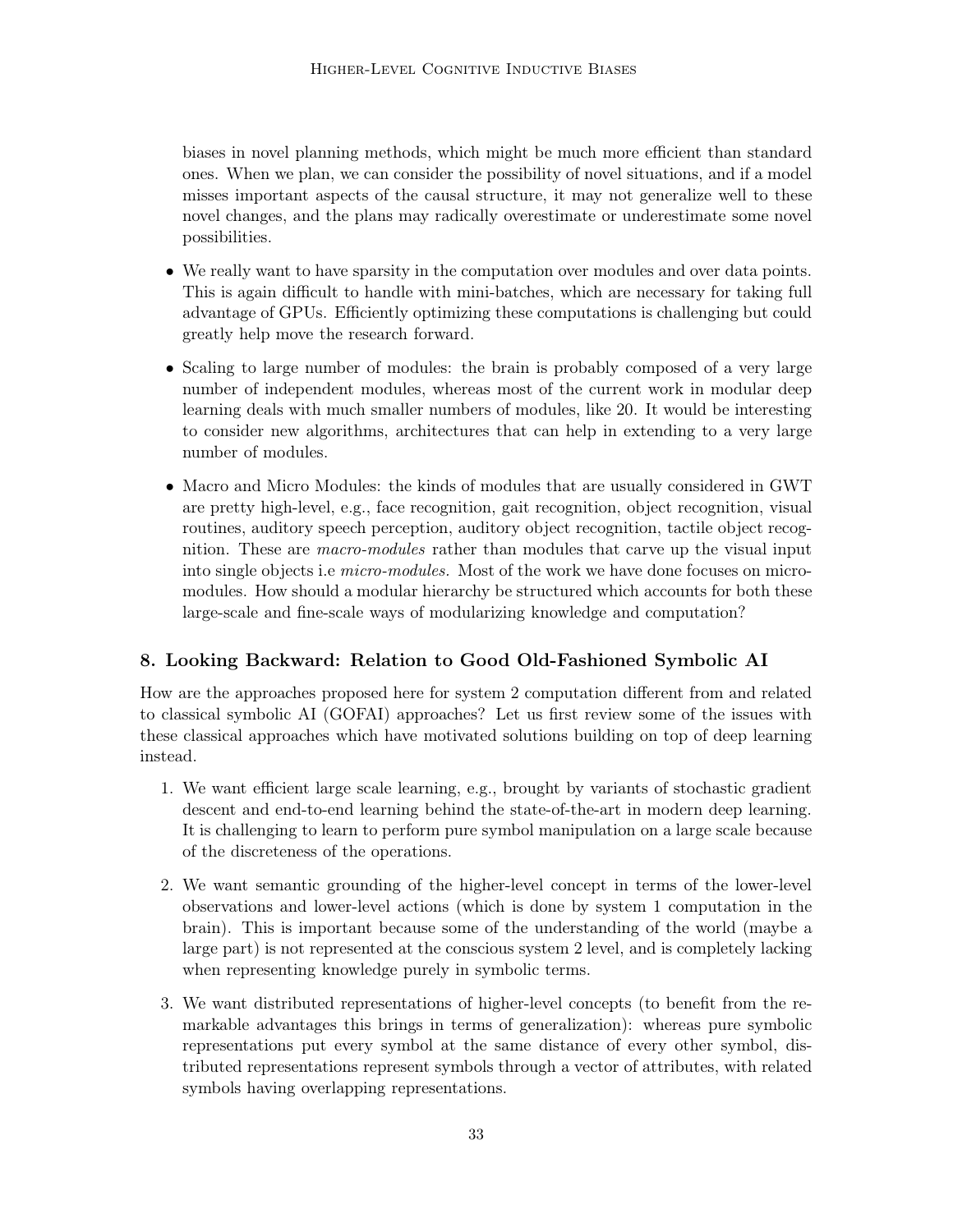- 4. We want efficient search and inference. A computational bottleneck of GOFAI is search, which in probabilistic terms is equivalent to the problem of inference and is generally intractable and needs to be approximated. Variational auto-encoders have shown how this computational cost can be amortized by training the inference machinery. This the only way we currently know how to do this in a general enough way, and it is consistent with cognitive neuroscience of transfer from system 2 to system 1 of habitual skills.
- 5. We want to handle uncertainty, which most machine learning approaches are meant to handle.

We already have these capabilities with the current deep learning toolbox. What is missing is to integrate to that toolbox what will be required to achieve the kind of systematic generalization and decomposition of knowledge into small exchangeable pieces which is typically associated with GOFAI. We believe that it will not be sufficient to slap GOFAI methods on top of representations produced by neural nets, for the above reasons, but especially points 1, 3 and 4.

# 9. Conclusions

To be able to handle dynamic, changing conditions, we want to move from deep statistical models able to perform system 1 tasks to deep structural models also able to perform system 2 tasks by taking advantage of the computational workhorse of system 1 abilities. Today's deep networks may benefit from additional structure and inductive biases to do substantially better on system 2 tasks, natural language understanding, out-of-distribution systematic generalization and efficient transfer learning. We have tried to clarify what some of these inductive biases may be, but much work needs to be done to improve that understanding and find appropriate ways to incorporate these priors in neural architectures and training frameworks.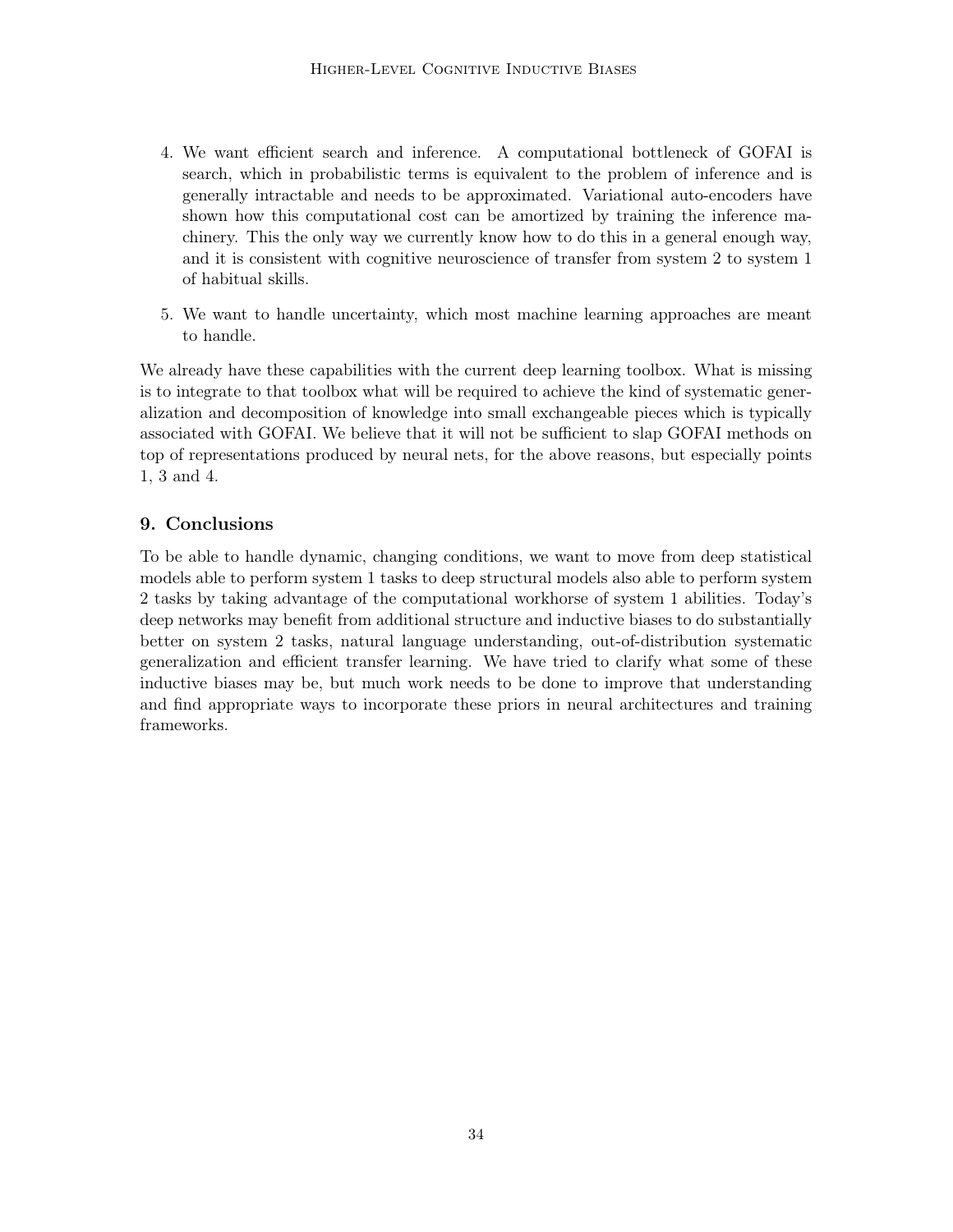## References

- <span id="page-34-5"></span>Ossama Ahmed, Frederik Träuble, Anirudh Goyal, Alexander Neitz, Manuel Wüthrich, Yoshua Bengio, Bernhard Schölkopf, and Stefan Bauer. CausalWorld: A robotic manipulation benchmark for causal structure and transfer learning. arXiv preprint arXiv:2010.04296, 2020.
- <span id="page-34-12"></span>Pablo Alvarez and Larry R Squire. Memory consolidation and the medial temporal lobe: a simple network model. Proceedings of the national academy of sciences, 91(15):7041–7045, 1994.
- <span id="page-34-8"></span>Bernard J Baars. A cognitive theory of consciousness. Cambridge University Press, 1993.
- <span id="page-34-9"></span>Bernard J Baars. In the theatre of consciousness. global workspace theory, a rigorous scientific theory of consciousness. Journal of Consciousness Studies, 4(4):292–309, 1997.
- <span id="page-34-4"></span>Dzmitry Bahdanau, Kyunghyun Cho, and Yoshua Bengio. Neural Machine Translation by Jointly Learning to Align and Translate.  $arXiv$  e-prints, art. arXiv:1409.0473, Sep 2014.
- <span id="page-34-11"></span>Dzmitry Bahdanau, Kyunghyun Cho, and Yoshua Bengio. Neural machine translation by jointly learning to align and translate. arXiv preprint arXiv:1409.0473, 2014.
- <span id="page-34-2"></span>Dzmitry Bahdanau, Shikhar Murty, Michael Noukhovitch, Thien Huu Nguyen, Harm de Vries, and Aaron Courville. Systematic generalization: what is required and can it be learned? arXiv preprint arXiv:1811.12889, 2018.
- <span id="page-34-6"></span>Dzmitry Bahdanau, Harm de Vries, Timothy J O'Donnell, Shikhar Murty, Philippe Beaudoin, Yoshua Bengio, and Aaron Courville. Closure: Assessing systematic generalization of clevr models. arXiv preprint arXiv:1912.05783, 2019.
- <span id="page-34-1"></span>Bowen Baker, Ingmar Kanitscheider, Todor Markov, Yi Wu, Glenn Powell, Bob McGrew, and Igor Mordatch. Emergent tool use from multi-agent autocurricula, 2019.
- <span id="page-34-0"></span>Trapit Bansal, Jakub Pachocki, Szymon Sidor, Ilya Sutskever, and Igor Mordatch. Emergent complexity via multi-agent competition. arXiv preprint arXiv:1710.03748, 2017.
- <span id="page-34-10"></span>David Bau, Jun-Yan Zhu, Hendrik Strobelt, Bolei Zhou, Joshua B Tenenbaum, William T Freeman, and Antonio Torralba. Gan dissection: Visualizing and understanding generative adversarial networks. arXiv:1811.10597, ICLR'2019, 2018.
- <span id="page-34-3"></span>Jonathan Baxter. A model of inductive bias learning. *Journal of artificial intelligence* research, 12:149–198, 2000.
- Emmanuel Bengio, Valentin Thomas, Joelle Pineau, Doina Precup, and Yoshua Bengio. Independently controllable features.  $CoRR$ ,  $abs/1703.07718$ , 2017. URL <http://arxiv.org/abs/1703.07718>.
- <span id="page-34-7"></span>Samy Bengio and Yoshua Bengio. Taking on the curse of dimensionality in joint distributions using neural networks. IEEE Transactions on Neural Networks, 11(3):550–557, 2000.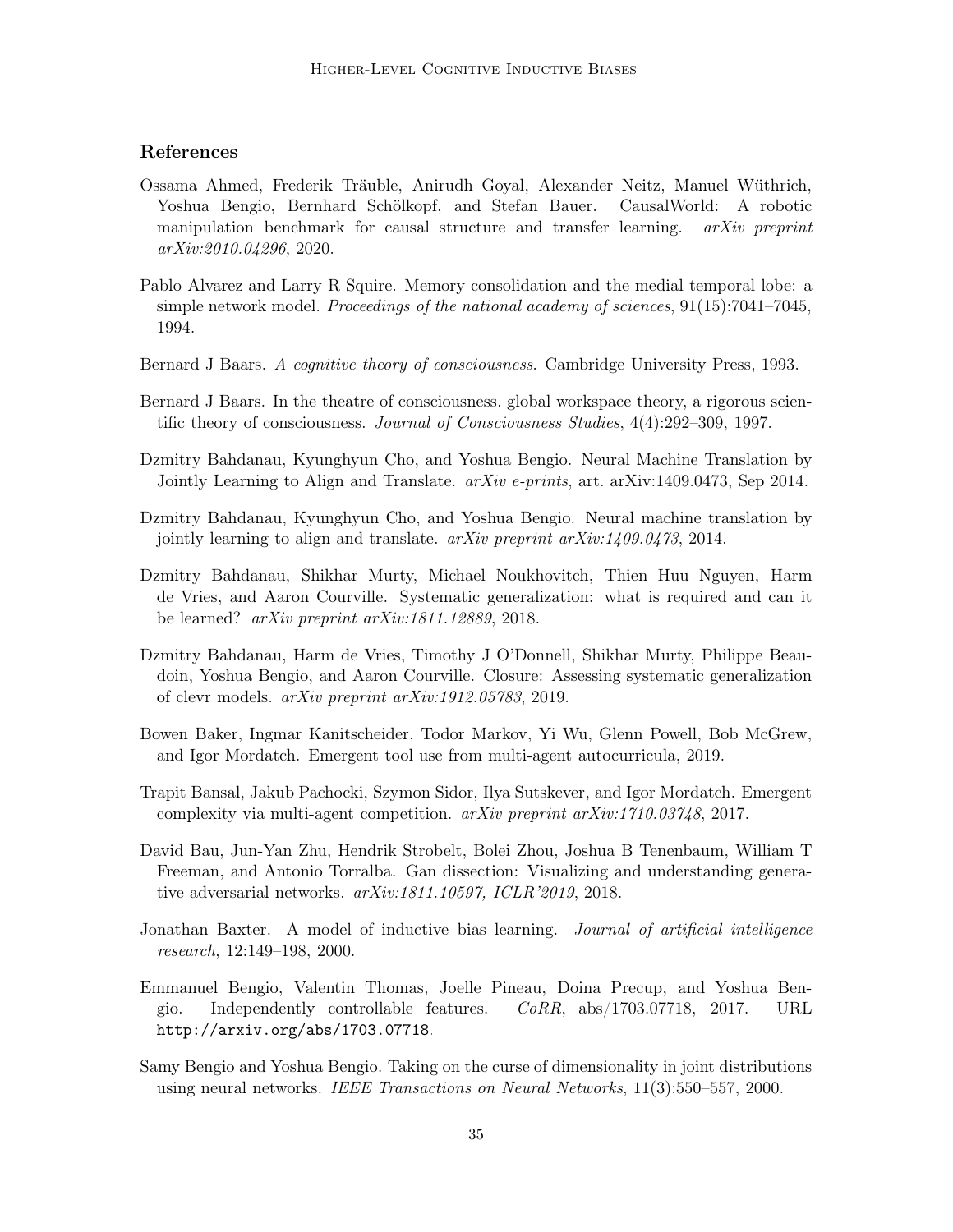- <span id="page-35-8"></span>Yoshua Bengio. Evolving culture versus local minima. In Growing Adaptive Machines, pages 109–138. Springer, 2014.
- <span id="page-35-6"></span>Yoshua Bengio, Samy Bengio, and Jocelyn Cloutier. *Learning a synaptic learning rule*. Citeseer, 1990.
- <span id="page-35-9"></span>Yoshua Bengio, Réjean Ducharme, and Pascal Vincent. A neural probabilistic language model. In Advances in Neural Information Processing Systems, pages 932–938, 2001.
- <span id="page-35-15"></span>Yoshua Bengio, Tristan Deleu, Nasim Rahaman, Rosemary Ke, Sébastien Lachapelle, Olexa Bilaniuk, Anirudh Goyal, and Christopher Pal. A meta-transfer objective for learning to disentangle causal mechanisms. arXiv:1901.10912, 2019.
- <span id="page-35-4"></span>Chris M Bishop. Training with noise is equivalent to tikhonov regularization. Neural computation, 7(1):108–116, 1995.
- <span id="page-35-3"></span>Christopher M Bishop et al. Neural networks for pattern recognition. Oxford university press, 1995.
- <span id="page-35-14"></span>Leon Bottou. Learning representations using causal invariance. ICLR Keynote Talk, 2019.
- <span id="page-35-10"></span>Matthew M Botvinick, Todd S Braver, Deanna M Barch, Cameron S Carter, and Jonathan D Cohen. Conflict monitoring and cognitive control. Psychological review, 108(3):624, 2001.
- <span id="page-35-0"></span>Tom B Brown, Benjamin Mann, Nick Ryder, Melanie Subbiah, Jared Kaplan, Prafulla Dhariwal, Arvind Neelakantan, Pranav Shyam, Girish Sastry, Amanda Askell, et al. Language models are few-shot learners. arXiv preprint arXiv:2005.14165, 2020.
- <span id="page-35-12"></span>Christopher P Burgess, Irina Higgins, Arka Pal, Loic Matthey, Nick Watters, Guillaume Desjardins, and Alexander Lerchner. Understanding disentangling in \beta-vae.  $arXiv$ preprint arXiv:1804.03599, 2018.
- <span id="page-35-1"></span>Rich Caruana. Multitask learning. Machine learning, 28(1):41–75, 1997.
- <span id="page-35-13"></span>Ricky TQ Chen, Xuechen Li, Roger B Grosse, and David K Duvenaud. Isolating sources of disentanglement in variational autoencoders. In Advances in Neural Information Processing Systems, pages 2610–2620, 2018.
- <span id="page-35-5"></span>Maxime Chevalier-Boisvert, Dzmitry Bahdanau, Salem Lahlou, Lucas Willems, Chitwan Saharia, Thien Huu Nguyen, and Yoshua Bengio. Babyai: First steps towards grounded language learning with a human in the loop.  $arXiv$  preprint  $arXiv:1810.08272$ , 2018.
- <span id="page-35-7"></span>Jeff Clune. Ai-gas: Ai-generating algorithms, an alternate paradigm for producing general artificial intelligence. arXiv preprint arXiv:1905.10985, 2019.
- <span id="page-35-11"></span>Jonathan D Cohen, Matthew Botvinick, and Cameron S Carter. Anterior cingulate and prefrontal cortex: who's in control? Nature neuroscience, 3(5):421–423, 2000.
- <span id="page-35-2"></span>Ronan Collobert and Jason Weston. A unified architecture for natural language processing: Deep neural networks with multitask learning. In *Proceedings of the 25th international* conference on Machine learning, pages 160–167, 2008.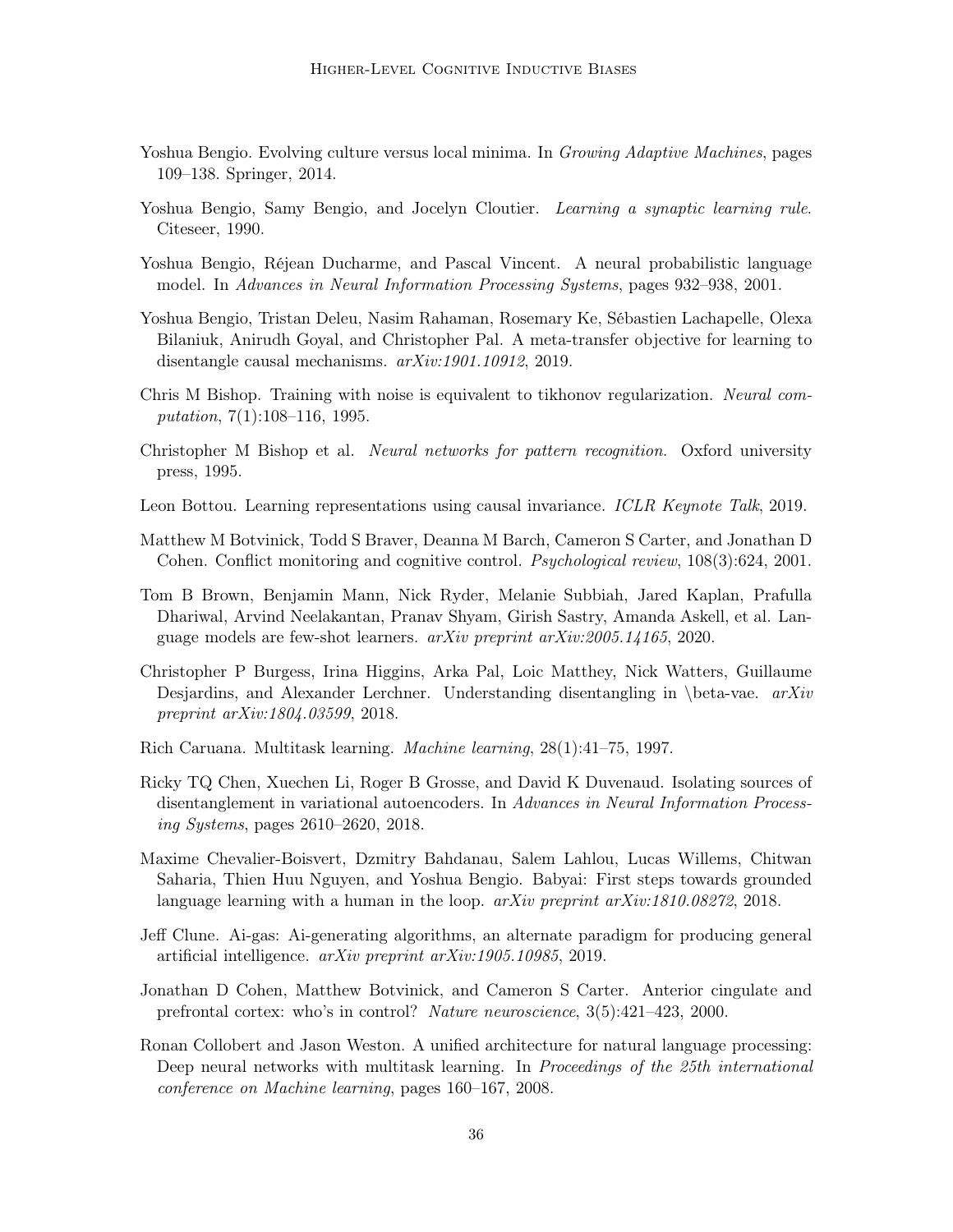- <span id="page-36-10"></span>Ishita Dasgupta, Jane Wang, Silvia Chiappa, Jovana Mitrovic, Pedro Ortega, David Raposo, Edward Hughes, Peter Battaglia, Matthew Botvinick, and Zeb Kurth-Nelson. Causal reasoning from meta-reinforcement learning. arXiv preprint arXiv:1901.08162, 2019.
- <span id="page-36-5"></span>S. Dehaene, H. Lau, and S. Kouider. What is consciousness, and could machines have it? Science, 358(6362):486–492, 2017.
- <span id="page-36-6"></span>Stanislas Dehaene. How We Learn: Why Brains Learn Better Than Any Machine... for Now. Penguin, 2020.
- <span id="page-36-13"></span>Stanislas Dehaene and Jean-Pierre Changeux. Experimental and theoretical approaches to conscious processing. Neuron,  $70(2):200-227$ ,  $2011$ .
- <span id="page-36-0"></span>Jia Deng, Wei Dong, Richard Socher, Li-Jia Li, Kai Li, and Li Fei-Fei. Imagenet: A large-scale hierarchical image database. In 2009 IEEE conference on computer vision and pattern recognition, pages 248–255. Ieee, 2009.
- Jacob Devlin, Ming-Wei Chang, Kenton Lee, and Kristina Toutanova. BERT: pre-training of deep bidirectional transformers for language understanding. CoRR, abs/1810.04805, 2018. URL <http://arxiv.org/abs/1810.04805>.
- <span id="page-36-4"></span>Gabriel Dulac-Arnold, Nir Levine, Daniel J Mankowitz, Jerry Li, Cosmin Paduraru, Sven Gowal, and Todd Hester. An empirical investigation of the challenges of real-world reinforcement learning. arXiv preprint arXiv:2003.11881, 2020.
- <span id="page-36-3"></span>Vincent Dumoulin and Francesco Visin. A guide to convolution arithmetic for deep learning. arXiv preprint arXiv:1603.07285, 2016.
- <span id="page-36-8"></span>Frederick Eberhardt, Clark Glymour, and Richard Scheines. On the number of experiments sufficient and in the worst case necessary to identify all causal relations among n variables. arXiv preprint arXiv:1207.1389, 2012.
- <span id="page-36-2"></span>Chelsea Finn, Pieter Abbeel, and Sergey Levine. Model-agnostic meta-learning for fast adaptation of deep networks.  $arXiv$  preprint  $arXiv:1703.03400$ , 2017.
- <span id="page-36-11"></span>James J Gibson. The theory of affordances. Hilldale, USA, 1(2), 1977.
- <span id="page-36-1"></span>Ian J Goodfellow, Jonathon Shlens, and Christian Szegedy. Explaining and harnessing adversarial examples. arXiv preprint arXiv:1412.6572, 2014.
- <span id="page-36-9"></span>Anirudh Goyal, Alex Lamb, Jordan Hoffmann, Shagun Sodhani, Sergey Levine, Yoshua Bengio, and Bernhard Schölkopf. Recurrent independent mechanisms, 2019. URL <arXiv:1909.10893>.
- <span id="page-36-7"></span>Anirudh Goyal, Alex Lamb, Phanideep Gampa, Philippe Beaudoin, Sergey Levine, Charles Blundell, Yoshua Bengio, and Michael Mozer. Object files and schemata: Factorizing declarative and procedural knowledge in dynamical systems. arXiv preprint arXiv:2006.16225, 2020.
- <span id="page-36-12"></span>Alex Graves, Greg Wayne, and Ivo Danihelka. Neural turing machines. arXiv preprint arXiv:1410.5401, 2014.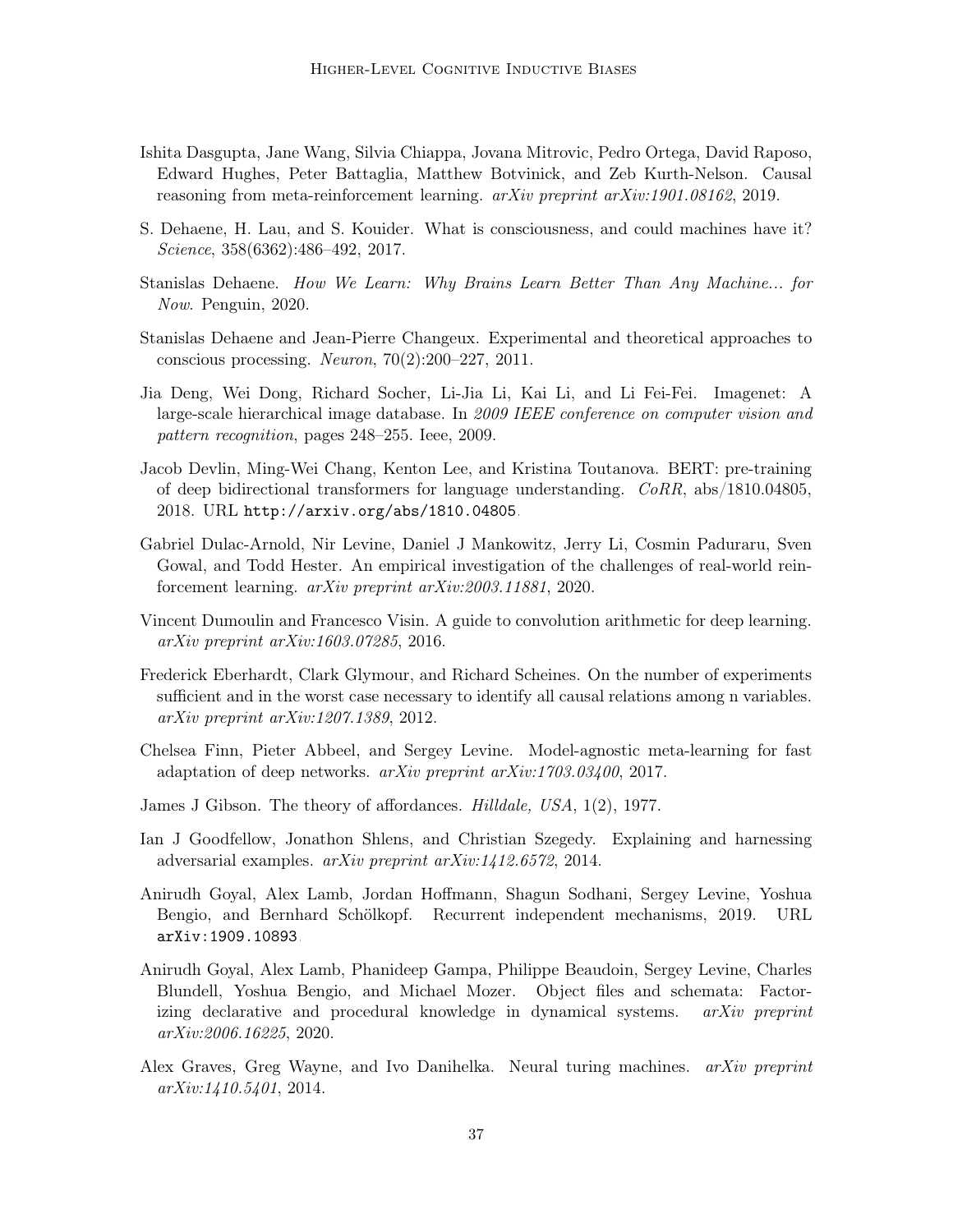- <span id="page-37-8"></span>Caglar Gulcehre, Sarath Chandar, Kyunghyun Cho, and Yoshua Bengio. Dynamic neural turing machine with soft and hard addressing schemes.  $arXiv$  preprint  $arXiv:1607.00036$ , 2016.
- <span id="page-37-11"></span>Anna Harutyunyan, Will Dabney, Thomas Mesnard, Mohammad Gheshlaghi Azar, Bilal Piot, Nicolas Heess, Hado P van Hasselt, Gregory Wayne, Satinder Singh, Doina Precup, et al. Hindsight credit assignment. In Advances in neural information processing systems, pages 12488–12497, 2019.
- <span id="page-37-0"></span>Kaiming He, Xiangyu Zhang, Shaoqing Ren, and Jian Sun. Deep residual learning for image recognition. In Proceedings of the IEEE conference on computer vision and pattern recognition, pages 770–778, 2016.
- <span id="page-37-5"></span>Karl Moritz Hermann, Felix Hill, Simon Green, Fumin Wang, Ryan Faulkner, Hubert Soyer, David Szepesvari, Wojciech Marian Czarnecki, Max Jaderberg, Denis Teplyashin, et al. Grounded language learning in a simulated 3d world. *arXiv preprint arXiv:1706.06551*, 2017.
- <span id="page-37-6"></span>Irina Higgins, Loic Matthey, Arka Pal, Christopher Burgess, Xavier Glorot, Matthew Botvinick, Shakir Mohamed, and Alexander Lerchner. beta-vae: Learning basic visual concepts with a constrained variational framework. 2016.
- <span id="page-37-3"></span>Geoffrey E Hinton. Distributed representations. 1984.
- <span id="page-37-12"></span>R Devon Hjelm, Alex Fedorov, Samuel Lavoie-Marchildon, Karan Grewal, Phil Bachman, Adam Trischler, and Yoshua Bengio. Learning deep representations by mutual information estimation and maximization. arXiv preprint arXiv:1808.06670, 2018.
- <span id="page-37-2"></span>Sepp Hochreiter and Jürgen Schmidhuber. Long short-term memory. Neural computation, 9(8):1735–1780, 1997.
- <span id="page-37-1"></span>Gao Huang, Zhuang Liu, Laurens Van Der Maaten, and Kilian Q Weinberger. Densely connected convolutional networks. In Proceedings of the IEEE conference on computer vision and pattern recognition, pages 4700–4708, 2017.
- <span id="page-37-4"></span>Daniel Kahneman. Thinking, fast and slow. Macmillan, 2011.
- <span id="page-37-9"></span>Nan Rosemary Ke, Anirudh Goyal ALIAS PARTH GOYAL, Olexa Bilaniuk, Jonathan Binas, Michael C Mozer, Chris Pal, and Yoshua Bengio. Sparse attentive backtracking: Temporal credit assignment through reminding. In Advances in neural information processing systems, pages 7640–7651, 2018.
- <span id="page-37-7"></span>Nan Rosemary Ke, Olexa Bilaniuk, Anirudh Goyal, Stefan Bauer, Hugo Larochelle, Chris Pal, and Yoshua Bengio. Learning neural causal models from unknown interventions. arXiv preprint arXiv:1910.01075, 2019.
- <span id="page-37-10"></span>Giancarlo Kerg, Bhargav Kanuparthi, Anirudh Goyal, Kyle Goyette, Yoshua Bengio, and Guillaume Lajoie. Untangling tradeoffs between recurrence and self-attention in neural networks. arXiv preprint arXiv:2006.09471, 2020.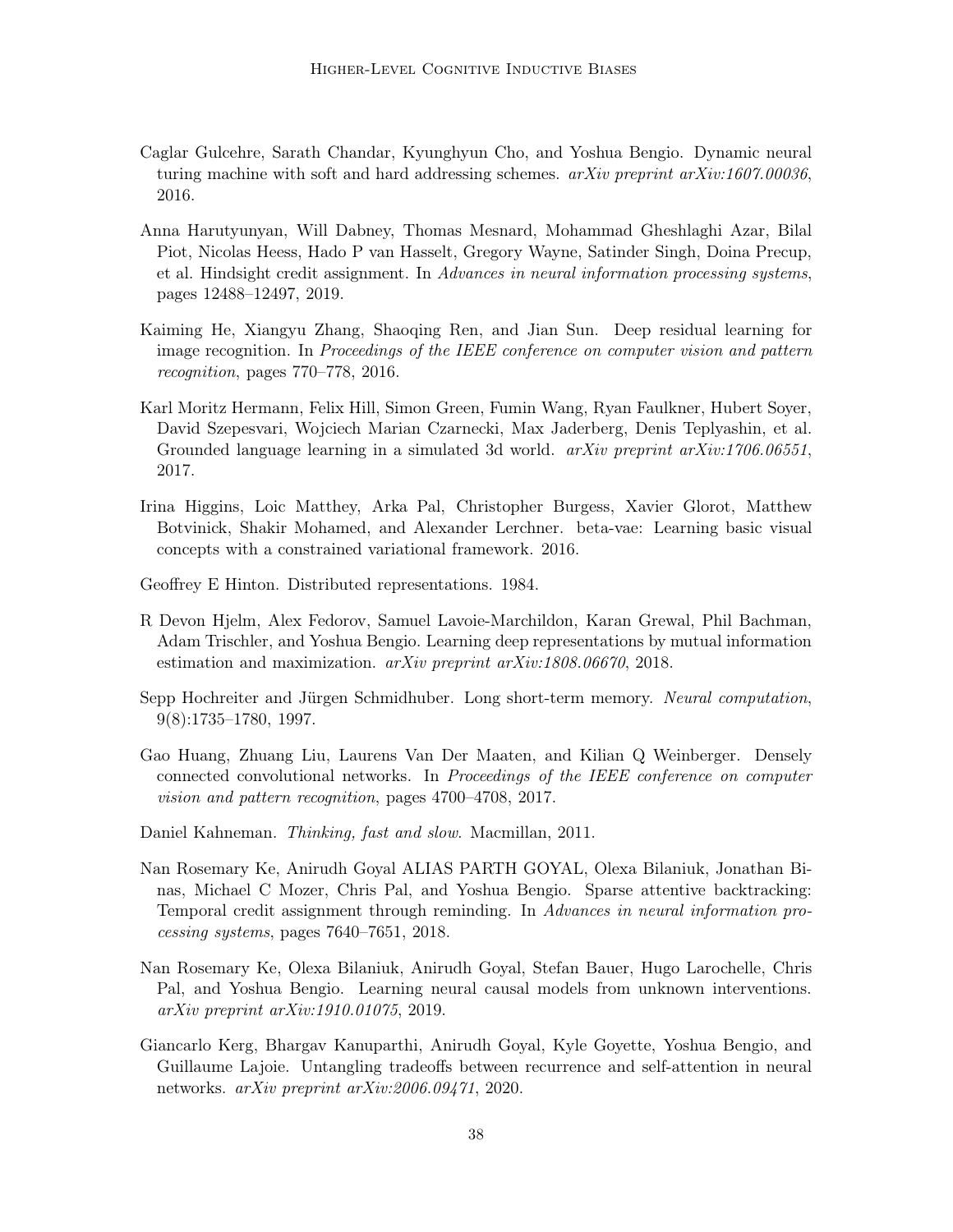- <span id="page-38-11"></span>Hyunjik Kim and Andriy Mnih. Disentangling by factorising. arXiv preprint arXiv:1802.05983, 2018.
- <span id="page-38-13"></span>Stanley Kok and Pedro Domingos. Learning the structure of markov logic networks. In Proceedings of the 22nd international conference on Machine learning, pages 441–448, 2005.
- <span id="page-38-9"></span>Alex Krizhevsky, Ilya Sutskever, and Geoffrey E Hinton. Imagenet classification with deep convolutional neural networks. In Advances in neural information processing systems, pages 1097–1105, 2012.
- <span id="page-38-6"></span>Jan Kukačka, Vladimir Golkov, and Daniel Cremers. Regularization for deep learning: A taxonomy.  $arXiv$  preprint  $arXiv:1710.10686$ , 2017.
- <span id="page-38-5"></span>Alexey Kurakin, Ian Goodfellow, and Samy Bengio. Adversarial examples in the physical world. arXiv preprint arXiv:1607.02533, 2016.
- <span id="page-38-10"></span>Brenden Lake and Marco Baroni. Generalization without systematicity: On the compositional skills of sequence-to-sequence recurrent networks. In International Conference on Machine Learning, pages 2879–2888, 2018.
- <span id="page-38-4"></span>Brenden M Lake and Marco Baroni. Generalization without systematicity: On the compositional skills of sequence-to-sequence recurrent networks. arXiv preprint arXiv:1711.00350, 2017.
- <span id="page-38-8"></span>Yann LeCun, Yoshua Bengio, et al. Convolutional networks for images, speech, and time series. The handbook of brain theory and neural networks, 3361(10):1995, 1995.
- <span id="page-38-1"></span>Joel Z Leibo, Edward Hughes, Marc Lanctot, and Thore Graepel. Autocurricula and the emergence of innovation from social interaction: A manifesto for multi-agent intelligence research. arXiv preprint arXiv:1903.00742, 2019.
- <span id="page-38-0"></span>Siqi Liu, Guy Lever, Josh Merel, Saran Tunyasuvunakool, Nicolas Heess, and Thore Graepel. Emergent coordination through competition. arXiv preprint arXiv:1902.07151, 2019.
- <span id="page-38-12"></span>Francesco Locatello, Stefan Bauer, Mario Lucic, Gunnar Raetsch, Sylvain Gelly, Bernhard Schölkopf, and Olivier Bachem. Challenging common assumptions in the unsupervised learning of disentangled representations. In international conference on machine learning, pages 4114–4124, 2019.
- <span id="page-38-7"></span>Jonathan Long, Evan Shelhamer, and Trevor Darrell. Fully convolutional networks for semantic segmentation. In Proceedings of the IEEE conference on computer vision and pattern recognition, pages 3431–3440, 2015.
- <span id="page-38-2"></span>Gary F Marcus. Rethinking eliminative connectionism. Cognitive psychology, 37(3):243–282, 1998.
- <span id="page-38-3"></span>Gary F Marcus. The algebraic mind: Integrating connectionism and cognitive science. MIT press, 2019.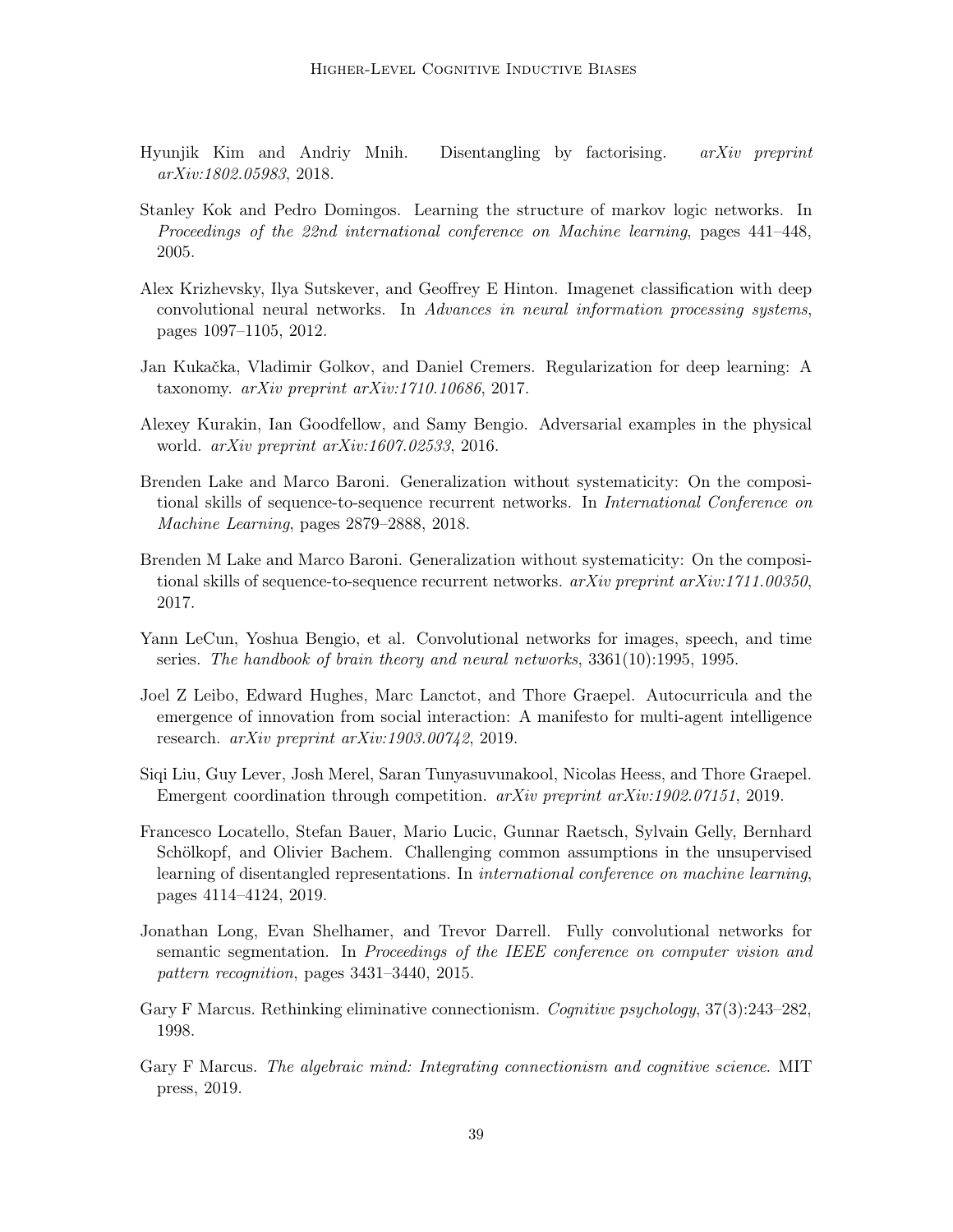- <span id="page-39-12"></span>Sarthak Mittal, Alex Lamb, Anirudh Goyal, Vikram Voleti, Murray Shanahan, Guillaume Lajoie, Michael Mozer, and Yoshua Bengio. Learning to combine top-down and bottomup signals in recurrent neural networks with attention over modules.  $arXiv$  preprint arXiv:2006.16981, 2020.
- <span id="page-39-0"></span>Volodymyr Mnih, Koray Kavukcuoglu, David Silver, Alex Graves, Ioannis Antonoglou, Daan Wierstra, and Martin Riedmiller. Playing atari with deep reinforcement learning. arXiv preprint arXiv:1312.5602, 2013.
- <span id="page-39-5"></span>Guido F Montufar, Razvan Pascanu, Kyunghyun Cho, and Yoshua Bengio. On the number of linear regions of deep neural networks. In Advances in neural information processing systems, pages 2924–2932, 2014.
- <span id="page-39-6"></span>Charles Packer, Katelyn Gao, Jernej Kos, Philipp Krähenbühl, Vladlen Koltun, and Dawn Song. Assessing generalization in deep reinforcement learning. *arXiv preprint* arXiv:1810.12282, 2018.
- <span id="page-39-4"></span>Razvan Pascanu, Guido Montufar, and Yoshua Bengio. On the number of inference regions of deep feed forward networks with piece-wise linear activations.  $arXiv$  preprint arXiv:1312.6098, ICLR'2014, 2013.
- <span id="page-39-13"></span>J. Pearl. Probabilistic Reasoning in Intelligent Systems: Networks of Plausible Inference. Morgan Kaufmann Publishers Inc., San Francisco, CA, 1988.
- <span id="page-39-2"></span>Judea Pearl. Causality: Models, Reasoning, and Inference. Cambridge University Press, New York, NY, 2nd edition, 2009.
- <span id="page-39-10"></span>Jonas Peters, Dominik Janzing, and Bernhard Schölkopf. Elements of Causal Inference - Foundations and Learning Algorithms. MIT Press, Cambridge, MA, USA, 2017a. ISBN 978-0-262-03731-0.
- <span id="page-39-1"></span>Jonas Peters, Dominik Janzing, and Bernhard Schölkopf. Elements of causal inference: foundations and learning algorithms. MIT press, 2017b.
- <span id="page-39-3"></span>Hieu Pham, Melody Y Guan, Barret Zoph, Quoc V Le, and Jeff Dean. Efficient neural architecture search via parameter sharing. arXiv preprint arXiv:1802.03268, 2018.
- <span id="page-39-8"></span>Lorien Y Pratt. Discriminability-based transfer between neural networks. In Advances in neural information processing systems, pages 204–211, 1993.
- <span id="page-39-7"></span>Lorien Y Pratt, Jack Mostow, Candace A Kamm, and Ace A Kamm. Direct transfer of learned information among neural networks. In Aaai, volume 91, pages 584–589, 1991.
- <span id="page-39-11"></span>Rémi Le Priol, Reza Babanezhad Harikandeh, Yoshua Bengio, and Simon Lacoste-Julien. An analysis of the adaptation speed of causal models. *arXiv preprint arXiv:2005.09136*, 2020.
- <span id="page-39-9"></span>Gabriel A Radvansky and Jeffrey M Zacks. Event boundaries in memory and cognition. Current opinion in behavioral sciences, 17:133–140, 2017.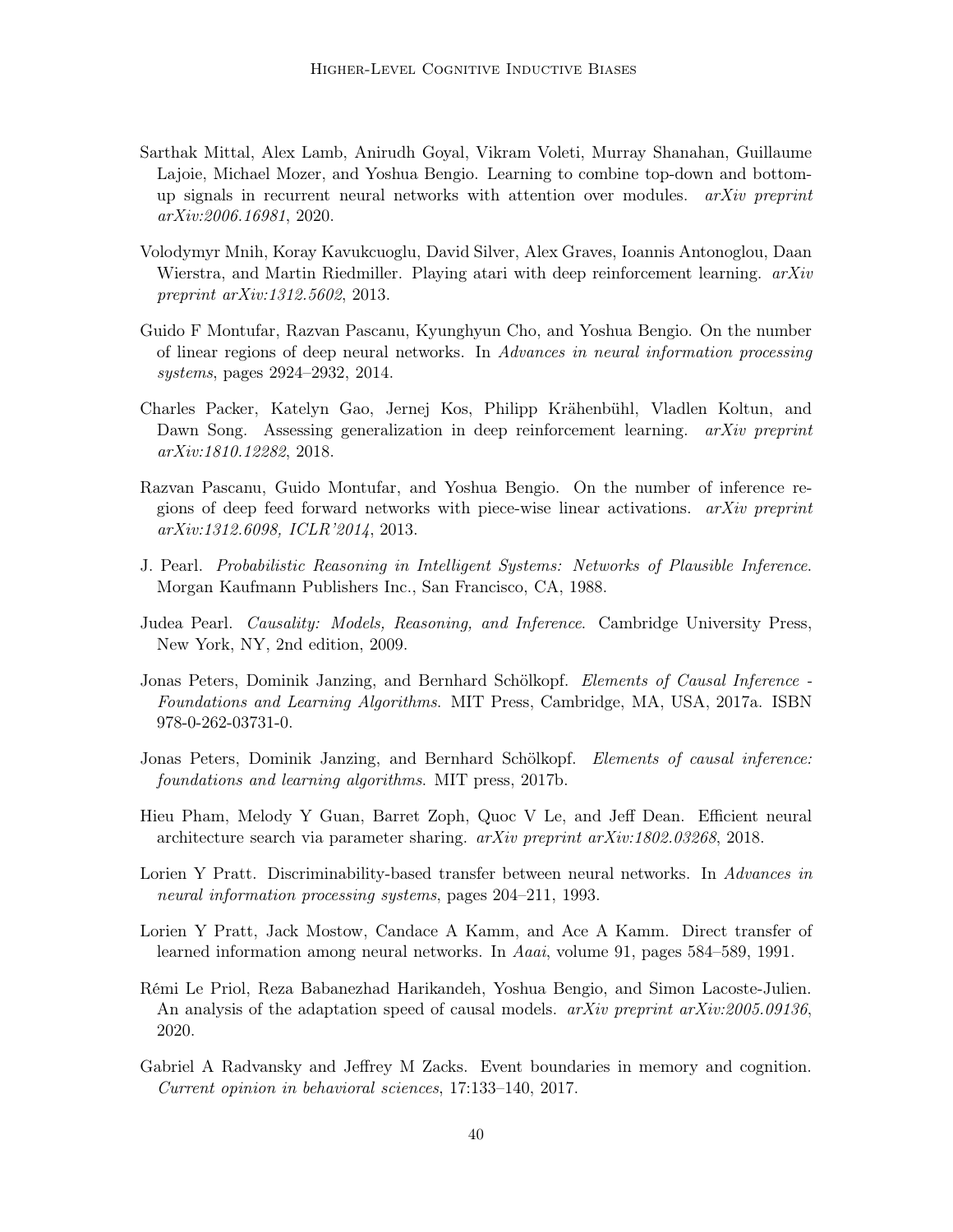<span id="page-40-2"></span>Sachin Ravi and Hugo Larochelle. Optimization as a model for few-shot learning. 2016.

- <span id="page-40-5"></span>Mark B Ring. Child: A first step towards continual learning. In *Learning to learn*, pages 261–292. Springer, 1998.
- <span id="page-40-1"></span>Sebastian Ruder. An overview of multi-task learning in deep neural networks.  $arXiv$  preprint arXiv:1706.05098, 2017.
- <span id="page-40-13"></span>Adam Santoro, Ryan Faulkner, David Raposo, Jack W. Rae, Mike Chrzanowski, Theophane Weber, Daan Wierstra, Oriol Vinyals, Razvan Pascanu, and Timothy P. Lillicrap. Relational recurrent neural networks. CoRR, abs/1806.01822, 2018. URL <http://arxiv.org/abs/1806.01822>.
- <span id="page-40-6"></span>Jürgen Schmidhuber. Evolutionary principles in self-referential learning, or on learning how to learn: the meta-meta-... hook. PhD thesis, Technische Universität München, 1987.
- <span id="page-40-3"></span>B. Schölkopf. Artificial intelligence: Learning to see and act. Nature, 518(7540):486–487, 2015.
- <span id="page-40-0"></span>Julian Schrittwieser, Ioannis Antonoglou, Thomas Hubert, Karen Simonyan, Laurent Sifre, Simon Schmitt, Arthur Guez, Edward Lockhart, Demis Hassabis, Thore Graepel, et al. Mastering atari, go, chess and shogi by planning with a learned model.  $arXiv$  preprint arXiv:1911.08265, 2019.
- <span id="page-40-7"></span>Murray Shanahan. A cognitive architecture that combines internal simulation with a global workspace. Consciousness and cognition, 15(2):433–449, 2006.
- <span id="page-40-8"></span>Murray Shanahan. Embodiment and the inner life: Cognition and Consciousness in the Space of Possible Minds. Oxford University Press, USA, 2010.
- <span id="page-40-9"></span>Murray Shanahan. The brain's connective core and its role in animal cognition. *Philosophical* Transactions of the Royal Society B: Biological Sciences, 367(1603):2704–2714, 2012.
- <span id="page-40-10"></span>John F Sowa. Semantic networks. 1987.
- <span id="page-40-4"></span>Nitish Srivastava, Geoffrey Hinton, Alex Krizhevsky, Ilya Sutskever, and Ruslan Salakhutdinov. Dropout: a simple way to prevent neural networks from overfitting. The journal of machine learning research, 15(1):1929–1958, 2014.
- <span id="page-40-12"></span>Sainbayar Sukhbaatar, arthur szlam, Jason Weston, and Rob Fergus. Endto-end memory networks. In C. Cortes, N. D. Lawrence, D. D. Lee, M. Sugiyama, and R. Garnett, editors, Advances in Neural Information Processing Systems 28, pages 2440–2448. Curran Associates, Inc., 2015. URL <http://papers.nips.cc/paper/5846-end-to-end-memory-networks.pdf>.
- <span id="page-40-14"></span>Richard S Sutton and Andrew G Barto. Reinforcement learning: An introduction. MIT press, 2018.
- <span id="page-40-11"></span>Valentin Thomas, Jules Pondard, Emmanuel Bengio, Marc Sarfati, Philippe Beaudoin, Marie-Jean Meurs, Joelle Pineau, Doina Precup, and Yoshua Bengio. Independently controllable features. arXiv preprint arXiv:1708.01289, 2017.